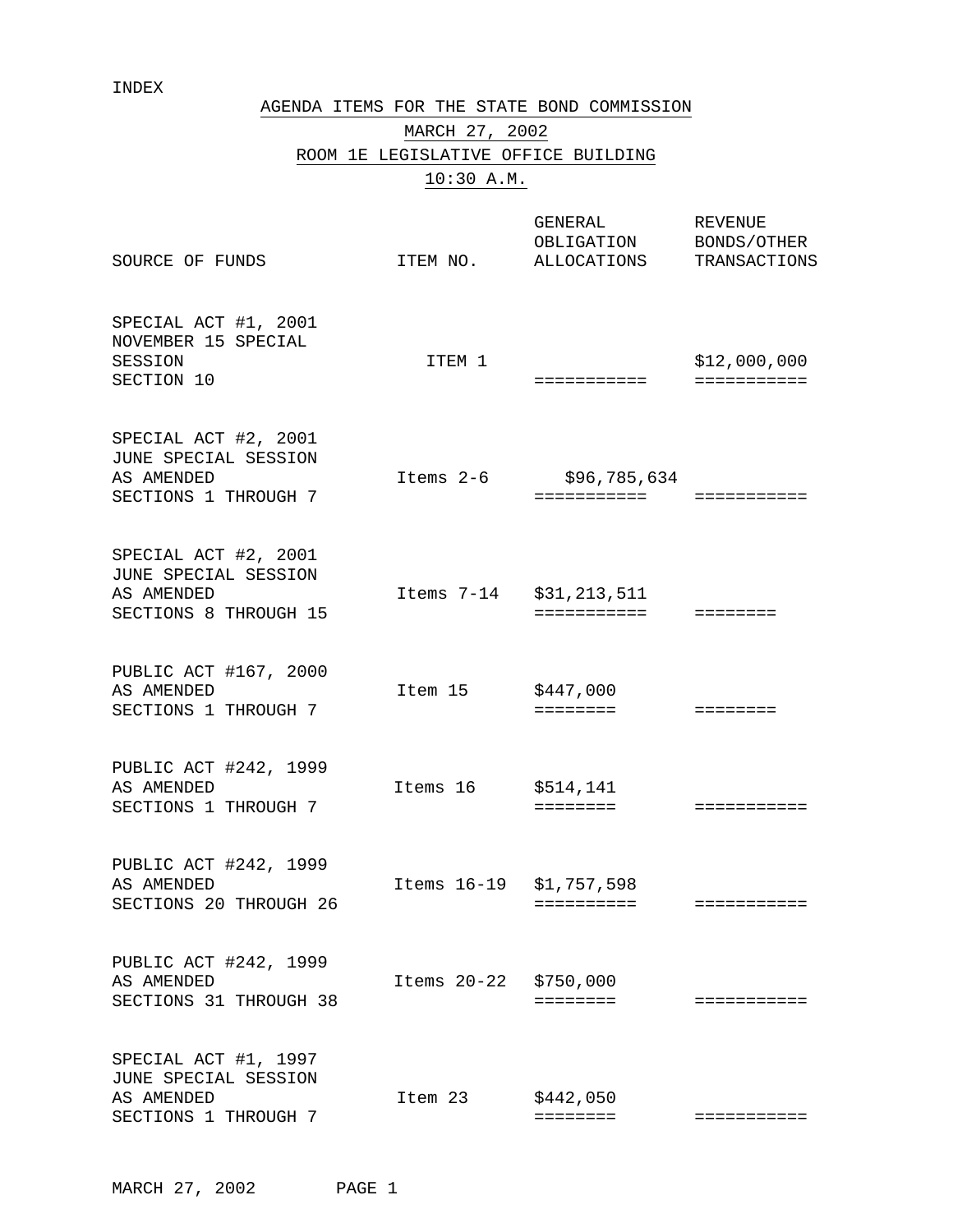### AGENDA ITEMS FOR THE STATE BOND COMMISSION MARCH 27, 2002 ROOM 1E LEGISLATIVE OFFICE BUILDING

10:30 A.M.

| SOURCE OF FUNDS                                                                      | ITEM NO. | GENERAL<br>OBLIGATION<br>ALLOCATIONS | <b>REVENUE</b><br>BONDS/OTHER<br>TRANSACTIONS |
|--------------------------------------------------------------------------------------|----------|--------------------------------------|-----------------------------------------------|
| SPECIAL ACT #1, 1997<br>JUNE SPECIAL SESSION<br>AS AMENDED<br>SECTIONS 12 THROUGH 19 | Item 24  | ==========                           | \$200,000<br>$=$ = = = = = = =                |
| SPECIAL ACT #2, 1993<br>AS AMENDED<br>SECTIONS 49 THROUGH 54                         | Item 25  | ========                             | \$375,000<br>$=$ = = = = = = =                |
| PUBLIC ACT #420, 1986<br>AS AMENDED<br>SECTIONS 1 THROUGH 10                         | Item 26  | \$210,950<br>========                | ==========                                    |
| PUBLIC ACT #232, 1978<br>AS AMENDED<br>SECTIONS 1 THROUGH 11                         | Item 27  | \$597,830<br>$=$ = = = = = = =       | ==========                                    |
| PUBLIC ACT #270, 1990<br>AS AMENDED<br>SECTION 33                                    | Item 28  | \$750,000<br>========                | ========                                      |
| SECTION 10a-89c<br>CONNECTICUT GENERAL<br><b>STATUTES</b>                            | Item 29  | \$3,333,297<br>==========            | ========                                      |
| PUBLIC ACT #607, 1979<br>AS AMENDED<br>SECTION 21                                    |          | Item 30-31 \$2,510,224<br>========== | \$200,000<br><b>=======</b>                   |
| SPECIAL TAX OBLIGATION<br>BOND AND REFUNDING BOND<br>SALES                           | Item 32  | ========                             | \$562,000,000<br>============                 |
| GENERAL OBLIGATION BOND<br>SALE                                                      | Item 33  | ========                             | \$335,000,000<br>============                 |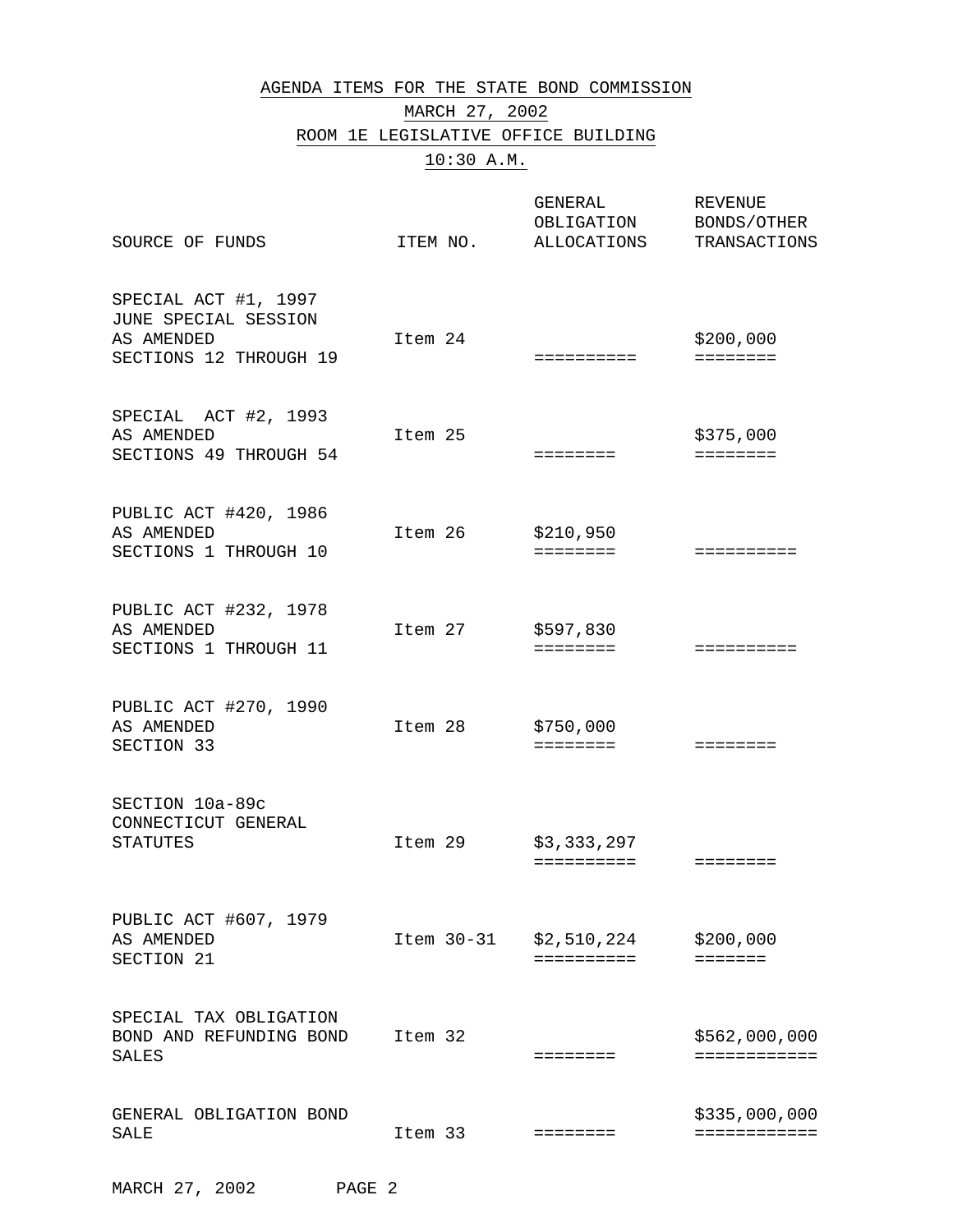AGENDA ITEMS FOR THE STATE BOND COMMISSION

MARCH 27, 2002 ROOM 1E LEGISLATIVE OFFICE BUILDING 10:30 A.M.

SOURCE OF FUNDS

OBLIGATION ALLOCATIONS

GENERAL REVENUE BONDS/OTHER TRANSACTIONS

APPROVAL OF DECLARATION OF OFFICIAL INTENT PURSUANT TO FEDERAL INCOME TAX REGULATIONS Item 34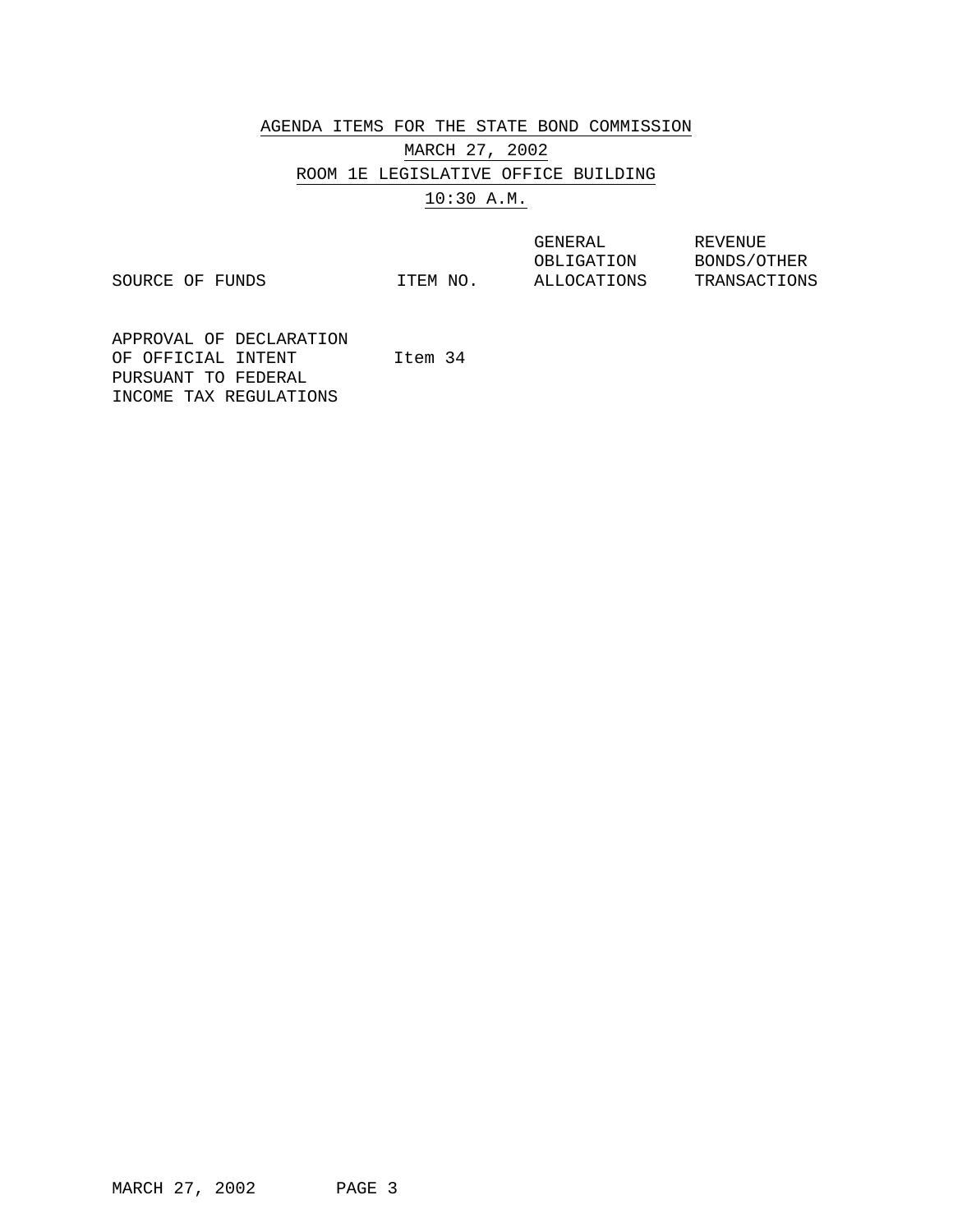AGENDA ITEMS FOR THE STATE BOND COMMISSION MARCH 27, 2002 ROOM 1E LEGISLATIVE OFFICE BUILDING 10:30 A.M.

UNLESS OTHERWISE NOTED, THE SECRETARY OF THE STATE BOND COMMISSION HAS ON FILE THE FOLLOWING MATTERS WITH RESPECT TO EACH REQUEST MADE TO THE STATE BOND COMMISSION FOR TODAY'S MEETING AS DETAILED THROUGH THE ATTACHED AGENDA ITEMS.

- 1. ANY HUMAN SERVICES FACILITY COLOCATION STATEMENT IF SO REQUESTED BY THE SECRETARY OF THE OFFICE OF POLICY AND MANAGEMENT PURSUANT TO CGS §4B-23.
- 2. ANY PROJECT WHICH INVOLVES THE USE OF 25 ACRES OR MORE OF PRIME FARMLAND FOR NONAGRICULTURAL PURPOSES HAS BEEN REVIEWED IN ACCORDANCE WITH THE PROVISIONS OF PUBLIC ACT NO. 83-102 (AN ACT CONCERNING STATE PROJECTS WHICH TAKE PRIME FARMLAND) AND THAT THE COMMISSIONER OF AGRICULTURE HAS FILED A STATEMENT INDICATING THAT EACH SUCH PROJECT PROMOTES AGRICULTURE OR THE GOAL OF AGRICULTURAL LAND PRESERVATION, OR THERE IS NO REASONABLE ALTERNATIVE SITE FOR THE PROJECT, OR THE PROJECT IS NOT APPLICABLE UNDER THE ACT.
- 3. ANY CAPITAL DEVELOPMENT IMPACT STATEMENT REQUIRED TO BE FILED WITH THE SECRETARY OF THE OFFICE OF POLICY AND MANAGEMENT, IF SO REQUIRED BY THE SECRETARY, PURSUANT TO CGS §4B-23.
- 4. ANY ADVISORY STATEMENT REGARDING THE STATE CONSERVATION AND DEVELOPMENT POLICIES PLAN REQUIRED BY CGS §16A-31 FOR EACH ITEM FOR WHICH AN ADVISORY STATEMENT IS REQUIRED BY CGS §16A-31, AND THE ITEM IS EITHER IN CONFORMITY WITH THE PLAN OR NOT ADDRESSED THEREIN.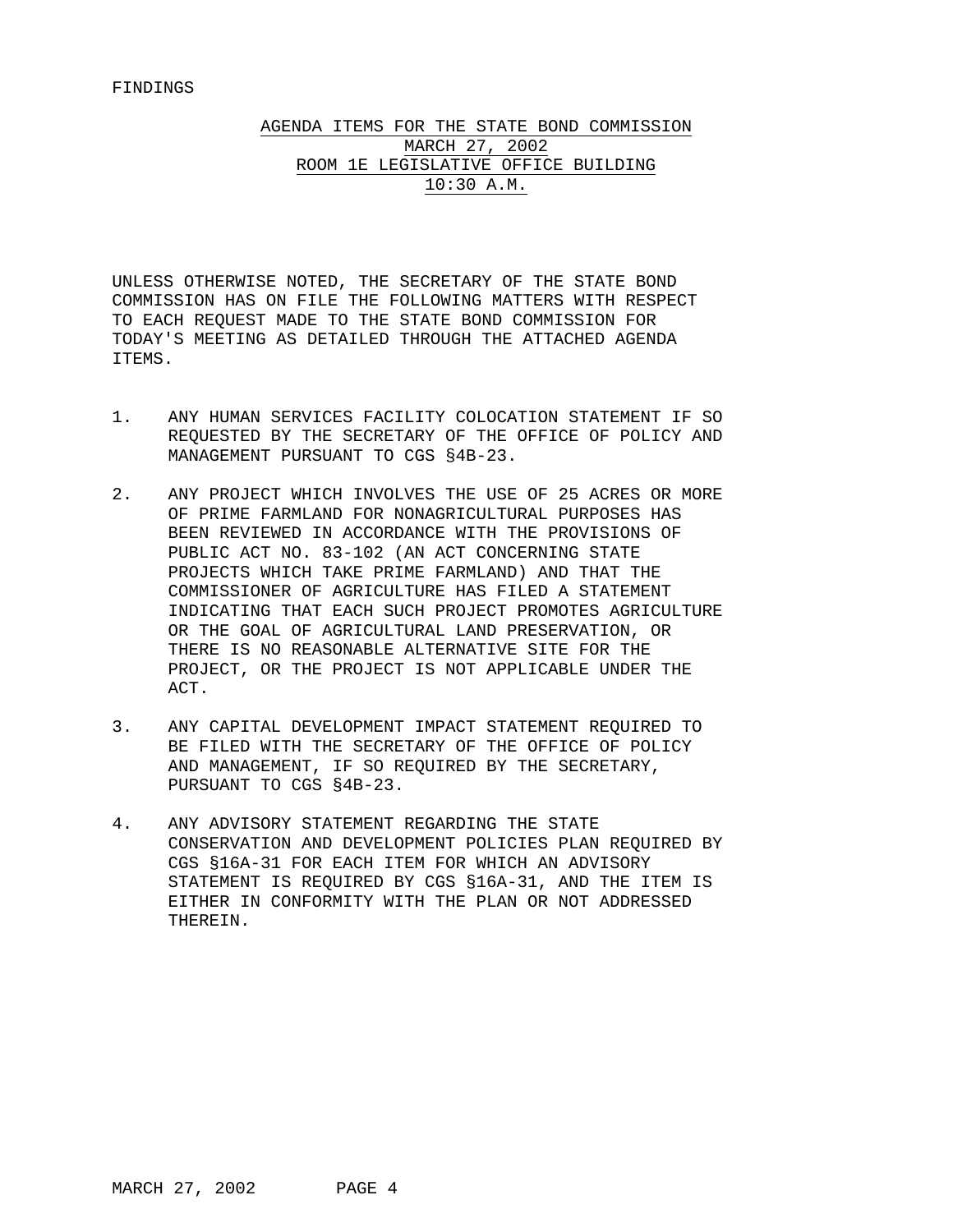### SPECIAL ACT #1, 2001 NOVEMBER 15 SPECIAL SESSION SEC. 10

ITEM NO. 1

DEPARTMENT OF TRANSPORTATION

TRANSPORTATION STRATEGY BOARD PROJECTS

|             |  | REQUESTED: An Allocation and Bond Authorization |              |
|-------------|--|-------------------------------------------------|--------------|
| (to Agency) |  |                                                 | \$12,000,000 |
|             |  |                                                 |              |

FROM: Sec. 10(a) <br>Rect. No. 3842 5200 380

| Total Authorized     | \$12,000,000 |
|----------------------|--------------|
| Previous Allocations | $-0-$        |
| Balance Unallocated  | \$12,000,000 |

REASON FOR REQUEST:

These funds are requested to finance various Transportation Strategy Board projects in accordance with Section 16 of Public Act 01-5 of the June Special Session as detailed below.

| Location              | Description                                                                                   | Phase         | This Request |
|-----------------------|-----------------------------------------------------------------------------------------------|---------------|--------------|
| Guilford/<br>Norwalk  | Expansion of existing<br>commuter lots                                                        | Construction  | \$300,000    |
| Orange/<br>West Haven | Design rail station with<br>parking                                                           | Design        | 2,000,000    |
| New Haven             | Purchase land for new rail<br>service maintenance facility                                    | Rights of way | 1,200,000    |
| Various               | Purchase 10 buses for<br>Fairfield County inter-<br>regional service                          | Purchase      | 3,000,000    |
| Various               | Study I-95 East Corridor,<br>Branford to Rhode Island                                         | Study         | 1,500,000    |
| Various               | Purchase 10 buses for express<br>bus service in Hartford area                                 | Purchase      | 3,000,000    |
| Various               | Study rail commuter service<br>from New Haven to<br>Springfield, including<br>Bradley Airport | Study         | 1,000,000    |
| Total                 |                                                                                               |               | \$12,000,000 |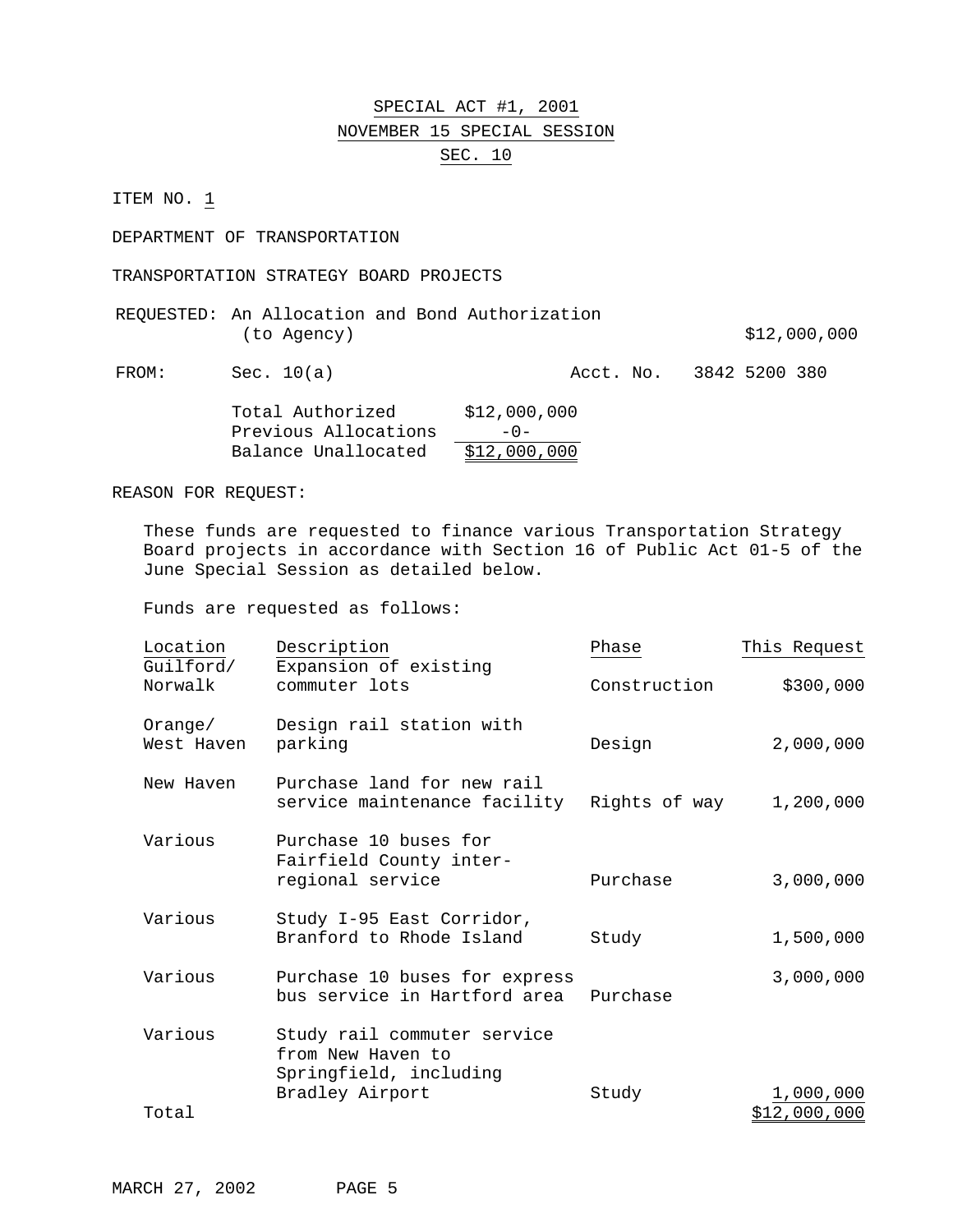ITEM NO. 2A

STATE COMPTROLLER

DEVELOPMENT AND IMPLEMENTATION OF A CORE FINANCIAL SYSTEMS PROJECT

| REQUESTED: An Allocation and Bond Authorization |              |
|-------------------------------------------------|--------------|
| (to Agency)                                     | \$11,000,000 |

FROM: Sec. 2(a) Acct. No. 3011-1202-010

| Total Earmarking     | \$50,000,000 |
|----------------------|--------------|
| Previous Allocations | 21,000,000   |
| Balance Unallocated  | \$29,000,000 |

REASON FOR REQUEST:

These funds are requested to finance the next phase of the State's core financial and administrative systems project.

These funds are requested to purchase additional software and hardware and associated maintenance contracts. These funds will also allow for the continued services of the consulting firm that has been hired to assist with both the software selection and implementation.

| Initial Phase         | \$32,000,000 |
|-----------------------|--------------|
| Less: Funds Available | 21,000,000   |
| Total, This Request   | \$11,000,000 |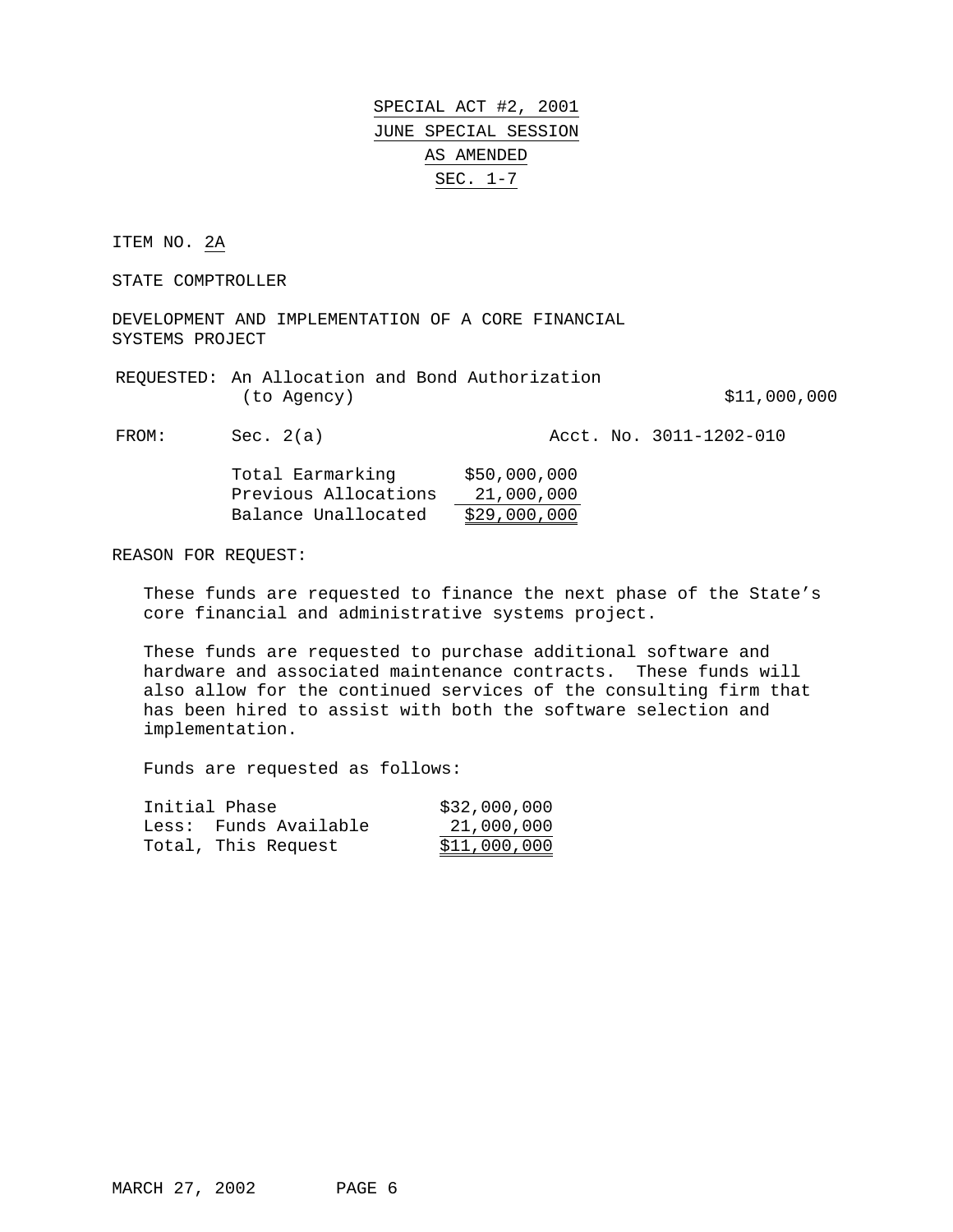ITEM NO. 2

DEPARTMENT OF ENVIRONMENTAL PROTECTION

RECREATION AND NATURAL HERITAGE TRUST PROGRAM FOR RECREATION, OPEN SPACE, RESOURCE PROTECTION AND RESOURCE MANAGEMENT

REQUESTED: An Allocation and Bond Authorization (To Agency)........................\$10,000,000

FROM: Sec. 2(d)(1) Acct. No. 3011-3100-010

| Total Earmarking     | \$20,000,000 |
|----------------------|--------------|
| Previous Allocations | 10,000,000   |
| Balance Unallocated  | \$10,000,000 |

#### REASON FOR REQUEST:

These funds are requested to provide supplemental funding for the purchase of land under the Recreation and Natural Heritage Trust Program established under Sections 23-73 to 23-79, inclusive, of the General Statutes, as amended. The funds will be used to acquire land for additions to or establishment of State Parks, forests, wildlife management areas, aquatic access and natural resource areas.

On or before the tenth day of each month, the Commissioner of Environmental Protection shall submit a report to the Joint Standing Committee of the General Assembly having cognizance of matters relating to finance, revenue and bonding and to the State Bond Commission which report shall provide information on any acquisition of land or interest in land completed in the previous month by the State, a municipality, water company or nonprofit organization using funds authorized for the Open Space and Watershed Land Acquisition Program established under Section 7-131d of the general statutes, as amended, and the Recreation and Natural Heritage Trust Program established under Sections 23-73 to 23-79, inclusive, of the general statutes.

The release of these funds will be controlled through the allotment process subject to project definition.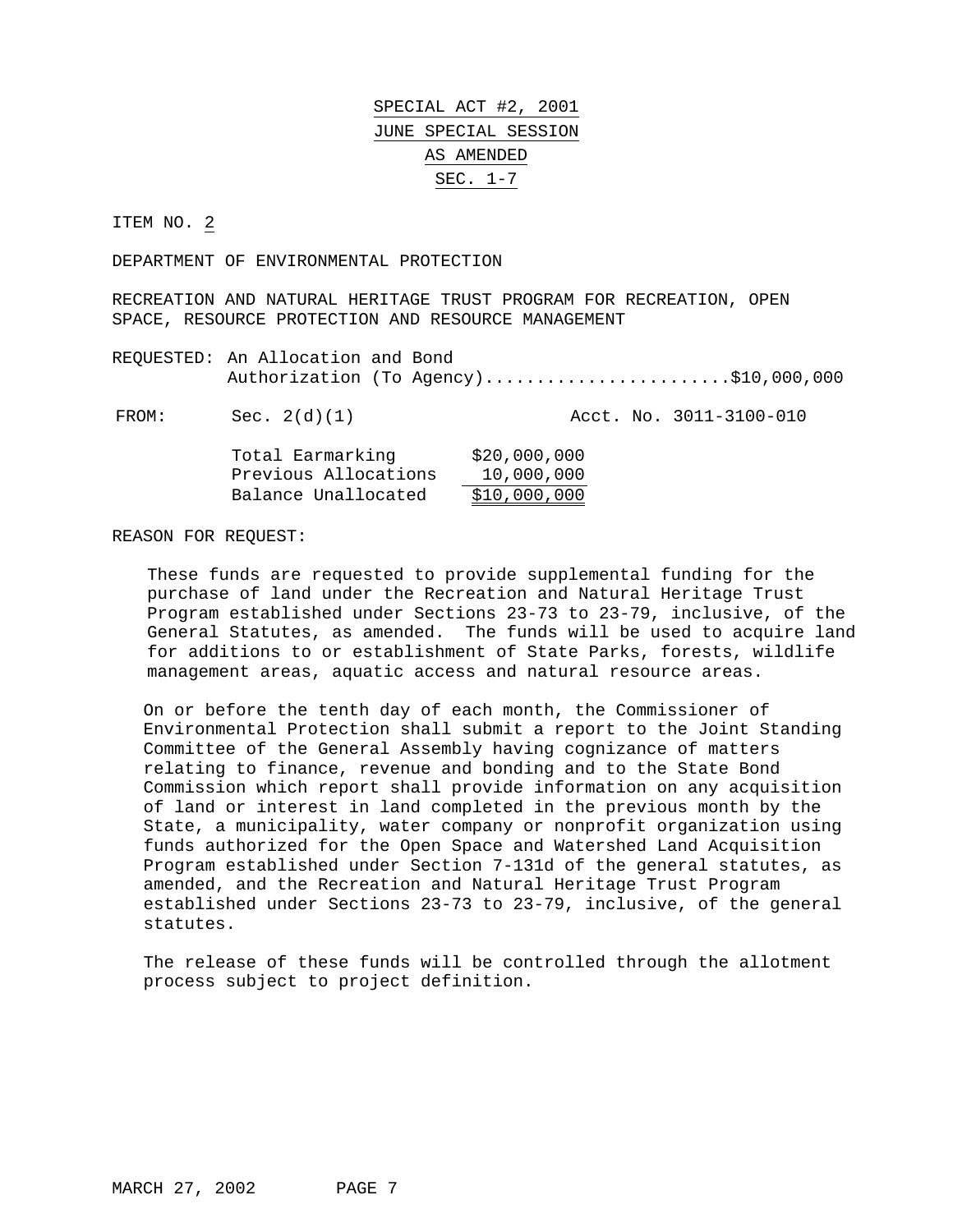ITEM NO. 3

DEPARTMENT OF ENVIRONMENTAL PROTECTION

ACQUISITION OF WATER COMPANY LANDS, INCLUDING, CONSERVATION EASEMENTS, FOR OPEN SPACE, INCLUDING ANY GRANTS-IN-AID FOR THIS PURPOSE

REQUESTED: An Allocation and Bond Authorization (To Agency).......................\$80,000,000

FROM: Sec. 2(d)(3) Acct. No. 3011-3100-030

| Total Earmarking     | \$80,000,000 |
|----------------------|--------------|
| Previous Allocations | $-0-$        |
| Balance Unallocated  | \$80,000,000 |

REASON FOR REQUEST:

These funds are requested to assist in the financing of the purchase of approximately 14,496 acres of land and easements in 28 towns from the BHC Company also known as Aquarion Company, a subsidiary of the Kelda Group, PLC as detailed below.

The release of these funds is contingent upon final approval by the Department of Public Health and the Department of Public Utility Control (DPUC), both of which are anticipated prior to the contract closing date of March 28, 2002.

Under this agreement, the BHC Company will continue to own and maintain dams and water treatment facilities in accordance with the determinations of the DPUC.

| Land      |                              |        | Acreage Appraised Value | Purchase Price |
|-----------|------------------------------|--------|-------------------------|----------------|
| Class I   |                              | 9,025  | \$224,217,555           | \$19,500,000   |
| Class II  |                              | 4,477  | 108,700,464             | 70,000,000     |
| Class III |                              | 994    | 9,403,009               | 500,000        |
| Total     |                              | 14,496 | \$342,321,028           | \$90,000,000   |
|           | Less: The Nature Conservancy |        |                         | 10,000,000     |
|           | State Funds, This Request    |        |                         | \$80,000,000   |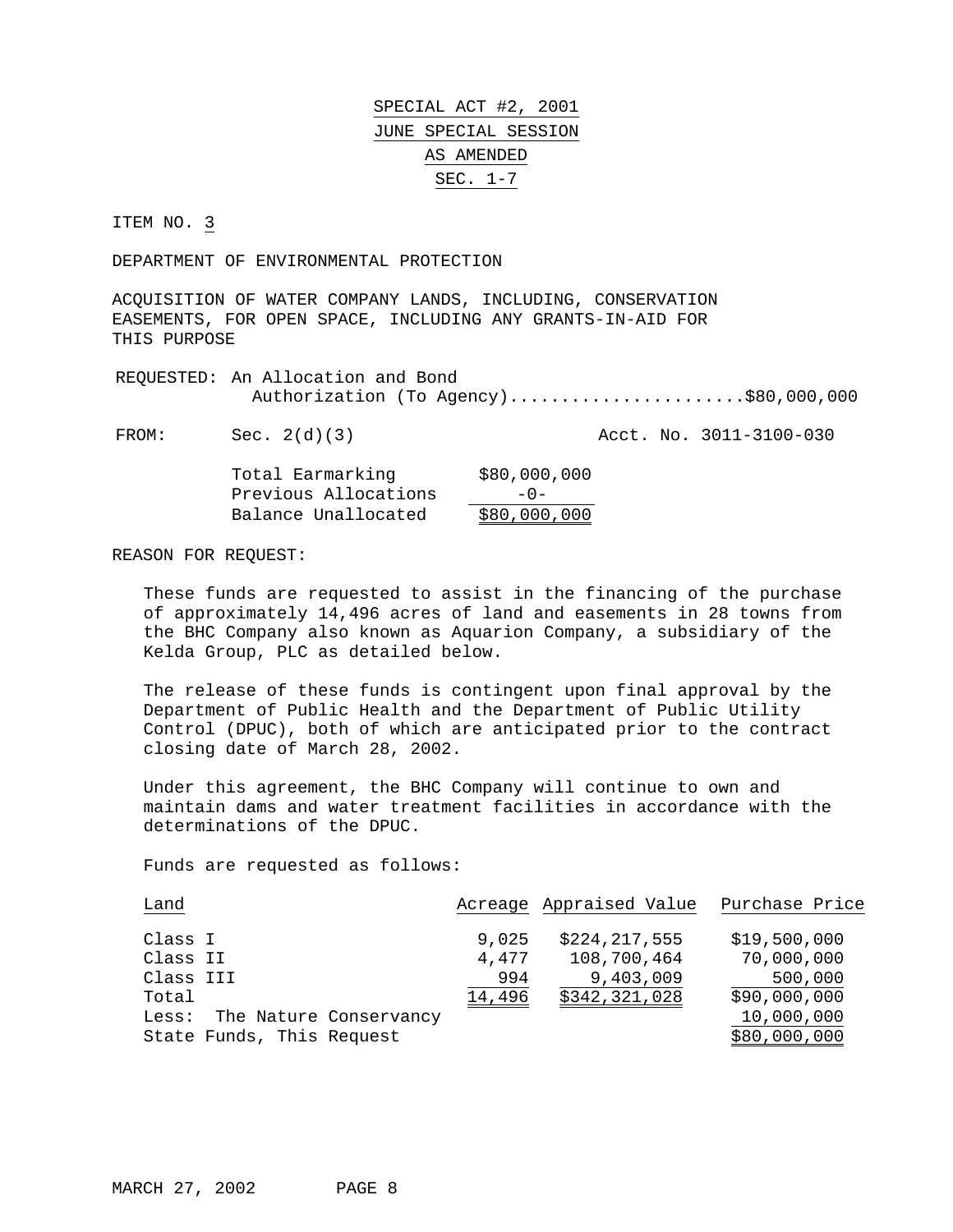ITEM NO. 4

CONNECTICUT STATE UNIVERSITY SYSTEM

ALL UNIVERSITIES

ALTERATIONS, REPAIRS AND IMPROVEMENTS AT AUXILIARY SERVICE BUILDINGS

REQUESTED: An Allocation and Bond Authorization...............\$4,770,000

FROM: Sec. 2(j)(1)(B) Acct. No. 3011-7801-020 Project No. CF-RC-295

| Total Earmarking     | \$5,000,000 |
|----------------------|-------------|
| Previous Allocations | 230,000     |
| Balance Unallocated  | \$4,770,000 |

#### REASON FOR REQUEST:

These funds are requested, along with those under Item 29, to award a construction contract based on bids received on March 20, 2002 for the comprehensive renovation of Robert E. Sheriden Hall at Central Connecticut State University in New Britain.

This project consists of renovations to all sleeping rooms to meet life safety code and ADA requirements. Also included is a fire alarm system, HVAC/mechanical improvements, upgrades to the electrical system, new entry doors, exterior repairs, a new roof and replacement of the existing elevators.

| Construction (Bid)                             | \$6,194,000 |
|------------------------------------------------|-------------|
| Contingency                                    | 619,400     |
| DPW Fee                                        | 370,618     |
| Equipment                                      | 416,000     |
| Architect                                      | 490,000     |
| Telecommunications                             | 539,000     |
| Testing/Inspection                             | 100,000     |
| Construction Administration                    | 281,163     |
| Total                                          | \$9,010,181 |
|                                                |             |
| Financing:                                     |             |
| S.A. $01-2$ , Sec. $2(j)(1)(B)$ , This Request | \$4,770,000 |
| C.G.S. 10a-89c, Item No. 29                    | 3, 333, 297 |
| CHEFA Funds                                    | 906,884     |
| Total                                          | \$9,010,181 |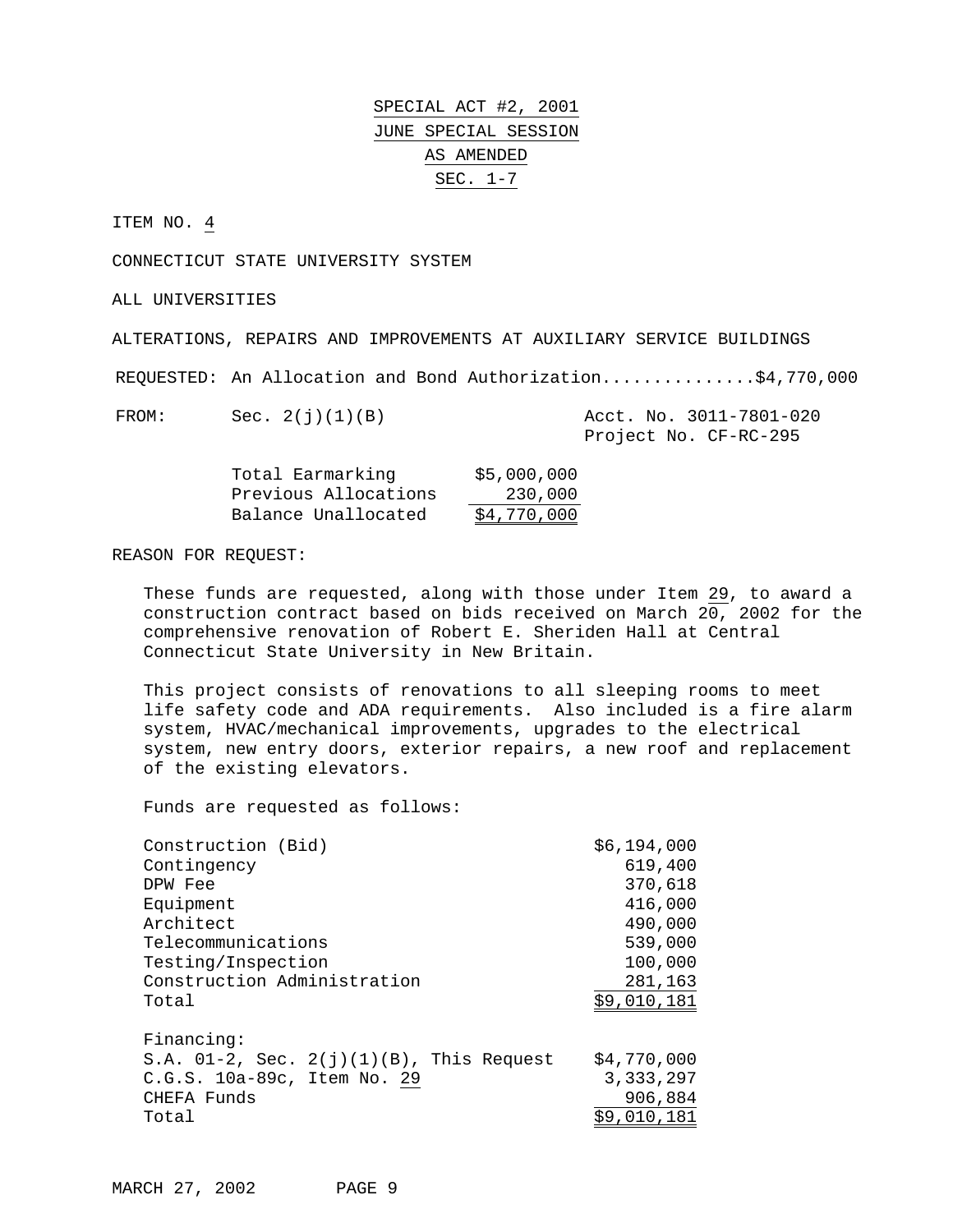ITEM NO. 5

CONNECTICUT STATE UNIVERSITY SYSTEM

WESTERN CONNECTICUT STATE UNIVERSITY

RELOCATION OF ATHLETIC FIELD TO THE WEST SIDE CAMPUS

REQUESTED: An Allocation and Bond Authorization.................\$880,834

FROM: Sec. 2(j)(4)(A) Acct. No. 3011-7803-040 Project No. BI-RD-146

| Total Earmarking     | \$2,241,000 |
|----------------------|-------------|
| Previous Allocations | $-0-$       |
| Balance Unallocated  | \$2,241,000 |

REASON FOR REQUEST:

These funds are requested, along with those under Items 15 and 17, to award a construction contract based on bids received on March 18, 2002 for Phase 3 construction of a new athletic field at the Westside Campus of Western Connecticut State University in Danbury.

The University, as part of the relocation of athletic fields from the midtown campus to provide space for a new science building, is constructing a new football field including turf, bleachers, press box and lighting in four phases. The new field will be located adjacent to the O'Neill Center

Funds are requested as follows:

|                                                      |                          | Previous    |               |
|------------------------------------------------------|--------------------------|-------------|---------------|
|                                                      |                          | Funding     | This Request  |
| Construction (Bid)                                   | \$4,426,500              | \$822,148   | \$1,918,377   |
| Contingency                                          | 317,600                  | 64,600      | 78,809        |
| Architect's Fee                                      | 366,900                  | 366,900     |               |
| Survey/Borings                                       | 25,000                   | 25,000      |               |
| DPW Fee                                              | 10,000                   | 10,000      |               |
| Total                                                | \$5,146,000              | \$1,288,648 | \$1,997,186   |
| Financing:                                           |                          |             |               |
| S.A. $01-2$ , Sec. $2(j)(4)(A)$ , This Request       |                          |             | \$<br>880,834 |
| P.A. $00-167$ , Sec. $2(c)(3)$ , Item No. 15         |                          |             | 447,000       |
| P.A. 99-242, Sec. 21(k)(5)(B), Item No. 17 \$669,352 |                          |             |               |
|                                                      | Previous Funding 925,648 |             | 1,595,000     |
| P.A. $99-242$ , Sec. $2(1)(5)(B)$ , Previous Funding |                          |             | 300,000       |
| P.A. 99-242, Sec. $2(1)(5)(C)$ , Previous Funding    |                          |             | 63,000        |
| Total                                                |                          |             | \$3,285,834   |

MARCH 27, 2002 PAGE 10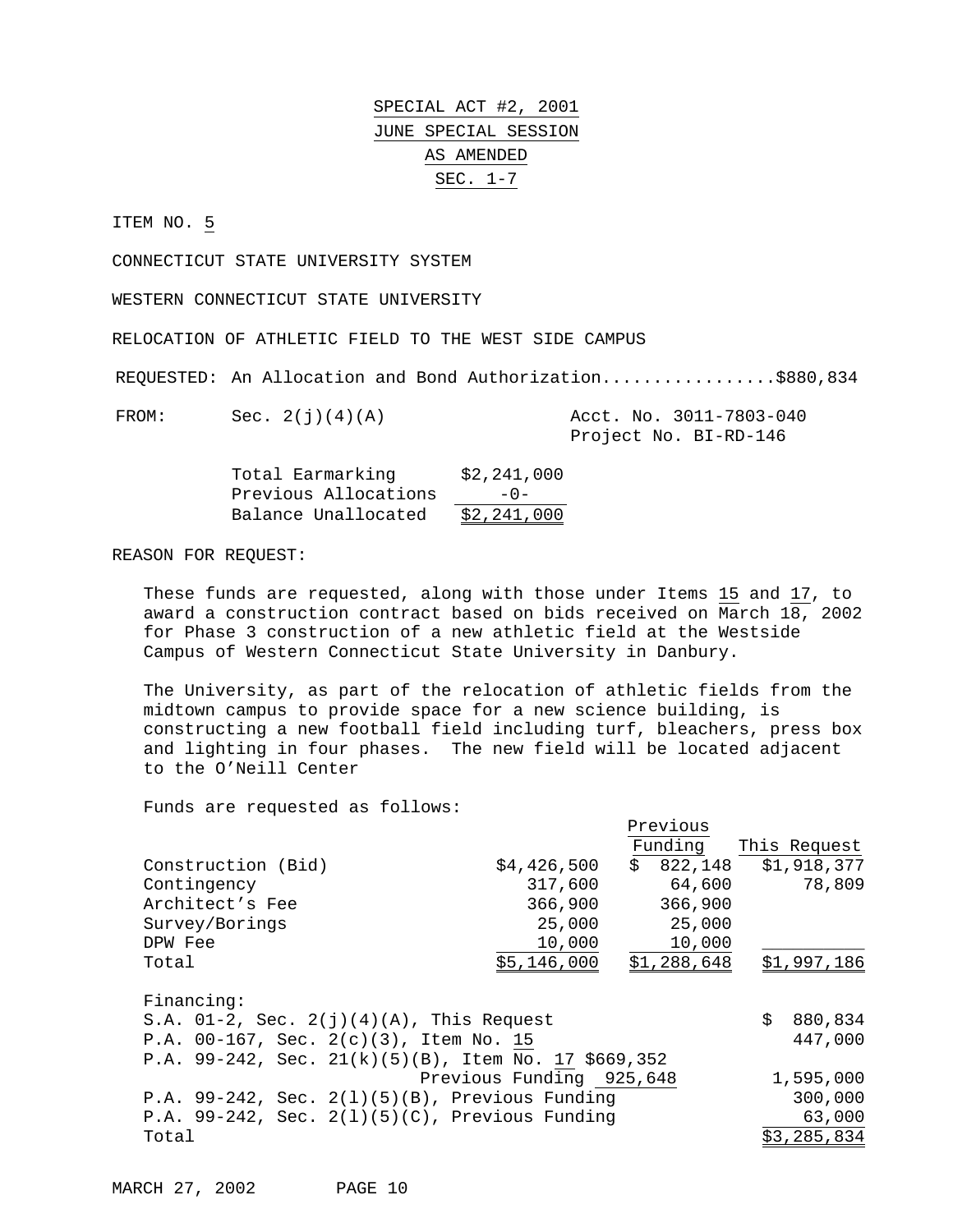ITEM NO. 6

CONNECTICUT STATE UNIVERSITY SYSTEM

WESTERN CONNECTICUT STATE UNIVERSITY

SWING SPACE BUILDING RENOVATION

REQUESTED: An Allocation and Bond Authorization...............\$1,134,800

FROM: Sec. 2(j)(4)(D) Acct. No. 3011-7803-070

Project No. BI-RD-217

| Total Earmarking     | \$1,880,000 |
|----------------------|-------------|
| Previous Allocations | $-0-$       |
| Balance Unallocated  | \$1,880,000 |

### REASON FOR REQUEST:

These funds are requested to award a construction contract based on bids received on March 15, 2002 for fit-out of Warner Hall at the Midtown Campus of Western Connecticut State University in Danbury.

This project consists of partitioning, lighting, electrical, telecommunications, ceilings, flooring and interior finishes to accommodate 25,000 sq. ft. of academic programs in the Humanities Cluster. This 34,225 sq. ft. building was originally built in 1999 to provide "swing space" for the library renovations. This project will configure space for its permanent academic use.

| Construction (Bid)  | 879,000     |
|---------------------|-------------|
| Contingency         | 87,900      |
| Equipment           | 87,900      |
| Telecommunications  | 80,000      |
| Total, This Request | \$1,134,800 |
|                     |             |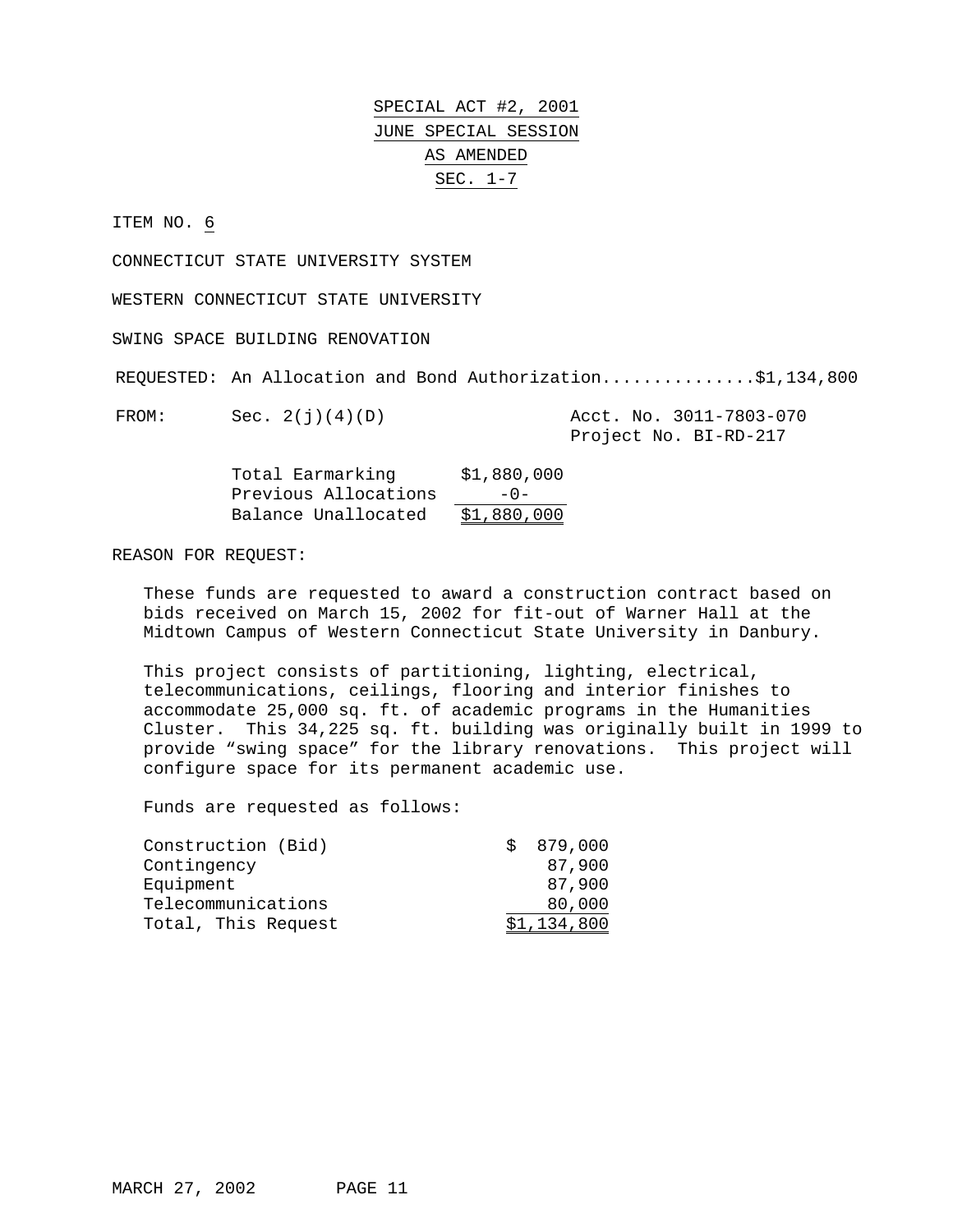ITEM NO. 7

DEPARTMENT OF AGRICULTURE

STATE MATCHING GRANTS-IN-AID TO FARMERS FOR ENVIRONMENTAL COMPLIANCE, INCLUDING WASTE MANAGEMENT FACILITIES, COMPOST, SOIL AND EROSION CONTROL, PESTICIDE REDUCTION, STORAGE AND DISPOSAL

REQUESTED: An Allocation and Bond Authorization  $(to \text{ Agency})$   $$500,000$ 

FROM: Sec. 9(a)(1) Acct. No. 1873 3002 008 Project No. MKT 101

| Total Earmarking     | \$500,000 |
|----------------------|-----------|
| Previous Allocations | $-0-$     |
| Balance Unallocated  | \$500,000 |

REASON FOR REQUEST:

These funds are requested to provide supplemental funding for an Agricultural Pesticide Disposal Program and a Farm Waste Remediation Program under the Department of Agriculture.

Funds are requested as follows:

| Total Project Cost  |                           |           | \$1,500,000 |
|---------------------|---------------------------|-----------|-------------|
| Less: Federal Funds |                           | \$500,000 |             |
|                     | Farmers Contributions     | 500,000   | 1,000,000   |
|                     | State Share, This Request |           | \$500,000   |

In accordance with Section 22-6c, C.G.S., "the Commissioner of Agriculture may reimburse any farmer for part of the cost of compliance with a farm resources management plan, provided such plan has been certified by the federal Farm Service Agency, or the Department of Environmental Protection, and the cost is in accordance with said certification. The total federal and state grants available to a farmer shall not be more than seventy-five per cent of such cost. In making grants under this section, the commissioner shall give priority to capital improvements made in accordance with a farm resources plan prepared pursuant to section 22a-354m."

The release of these funds will be controlled through the allotment process with individual grants-in-aid not to exceed \$40,000.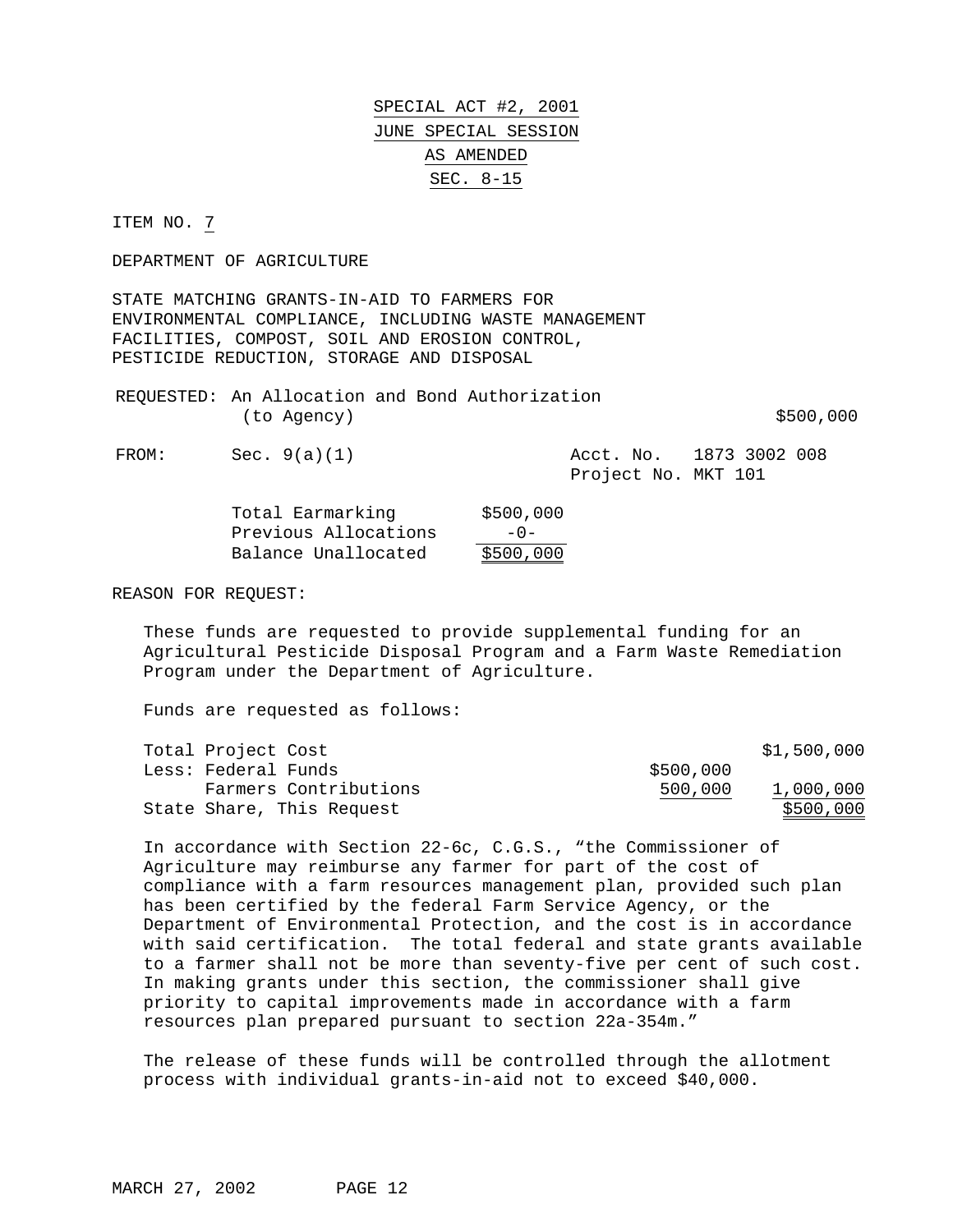ITEM NO. 8

DEPARTMENT OF ENVIRONMENTAL PROTECTION

GRANTS-IN-AID FOR ACQUISITION OF OPEN SPACE FOR CONSERVATION AND RECREATION PURPOSES

REQUESTED: An Allocation and Bond Authorization (to Agency)........................\$6,000,000

FROM: Sec. 9(b)(2) Acct. No. 1873-3100-172

| Total Earmarking     | \$12,000,000 |
|----------------------|--------------|
| Previous Allocations | 6,000,000    |
| Balance Unallocated  | \$6,000,000  |

REASON FOR REQUEST:

These funds are requested to provide supplemental funding for the municipal open space grant-in-aid program established under Sections 7- 131d to 7-131g, inclusive, of the general statutes, as amended.

The funds will be used to provide grants to municipalities, nonprofit land conservation organizations and water companies to acquire land or permanent interest in land for open space and watershed protection. Properties acquired under this program will have a conservation and public access restriction placed on the land. The easement/restriction will, where allowable, ensure that the land will remain in open space and be accessible to the general public. The easement will run with the land in favor of the State.

All land, or interest in land will be established via an appraisal(s) and appraisal review to establish the fair market value. Approved projects will then receive grants in accordance with Section 7-131d.

On or before the tenth day of each month, the Commissioner of Environmental Protection shall submit a report to the Joint Standing Committee of the General Assembly having cognizance of matters relating to finance, revenue and bonding and to the State Bond Commission which report shall provide information on any acquisition of land or interest in land completed in the previous month by the State, a municipality, water company or nonprofit organization using funds authorized for the Open Space and Watershed Land Acquisition Program established under Section 7-131d of the general statutes, as amended, and the Recreation and Natural Heritage Trust Program established under Sections 23-73 to 23-79, inclusive, of the general statutes.

The release of these funds will be controlled through the allotment process subject to project definition.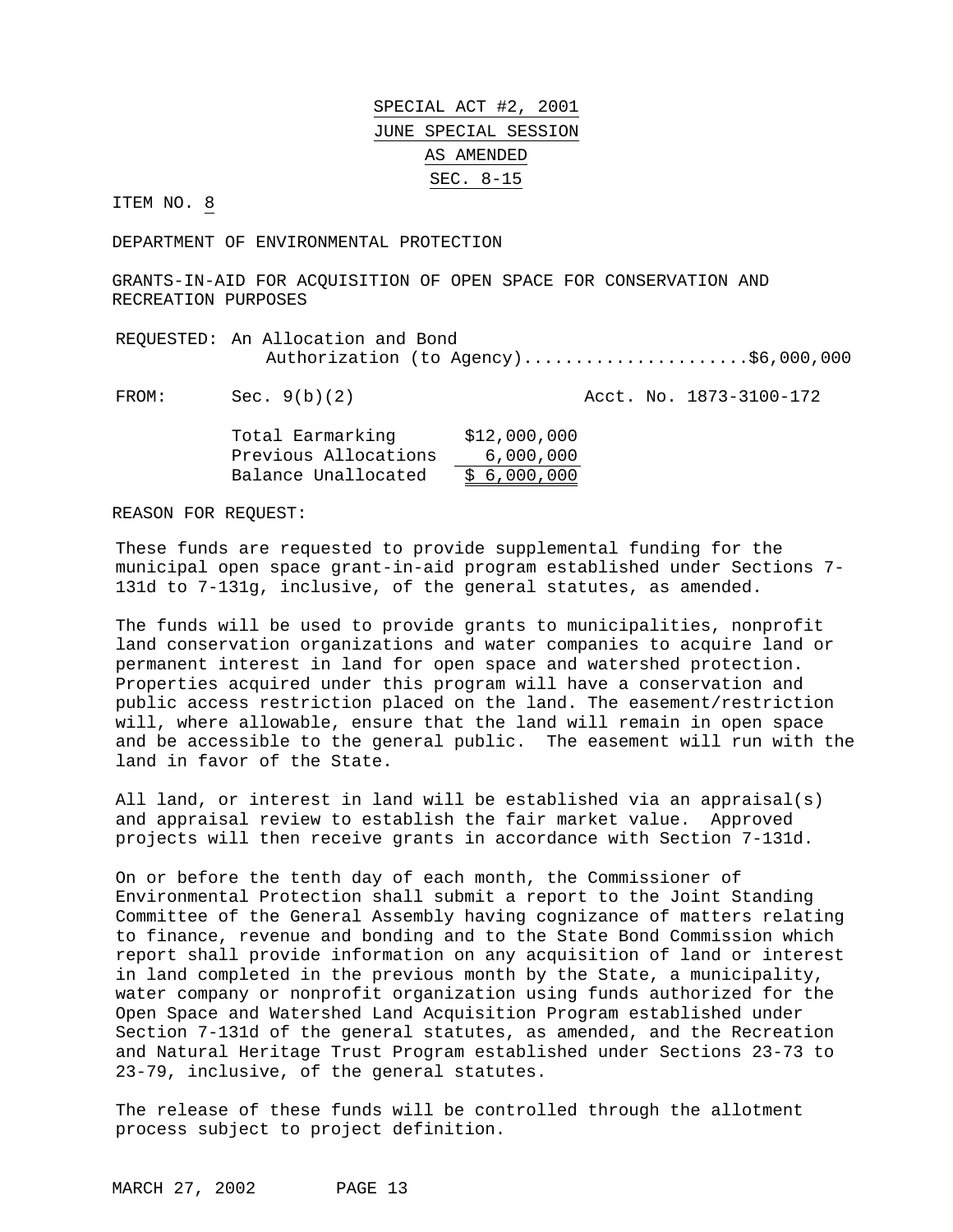ITEM NO. 9

DEPARTMENT OF ECONOMIC AND COMMUNITY DEVELOPMENT

GRANT-IN-AID TO THE CITY OF NORWALK FOR VARIOUS ECONOMIC AND COMMUNITY DEVELOPMENT PROJECTS, INCLUDING IMPROVEMENTS TO THE DOWNTOWN AREA

|       | (to Agency)  | REQUESTED: An Allocation and Bond Authorization | \$3,500,000                                         |
|-------|--------------|-------------------------------------------------|-----------------------------------------------------|
| FROM: | Sec. 9(d)(2) |                                                 | Acct. No. 1873 3500 075<br>Project No. 2002 103 005 |

| Total Earmarking     | \$10,000,000 |
|----------------------|--------------|
| Previous Allocations | 6,500,000    |
| Balance Unallocated  | \$3,500,000  |

REASON FOR REQUEST:

These funds are requested to provide a supplemental grant-in-aid to the City of Norwalk for the costs associated with the design and construction of infrastructure improvements in the Reed Putnam Urban Renewal area.

This phase of the project consists of the design, construction and related property acquisition through eminent domain proceedings for the extension of Pine St., design of road improvements, including those related to commercial development, construction of a fishing pier and preparation of a hotel feasibility study.

| Total State Project Cost      |               | \$320,105,000 |
|-------------------------------|---------------|---------------|
| Less: Private Funds           | \$300,000,000 |               |
| PA 79-607, Sec. $21(b)(6)(B)$ |               |               |
| Previous Funding              | 105,000       |               |
| SA $01-2$ , Sec. $9(d)(2)$ ,  |               |               |
| Previous Funding              | 6,500,000     |               |
| Future State Funds            | 10,000,000    | 316,605,000   |
| State Grant, This Request     |               | 3,500,000     |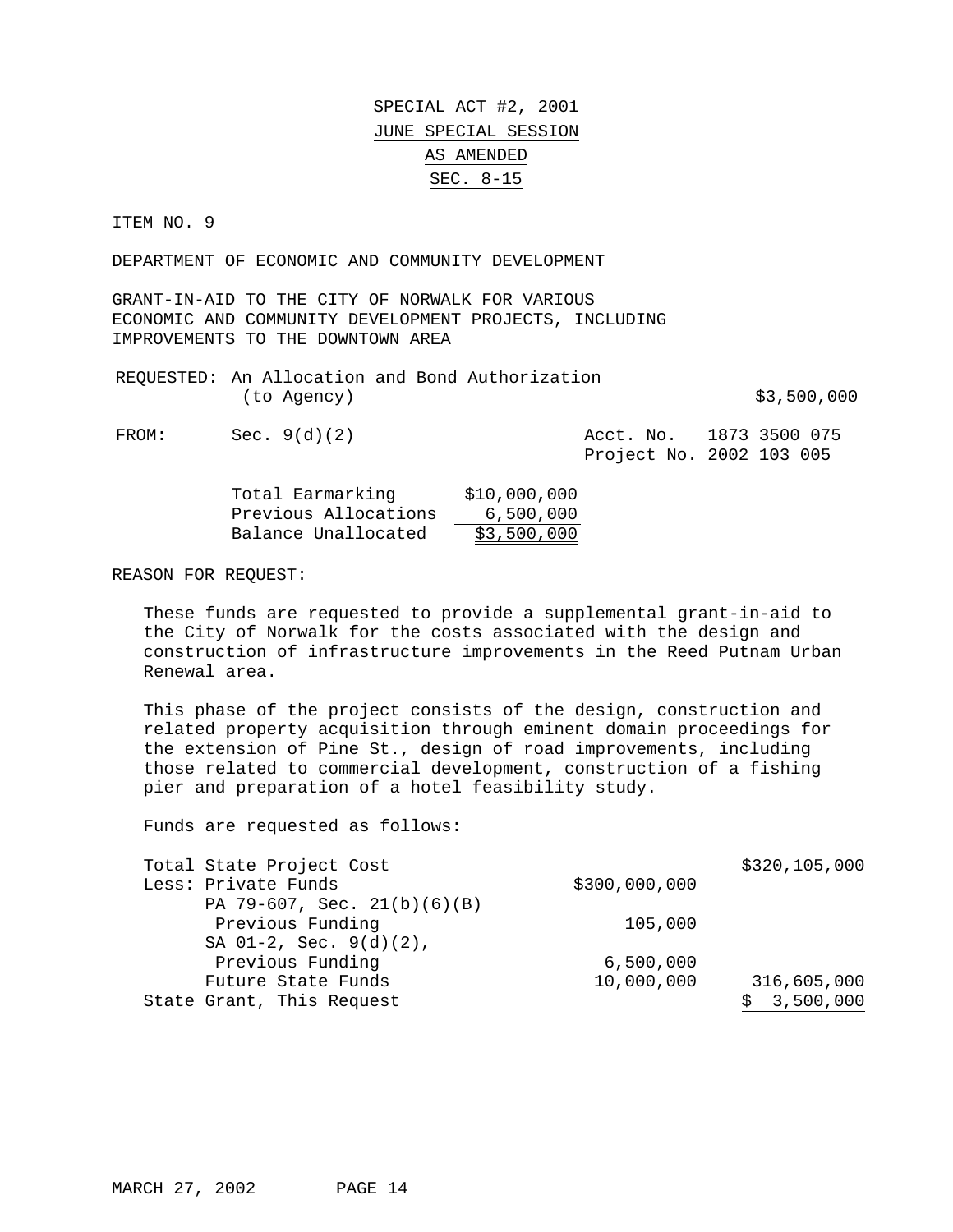ITEM NO. 10

DEPARTMENT OF ECONOMIC AND COMMUNITY DEVELOPMENT

GRANTS-IN-AID TO MUNICIPALITIES AND NONPROFIT ORGANIZATIONS THAT ARE EXEMPT UNDER SECTION  $501(c)(3)$  OF THE INTERNAL REVENUE CODE, FOR CULTURAL AND ENTERTAINMENT-RELATED ECONOMIC DEVELOPMENT PROJECTS, INCLUDING MUSEUMS

REQUESTED: An Allocation and Bond Authorization  $(to \text{ Agency})$  \$300,000

FROM: Sec. 9(d)(3) Acct. No. 1873 3500 076 Project No. 2001 125 001

| Total Earmarking     | \$5,000,000 |
|----------------------|-------------|
| Previous Allocations | 1,250,000   |
| Balance Unallocated  | \$3,750,000 |

REASON FOR REQUEST:

These funds are requested to provide a grant-in-aid to the Tri-State Center for the Arts, a  $501(c)(3)$  nonprofit organization, to assist in the costs associated with improvements to the Sharon Playhouse.

This project consists of building renovations, electrical, sound and lighting upgrades, driveway and drainage work, roof repairs, water connections, new sprinkler system and landscaping.

Funds are requested as follows:

| Total Project Cost        |           | \$795,710 |
|---------------------------|-----------|-----------|
| Less: Bank Financing      | \$100,000 |           |
| Private Investment        | 395,710   | 495,710   |
| State Grant, This Request |           | \$300,000 |

In accordance with Section 15 of S.A. 01-2, "...any grant-in-aid...which is made to any entity which is not a political subdivision of the state, the contract entered into pursuant to section 14 of this act shall provide that if the premises for which such grant-in-aid was made ceases, within ten years of the date of such grant, to be used as a facility for which such grant was made, an amount equal to the amount of such grant, minus ten per cent for each full year which has elapsed since the date of such grant, shall be repaid to the state and that a lien shall be placed on such land in favor of the state to ensure that such amount will be repaid in the event of such change in use, except that if the premises for which such grant-in-aid was made are owned by the State, a municipality or a housing authority, no lien shall be placed."

MARCH 27, 2002 PAGE 15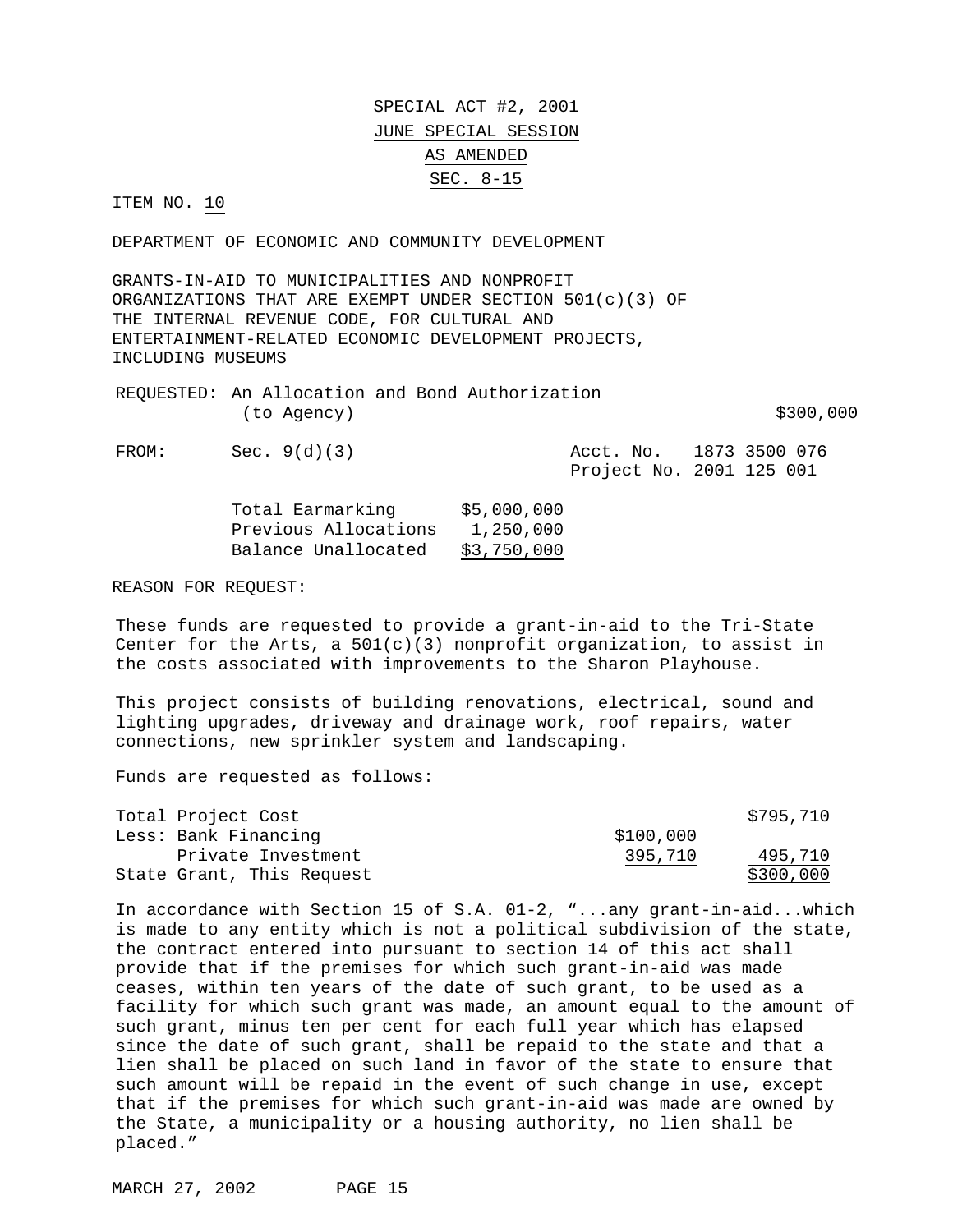ITEM NO. 11

DEPARTMENT OF ECONOMIC AND COMMUNITY DEVELOPMENT

RIVERSIDE PARK IMPROVEMENTS, ACCESS ROAD CONSTRUCTION, BOAT LAUNCH EMBAYMENT IN HARTFORD AND RIVERWALK NORTH CONSTRUCTION IN HARTFORD

|             | REQUESTED: An Allocation and Bond Authorization |             |
|-------------|-------------------------------------------------|-------------|
| (to Agency) |                                                 | \$3,900,000 |

FROM: Sec. 9(d)(4) Acct. No. 1873 3500 077

Project No. 2002 064 005

| Total Earmarking     | \$3,900,000 |
|----------------------|-------------|
| Previous Allocations | $-0-$       |
| Balance Unallocated  | \$3,900,000 |

REASON FOR REQUEST:

These funds are requested to provide a grant-in-aid to Riverfront Recapture to assist in the costs associated with Riverside Park improvements and boat launch embayment.

This project consists of the construction of a retaining wall which will create a 10' walkway between the Riverfront Plaza and Riverside Park, a connection between the boathouse and the boat launch, development of an embayment and realignment of the launch.

| Total Project Cost              |             | \$10,756,000 |
|---------------------------------|-------------|--------------|
| Less: Federal Funds             | \$1,830,000 |              |
| State Funds:                    |             |              |
| PA 79-607, Sec. $21(b)(6)(B)$ , | 896,000     |              |
| Previous Funding                |             |              |
| PA $98-179$ , sec $22(b)(2)$ ,  | 4,130,000   | 6,856,000    |
| Previous Funding                |             |              |
| State Grant, This Request       |             | \$3,900,000  |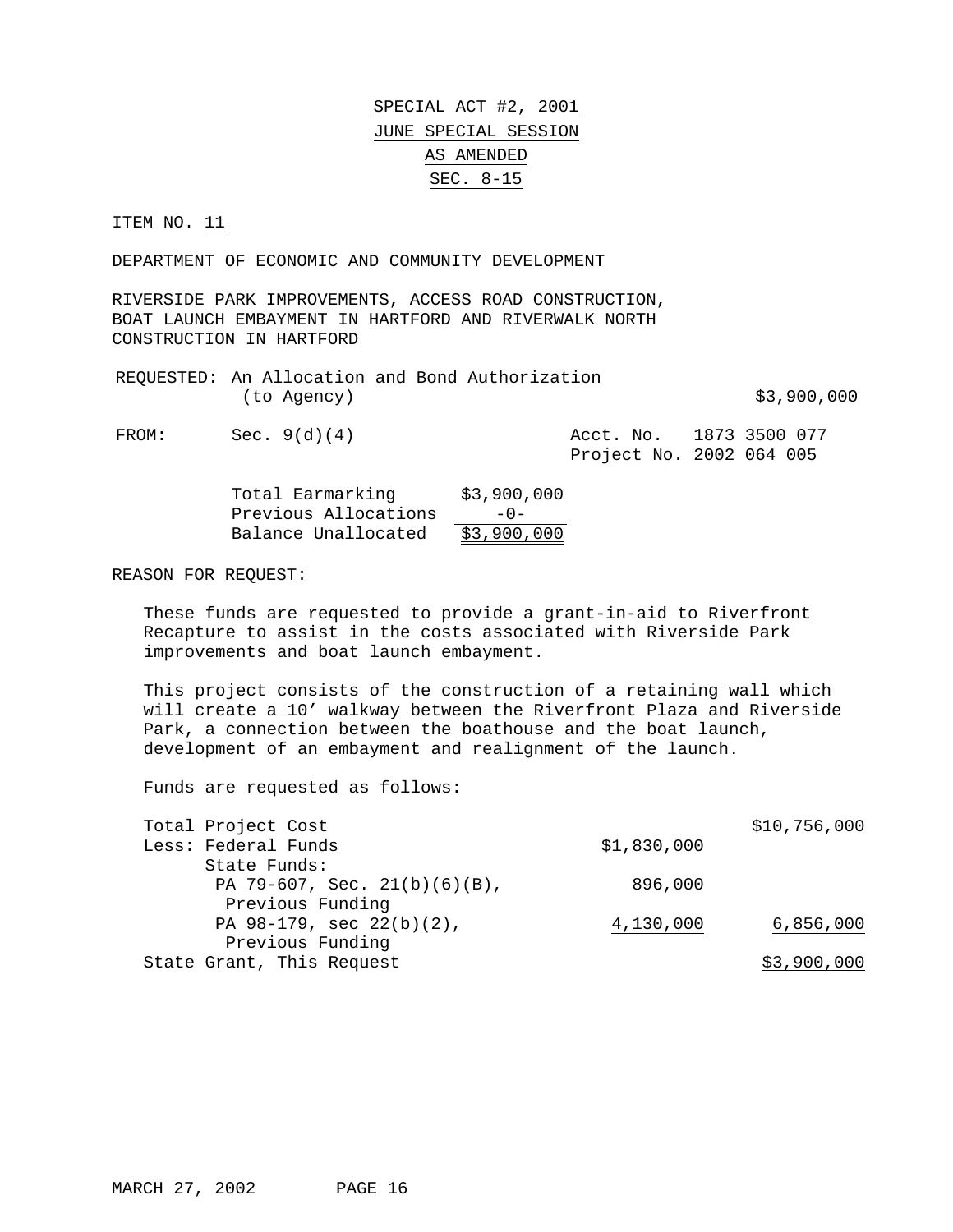ITEM NO. 12

CONNECTICUT INNOVATIONS INCORPORATED

FINANCIAL AID FOR BIOTECHNOLOGY AND OTHER HIGH TECHNOLOGY LABORATORIES, FACILITIES AND EQUIPMENT

REQUESTED: An Allocation and Bond Authorization (to Agency)  $$10,000,000$ 

FROM: Sec. 9(e) 231 Acct. No. 1873 3502 231 Project No. 5

| Total Earmarking     | \$10,000,000 |
|----------------------|--------------|
| Previous Allocations | $-0-$        |
| Balance Unallocated  | \$10,000,000 |

REASON FOR REQUEST:

These funds are requested to provide financial assistance to enable biotechnology and other technology companies to lease, acquire, construct, maintain, repair, replace or otherwise obtain and maintain production, testing, research, development, manufacturing, laboratory and laboratory-related and other facilities, improvements and equipment.

Each transaction will provide funding to the applicant by direct loan, equity or other mechanism for the construction or renovation of "wet" laboratory BioScience space and related facilities and equipment.

Funds are requested as follows:

| Total Project Cost            | \$50,000,000 |
|-------------------------------|--------------|
| Less: Previous Funding        | 40,000,000   |
| State Financing, This Request | \$10,000,000 |

In accordance with subsection (t) of section 3-20 of the Connecticut General Statutes, the State Bond Commission is also being requested to approve interest rates of between 6% and 15% for any loans made under this program.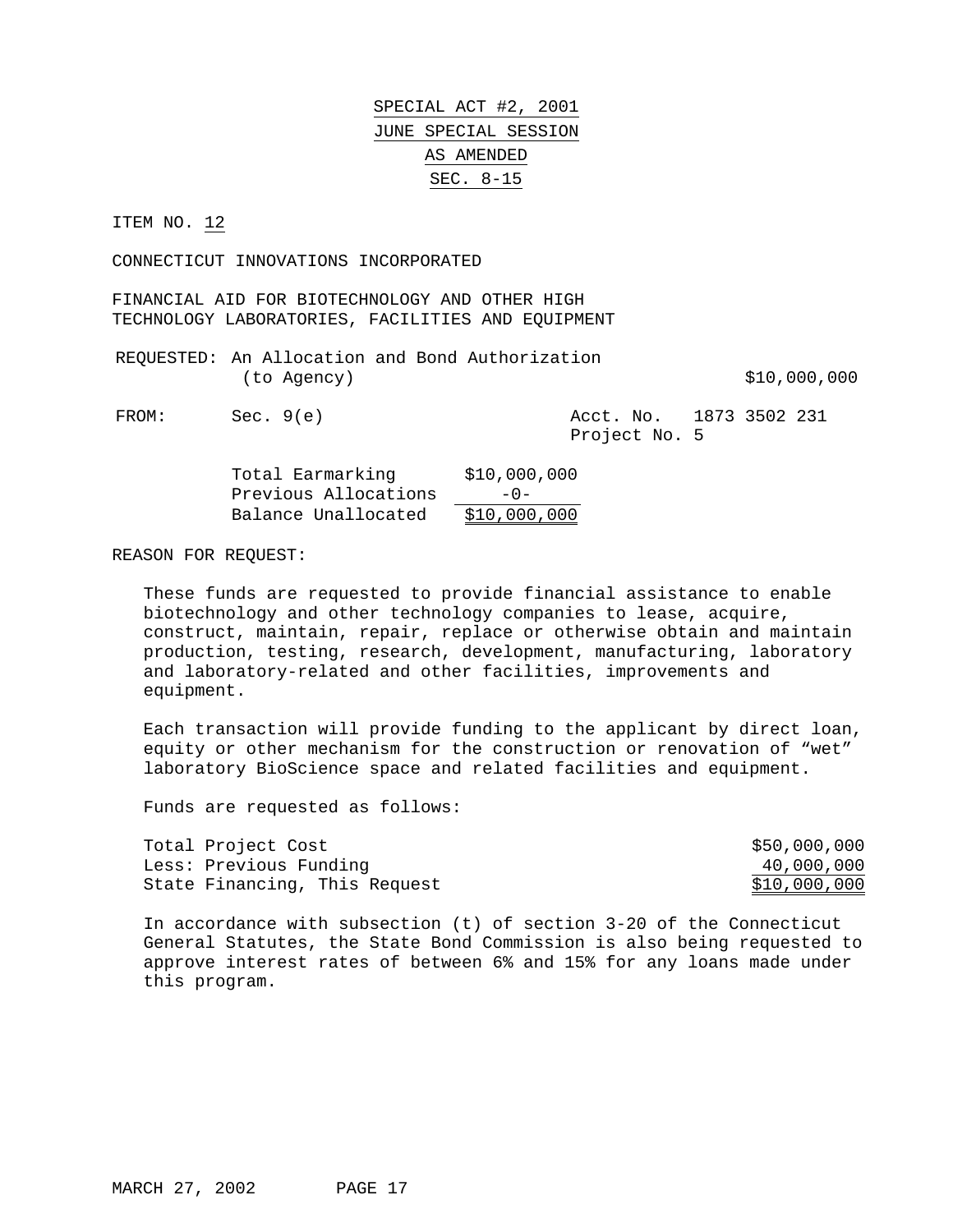ITEM NO. 13

DEPARTMENT OF EDUCATION

GRANTS-IN-AID TO ASSIST TARGETED LOCAL AND REGIONAL SCHOOL DISTRICTS FOR ALTERATIONS, REPAIRS AND IMPROVEMENTS TO BUILDINGS AND GROUNDS

|       |             | (to Agency) |  | REQUESTED: An Allocation and Bond Authorization |                         | \$5,013,511 |  |
|-------|-------------|-------------|--|-------------------------------------------------|-------------------------|-------------|--|
| FROM: | Sec. $9(i)$ |             |  |                                                 | Acct. No. 1873 7001 012 |             |  |

| Project No. 06 009 SBI 01 |  |  |  |
|---------------------------|--|--|--|
|---------------------------|--|--|--|

| Total Earmarking     | \$13,100,000 |
|----------------------|--------------|
| Previous Allocations | 8,086,489    |
| Balance Unallocated  | \$5,013,511  |

REASON FOR REQUEST:

These funds are requested to provide grants-in-aid to 16 priority school districts to finance general improvements to school buildings which are not eligible for reimbursement under the Local School Construction Program as detailed below.

|                     | Total         | Previous    | This         |
|---------------------|---------------|-------------|--------------|
| Municipality        | Entitlement   | Funds       | Request      |
|                     |               |             |              |
| Bloomfield          | \$<br>90,274  | \$0         | \$<br>90,274 |
| Bridgeport          | \$1,990,709   | \$1,695,709 | 295,000      |
| Bristol             | \$<br>341,851 | \$34,000    | 307,851      |
| Danbury             | \$<br>551,427 | \$356,000   | 195,427      |
| East Hartford       | \$<br>407,200 | \$20,000    | 387,200      |
| Hartford            | \$2,096,052   | \$1,796,052 | 300,000      |
| Meriden             | \$<br>553,783 | \$33,250    | 520,533      |
| Middletown          | \$<br>331,611 | \$75,500    | 256,111      |
| New Britain         | \$<br>718,991 | \$594,000   | 124,991      |
| New London          | \$<br>263,346 | \$233,346   | 30,000       |
| Norwalk             | \$<br>721,458 | \$0         | 721,458      |
| Putnam              | \$<br>60,946  | \$56,000    | 4,946        |
| Stamford            | \$<br>958,555 | \$0         | 958,555      |
| Waterbury           | \$1,605,060   | \$1,000,000 | 605,060      |
| West Haven          | \$<br>489,792 | \$432,292   | 57,500       |
| Windham             | \$<br>225,337 | \$66,732    | 158,605      |
| Total, This Request |               |             | \$5,013,511  |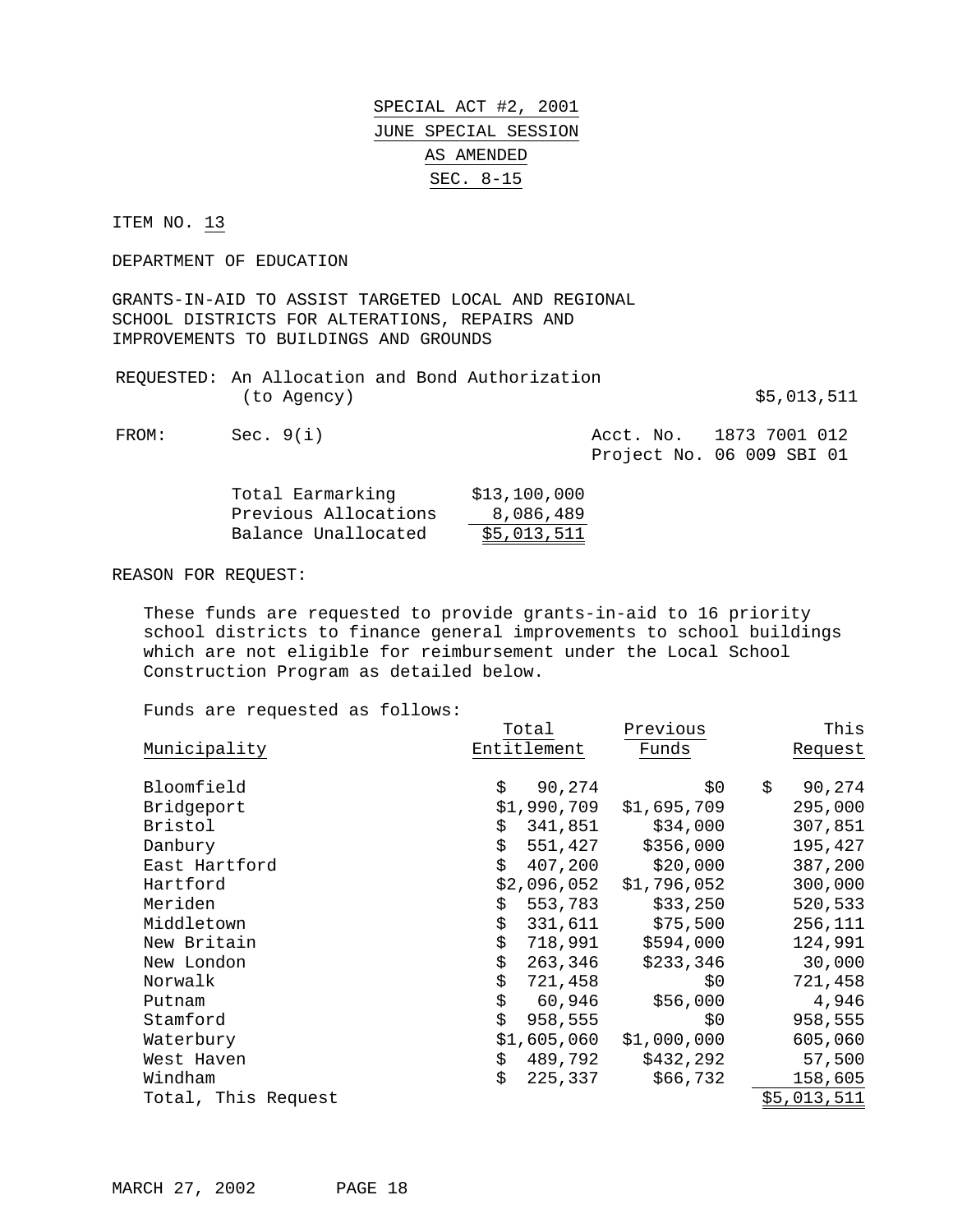ITEM NO. 13 (Cont'd.)

In accordance with Section 3 of Public Act 98-243, "Priority School District" means a school district described in Section 10-266p of the General Statutes. Also in accordance with Section 8 of Public Act 98- 243, general improvements to school buildings means "work that (1) is generally not eligible for reimbursement pursuant to chapter 173 of the general statutes, and (2) is to (A) replace windows, doors, boilers and other heating and ventilation system components, internal communications systems, lockers, and ceilings including the installation of new drop ceilings, (B) upgrade restrooms including the replacement of fixtures, (C) upgrade and replace lighting, or (D) install security equipment including fencing, provided "general improvements to school buildings" may include work not specified in this subdivision if the school district provides justification for such work acceptable to the Commissioner of Education, but shall not include routine maintenance such as painting, cleaning, equipment repair or other minor repairs or work done at the administrative facilities of a board of education."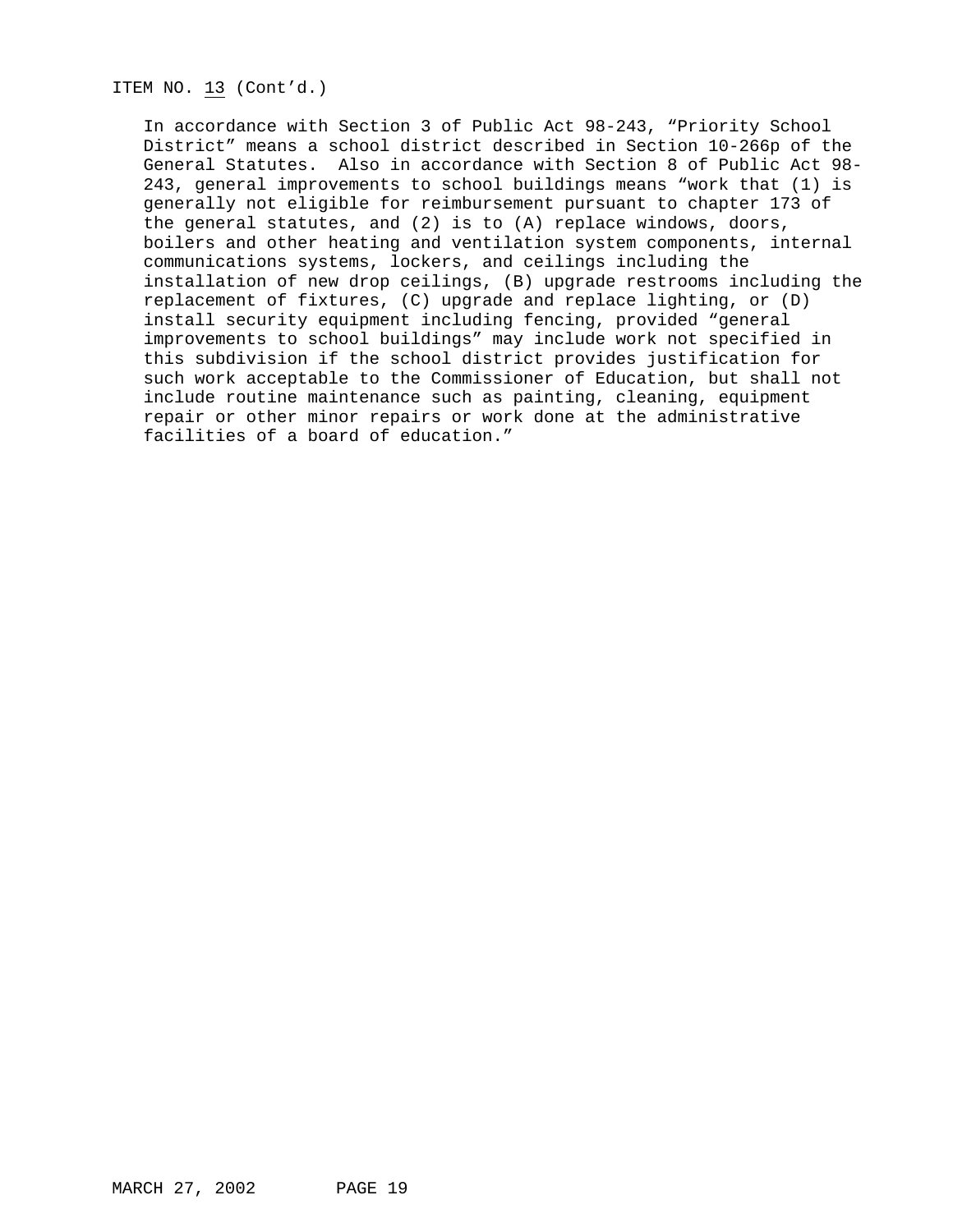ITEM NO. 14

CONNECTICUT PUBLIC BROADCASTING, INC.

EXPANSION AND IMPROVEMENT OF ALL PRODUCTION FACILITIES AND TRANSMISSION SYSTEMS, INCLUDING ALL EQUIPMENT AND RELATED TECHNICAL UPGRADES NECESSARY TO CONVERT TO DIGITAL TELEVISION BROADCASTING

REQUESTED: An Allocation and Bond Authorization (to Agency).........................\$2,000,000

FROM: Sec. 9(1)(2) Acct. No. 1873-9709-026

| Total Earmarking     | \$2,000,000 |
|----------------------|-------------|
| Previous Allocations | $-0-$       |
| Balance Unallocated  | \$2,000,000 |

### REASON FOR REQUEST:

These funds are requested to provide a grant-in-aid to Connecticut Public Broadcasting, Inc., through the Office of the State Comptroller, to finance costs associated with the conversion to digital television broadcasting.

These funds will be used for the purchase and upgrade of production equipment, transmission systems and their related technical equipment, playback and record devices, facilities and infrastructural upgrades, system integration and design, video composition equipment, and other standard operational equipment.

| Total Project Cost        | \$23,000,000 |
|---------------------------|--------------|
| Less: Prior Funding       |              |
| PA $99-242$ , $13(j)$     | 2,000,000    |
| PA 99-242, Sec. 32(k)     | 2,000,000    |
| Future Funding:           |              |
| Private                   | 10,000,000   |
| Federal                   | 3,000,000    |
| State                     | 4,000,000    |
| State Grant, This Request | \$2,000,000  |
|                           |              |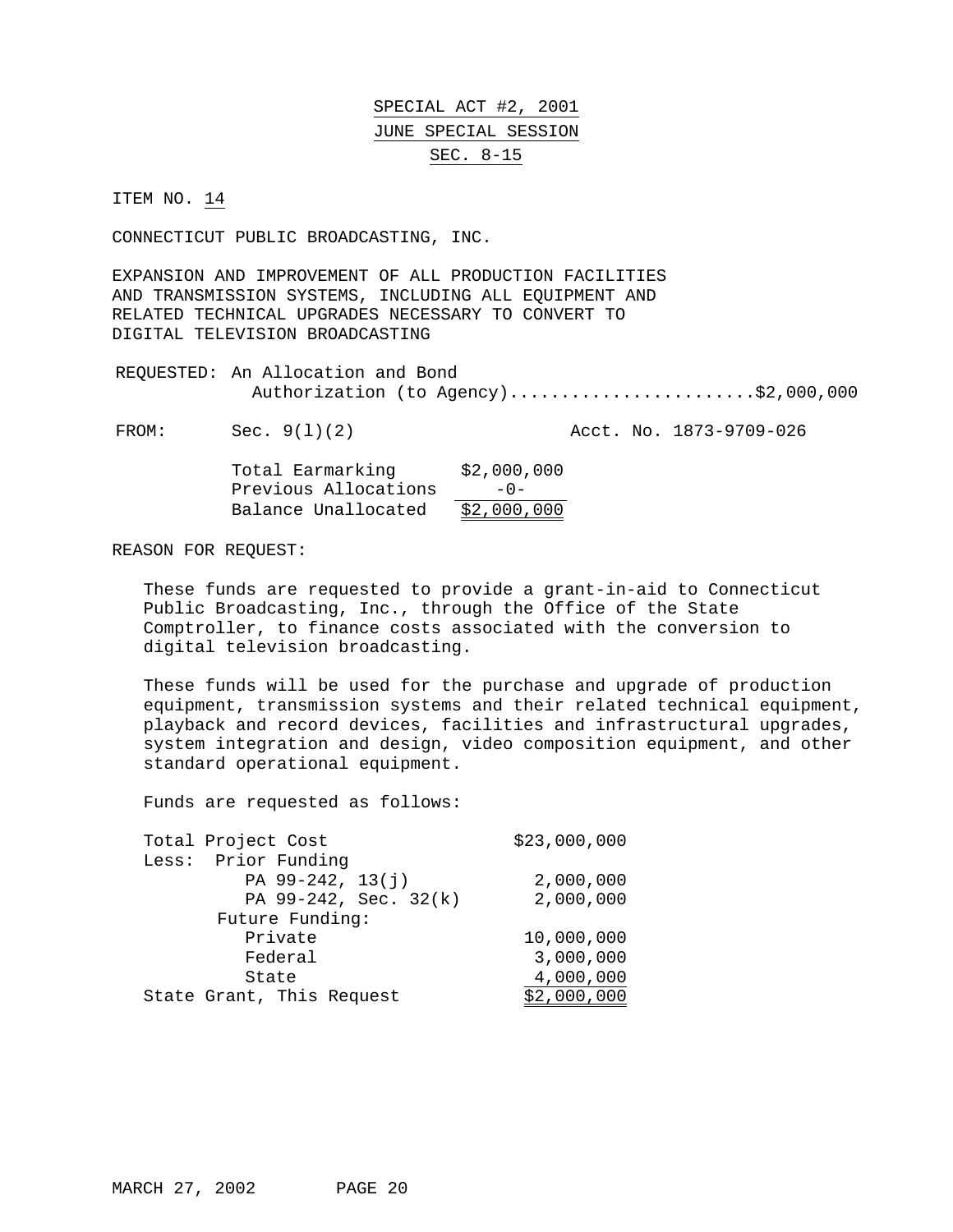# PUBLIC ACT #167, 2000 AS AMENDED SEC. 1-7

ITEM NO. 15

CONNECTICUT STATE UNIVERSITY SYSTEM

WESTERN CONNECTICUT STATE UNIVERSITY

RELOCATION OF FOOTBALL FIELD AND ASSOCIATED FACILITIES FROM THE MIDTOWN CAMPUS TO THE WEST SIDE CAMPUS

REQUESTED: An Allocation and Bond Authorization.................\$447,000

FROM: Sec. 2(c)(3) Acct. No. 3001-7803-060 Project No. BI-RD-146

| Total Earmarking     | \$447,000 |
|----------------------|-----------|
| Previous Allocations | $-0-$     |
| Balance Unallocated  | \$447,000 |

### REASON FOR REQUEST:

These funds are requested, along with those under Items 5 and 17, to award a construction contract based on bids received on March 18, 2002 for Phase 3 construction of a new athletic field at the Westside Campus of Western Connecticut State University in Danbury.

The University, as part of the relocation of athletic fields from the midtown campus to provide space for a new science building, is constructing a new football field including turf, bleachers, press box and lighting in four phases. The new field will be located adjacent to the O'Neill Center

| Financing:                                              |   |             |
|---------------------------------------------------------|---|-------------|
| S.A. $01-2$ , Sec. $2(j)(4)(A)$ , Item No. 5            | S | 880,834     |
| P.A. $00-167$ , Sec. $2(c)(3)$ , This Request           |   | 447,000     |
| P.A. 99-242, Sec. $21(k)(5)(B)$ , Item No. 17 \$669,352 |   |             |
| Previous Funding 925,648                                |   | 1,595,000   |
| P.A. 99-242, Sec. $2(1)(5)(B)$ , Previous Funding       |   | 300,000     |
| P.A. 99-242, Sec. $2(1)(5)(C)$ , Previous Funding       |   | 63,000      |
| Total                                                   |   | \$3,285,834 |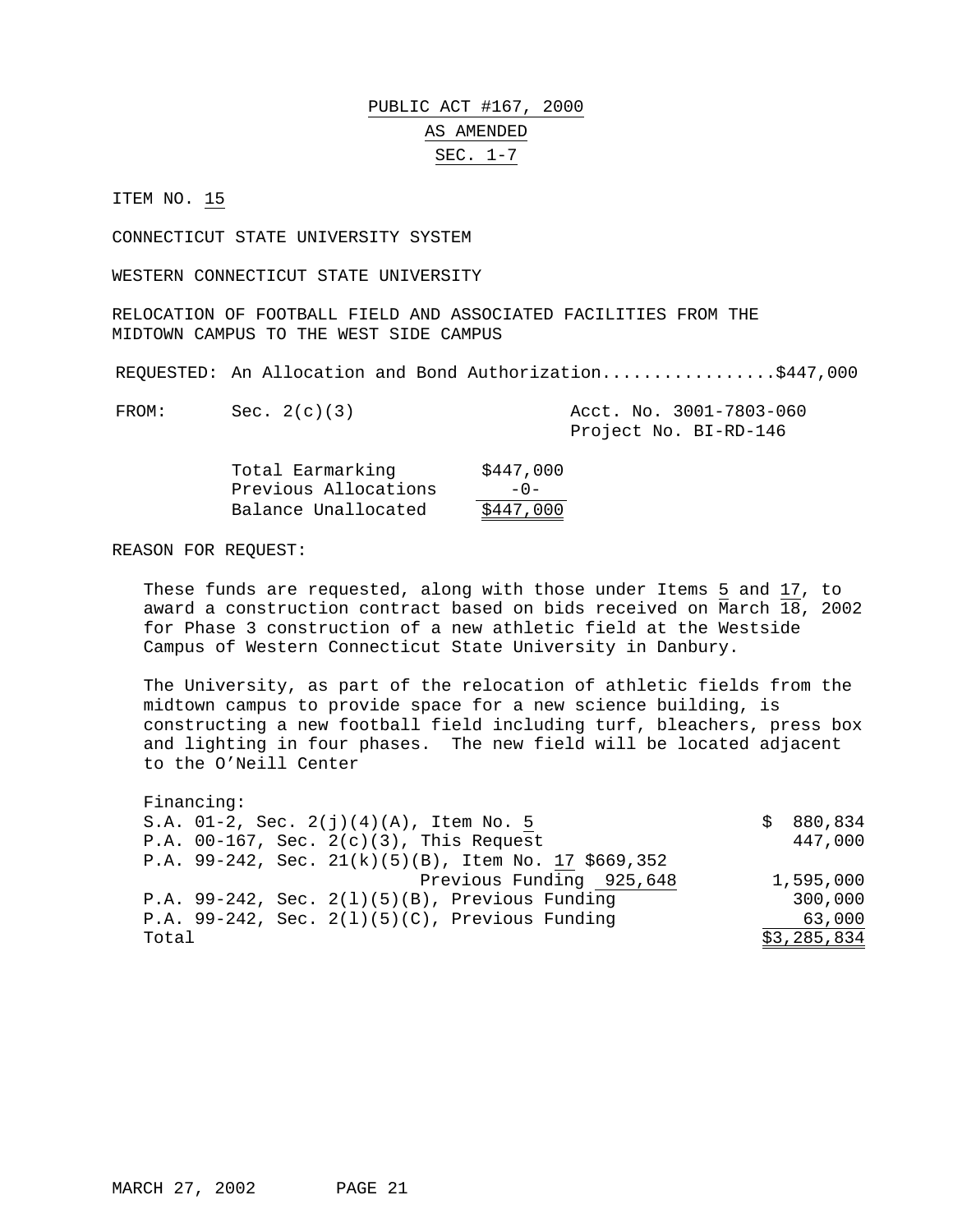PUBLIC ACT #242, 1999 AS AMENDED SEC. 1-7 SEC. 20-26

ITEM NO. 16

CONNECTICUT STATE UNIVERSITY SYSTEM

CENTRAL CONNECTICUT STATE UNIVERSITY

ALTERATIONS AND IMPROVEMENTS TO BUILDINGS AND GROUNDS IN ACCORDANCE WITH THE MASTER PLAN

REQUESTED: An Allocation and Bond Authorization..................\$514,141

FROM: Sec. 2(l)(2)(B) Acct. No. 3991-7802-040 Project No. BI-RD-227C

> Total Earmarking \$3,660,000 Previous Allocations 3,145,859 Balance Unallocated \$ 514,141

REQUESTED: An Allocation and Bond Authorization.................\$388,246

FROM: Sec. 21(k)(2)(B) Acct. No. 3001-7802-040

Project No. BI-RD-227C

| Total Earmarking     | \$525,000 |
|----------------------|-----------|
| Previous Allocations | $-0-$     |
| Balance Unallocated  | \$525,000 |

REASON FOR REQUEST:

These funds are requested to award a construction contract based on bids received on March 12, 2002 for mechanical room upgrades in eight general fund buildings at Central Connecticut State University in New Britain.

This project consists of replacement of mechanical equipment such as steam traps, heat exchangers, pumps and meters. Renovations will also prepare the buildings for connection to the new central chilled water system.

| Construction (Bid)  | \$820,352 |
|---------------------|-----------|
| Contingency         | 82,035    |
| Total, This Request | \$902,387 |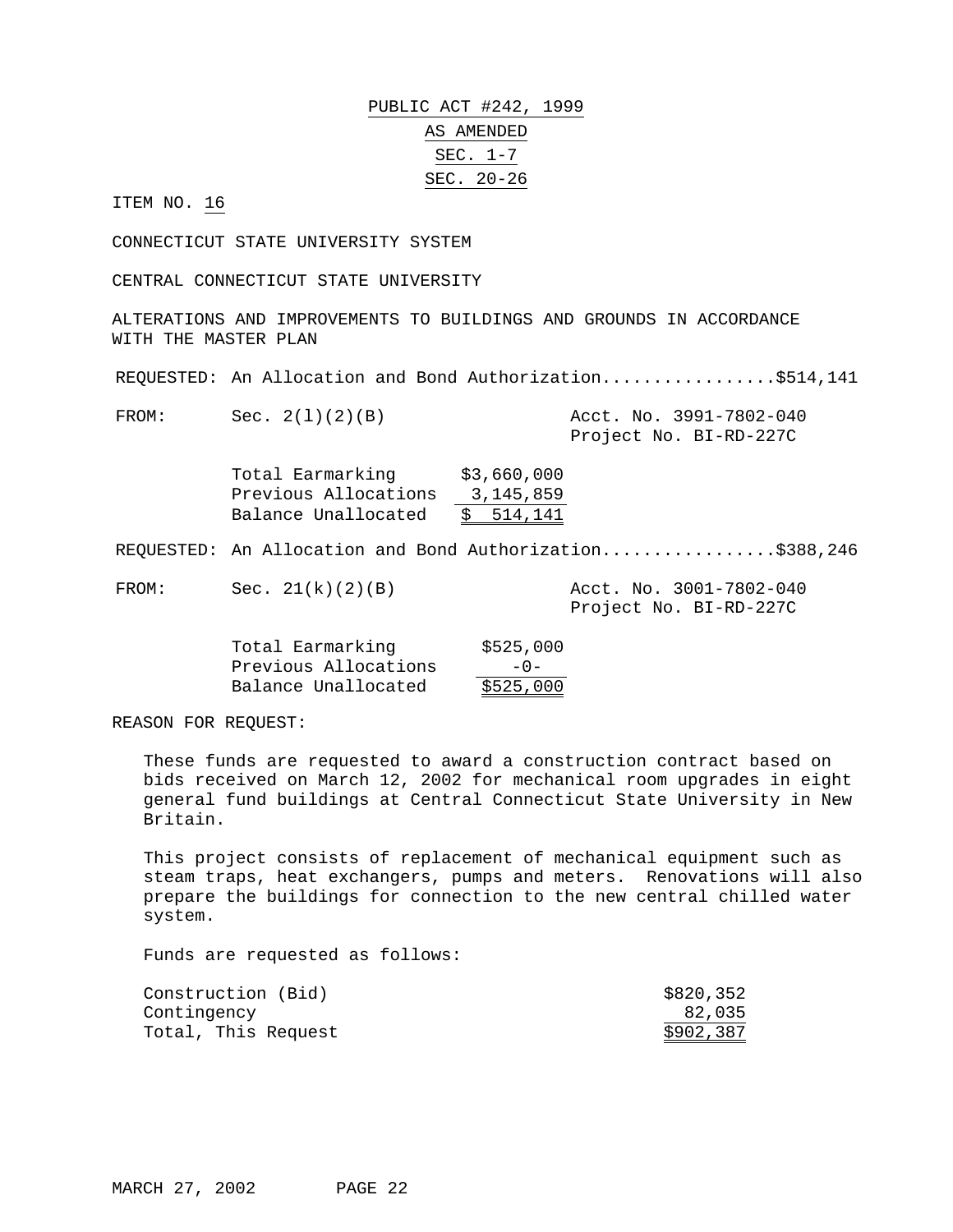# PUBLIC ACT #242, 1999 AS AMENDED SEC. 20-26

ITEM NO. 17

DEPARTMENT OF PUBLIC WORKS

INFRASTRUCTURE REPAIRS AND IMPROVEMENTS, INCLUDING FIRE, SAFETY AND COMPLIANCE WITH THE AMERICANS WITH DISABILITIES ACT, IMPROVEMENTS TO STATE-OWNED BUILDINGS AND GROUNDS, INCLUDING ENERGY CONSERVATION AND PRESERVATION OF UNOCCUPIED BUILDINGS

REQUESTED: An Allocation and Bond Authorization.................\$200,000

FROM: Sec. 21(b)(1) Acct. No. 3001-1326-010

| Total Earmarking     | \$10,000,000 |
|----------------------|--------------|
| Previous Allocations | 2,261,328    |
| Balance Unallocated  | \$7,738,672  |

REASON FOR REQUEST:

These funds are requested to finance the design of the John L. Levitow Medal of Honor Memorial Sports Center at the Veterans' Home and Hospital in Rocky Hill.

This project consists of renovations to an unused, former warehouse to create an ADA accessible recreational facility for residents. The facility will include a basketball court, fitness room and duckpin bowling lanes. This project is potentially eligible for up to a 66% reimbursement of construction costs from the Federal government.

|                             |             | This Request |
|-----------------------------|-------------|--------------|
| Construction (Est.)         | \$1,700,000 |              |
| Contingency                 | 170,000     |              |
| Architect's Fee             | 180,000     | \$140,000    |
| Testing/Special Inspections | 13,000      |              |
| DPW Fee                     | 120,000     | 43,000       |
| Art                         | 17,000      | 17,000       |
| Total                       | \$2,200,000 | \$200,000    |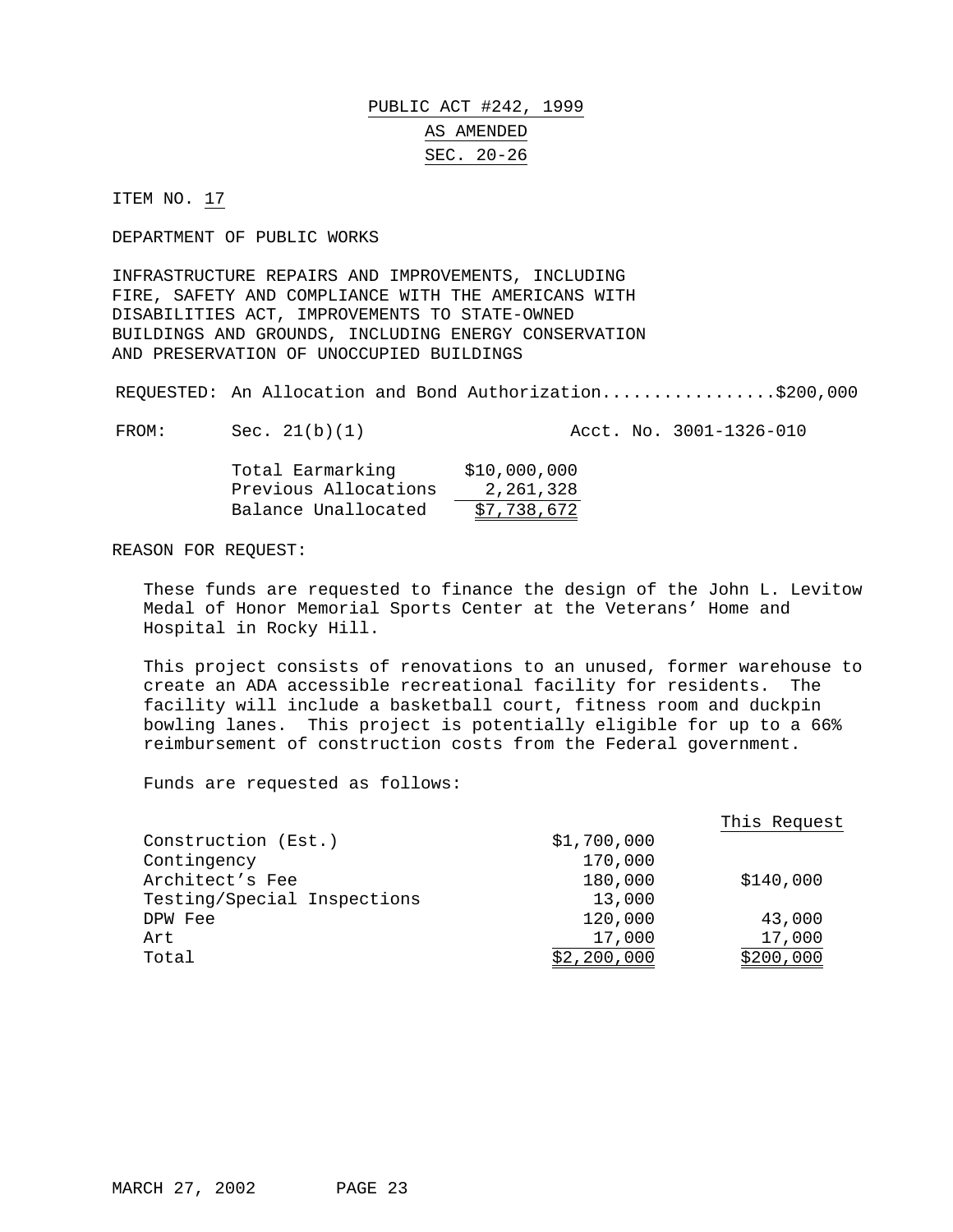# PUBLIC ACT #242, 1999 AS AMENDED SEC. 20-26

ITEM NO. 18

CONNECTICUT STATE UNIVERSITY SYSTEM

WESTERN CONNECTICUT STATE UNIVERSITY

DEVELOPMENT OF RECREATIONAL FIELDS

REQUESTED: An Allocation and Bond Authorization.................\$669,352

FROM: Sec. 21(k)(5)(B) Acct. No. 3001-7803-040 Project No. BI-RD-146

| Total Earmarking     | \$1,595,000 |
|----------------------|-------------|
| Previous Allocations | 925,648     |
| Balance Unallocated  | \$669,352   |

### REASON FOR REQUEST:

These funds are requested, along with those under Items 5 and 15, to award a construction contract based on bids received on March 18, 2002 for Phase 3 construction of a new athletic field at the Westside Campus of Western Connecticut State University in Danbury.

The University, as part of the relocation of athletic fields from the midtown campus to provide space for a new science building, is constructing a new football field including turf, bleachers, press box and lighting in four phases. The new field will be located adjacent to the O'Neill Center

Financing: S.A.  $01-2$ , Sec.  $2(j)(4)(A)$ , Item No. 5  $\qquad \qquad$  \$ 880,834 P.A. 00-167, Sec. 2(c)(3), Item No. 15 447,000 P.A. 99-242, Sec. 21(k)(5)(B), This Request \$669,352 Previous Funding 925,648 1,595,000 P.A. 99-242, Sec. 2(l)(5)(B), Previous Funding 300,000 P.A. 99-242, Sec. 2(l)(5)(C), Previous Funding 63,000 Total \$3,285,834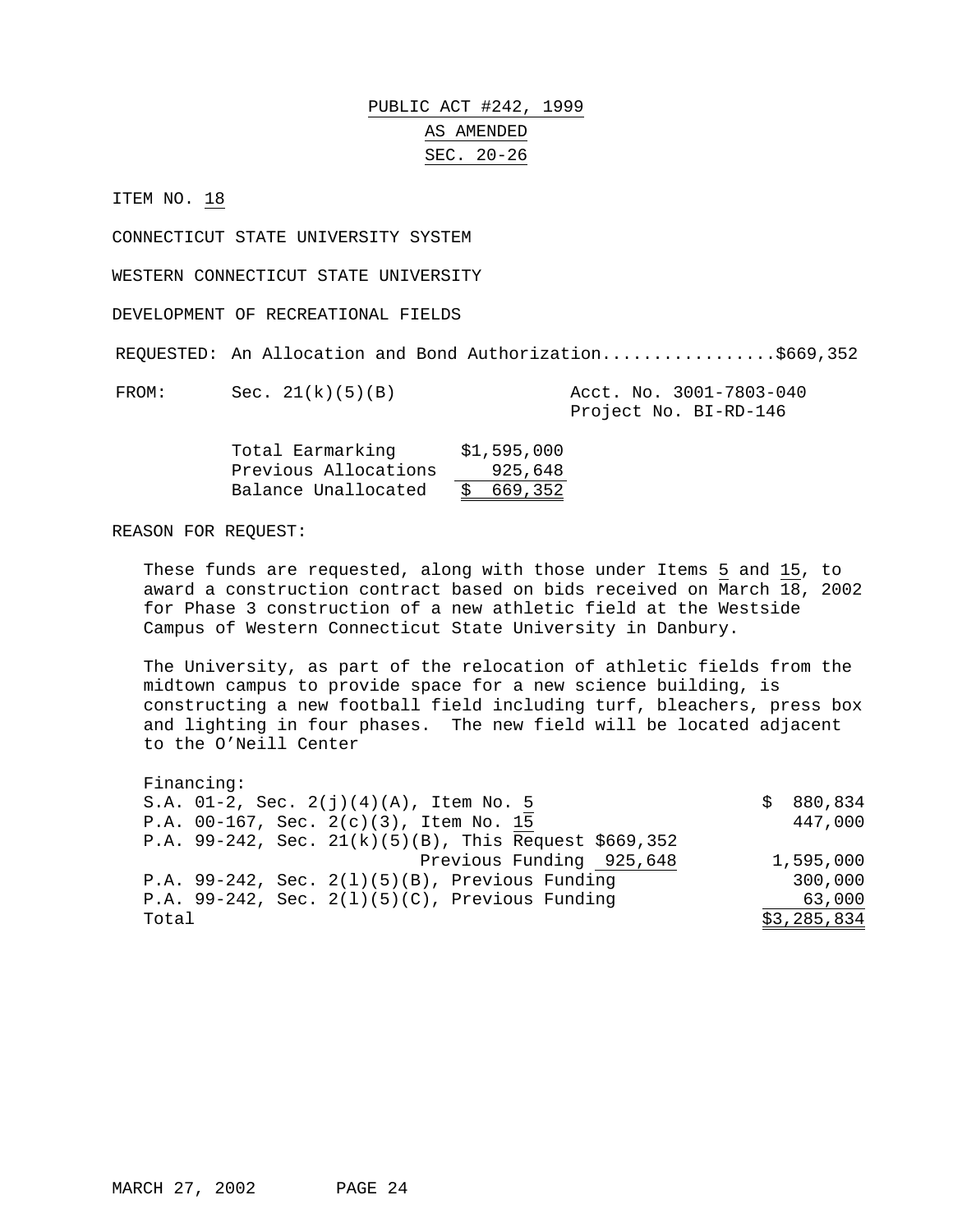### PUBLIC ACT #242, 1999 AS AMENDED SEC. 20-26

ITEM NO. 19

DEPARTMENT OF CORRECTION

RENOVATIONS AND IMPROVEMENTS TO EXISTING STATE-OWNED BUILDINGS FOR INMATE HOUSING, PROGRAMMING AND STAFF TRAINING SPACE, AND ADDITIONAL INMATE CAPACITY, INCLUDING SUPPORT FACILITIES AND OFF-SITE IMPROVEMENTS

REQUESTED: An Allocation and Bond Authorization................\$500,000

FROM: Sec. 21(1) Acct. No. 3001-8000-010

| Total Earmarking     | \$10,000,000 |
|----------------------|--------------|
| Previous Allocations | 3,060,586    |
| Balance Unallocated  | \$6,939,414  |

REASON FOR REQUEST:

These funds are requested to finance preliminary development costs, including, but not limited to, design, planning and environmental assessments for an addition of up to 720 beds at the correctional complex in Somers. This project will consist of a new building linking the Osborn and Northern correctional facilities.

| \$250,000<br>Program Development<br>Environmental<br>150,000<br>Testing<br>50,000<br>50,000<br>DPW Fee<br>Total, This Request<br>\$500,000 | Estimated Costs |
|--------------------------------------------------------------------------------------------------------------------------------------------|-----------------|
|                                                                                                                                            |                 |
|                                                                                                                                            |                 |
|                                                                                                                                            |                 |
|                                                                                                                                            |                 |
|                                                                                                                                            |                 |
|                                                                                                                                            |                 |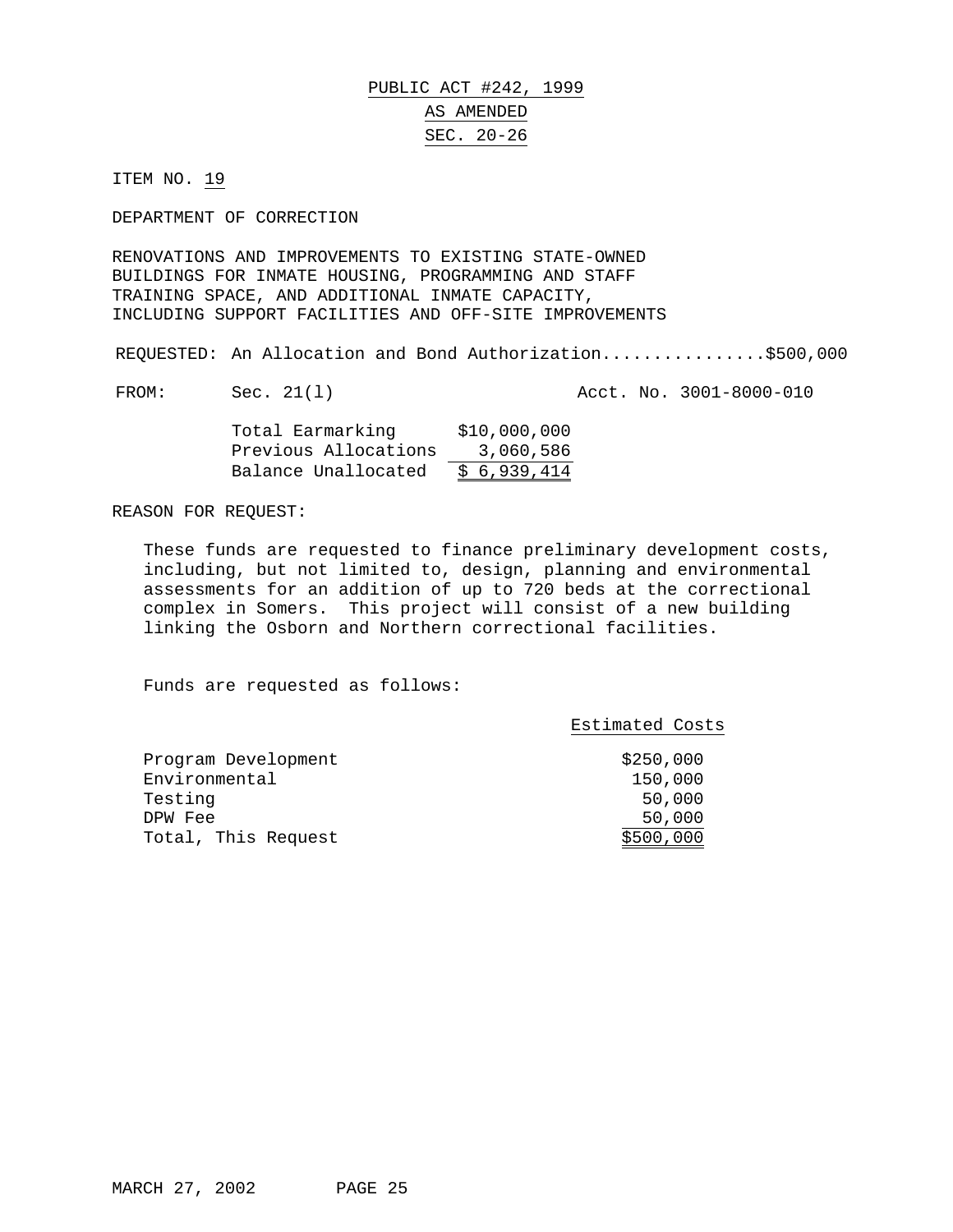# PUBLIC ACT #242, 1999 AS AMENDED SEC. 31-38

### ITEM NO. 20

DEPARTMENT OF ENVIRONMENTAL PROTECTION

GRANTS-IN-AID OR LOANS TO MUNICIPALITIES FOR ACQUISITION OF LAND, FOR PUBLIC PARKS, RECREATIONAL AND WATER QUALITY IMPROVEMENTS, WATER MAINS AND WATER POLLUTION CONTROL FACILITIES, INCLUDING SEWER PROJECTS, AND CULVERT UPGRADING AND DRAINAGE PROJECTS AND NOT LESS THAN FOUR MILLION DOLLARS SHALL BE USED TO MAKE GRANTS FOR A PROGRAM FOR THE CLEAN-UP OF CONTAMINATED SOIL AND/OR THE REMOVAL AND REPLACEMENT OF LEAKING UNDERGROUND STORAGE TANKS

#### DANBURY

| REQUESTED: An Allocation and Bond  |
|------------------------------------|
| Authorization (to Agency)\$300,000 |
|                                    |

FROM: Sec. 32(b)(1) Acct. No. 1873-3100-164

| Total Earmarking     | \$12,000,000 |
|----------------------|--------------|
| Previous Allocations | 9,375,000    |
| Balance Unallocated  | \$2,625,000  |

REASON FOR REQUEST:

These funds are requested to provide a grant-in-aid to the City of Danbury to extend its municipal water service to fourteen homes in the Ta'Agan Point neighborhood of Danbury, located on the southeast side of Lake Candlewood.

In addition to the water main extension, this project will include service connections and well abandonment.

Funds are requested as follows:

State Grant, This Request  $$300,000$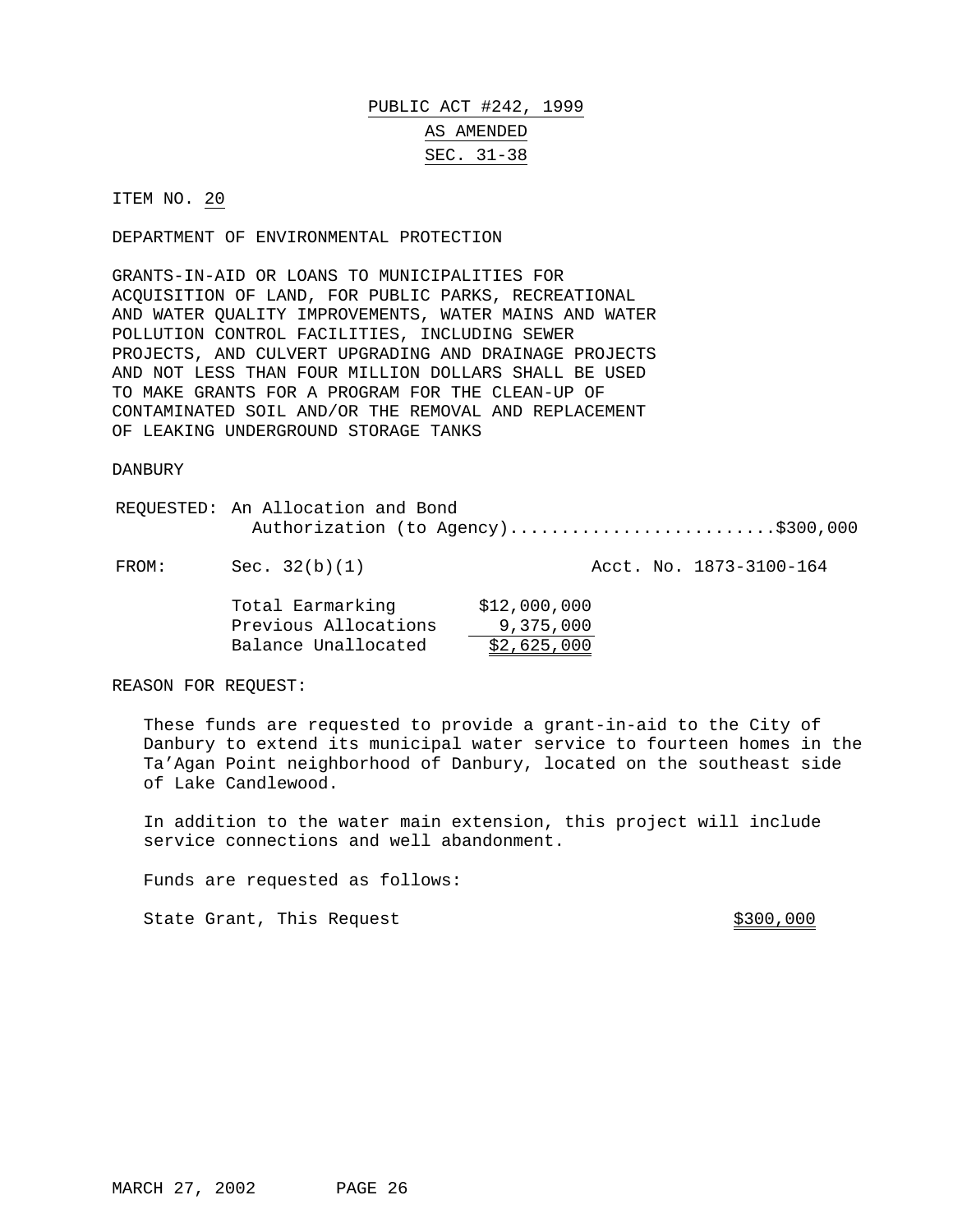### PUBLIC ACT #242, 1999 AS AMENDED SEC. 31-38

ITEM NO. 21

DEPARTMENT OF SOCIAL SERVICES

GRANTS-IN-AID FOR NEIGHBORHOOD FACILITIES, CHILD CARE PROJECTS, ELDERLY CENTERS, SHELTER FACILITIES FOR VICTIMS OF DOMESTIC VIOLENCE, EMERGENCY SHELTERS AND RELATED FACILITIES FOR THE HOMELESS, MULTI-PURPOSE HUMAN RESOURCE CENTERS AND FOOD DISTRIBUTION FACILITIES

TORRINGTON

REQUESTED: An Allocation and Bond Authorization  $(to \text{ Agency})$  \$100,000

FROM: Sec. 32(g)(1) Acct. No. 1873 6100 152

Project No. 6100 04 0031

Total Earmarking \$4,000,000 Previous Allocations 1,700,000 Balance Unallocated \$2,300,000

This is one of 2 items requested from the unallocated balance available under this section of the bond act. Total requested \$450,000.

REASON FOR REQUEST:

These funds are requested to provide a grant-in-aid to the Susan B. Anthony Project, Inc., a  $501(c)(3)$  nonprofit organization, for the costs associated with renovations to its domestic violence shelter facility in Torrington.

This project consists of a new roof and siding and handicapped accessibility improvements. The facility provides 12 beds for victims of domestic violence and their children.

Funds are requested as follows:

State Grant, This Request  $\frac{100}{100}$ 

In accordance with Section 38 of P.A. 99-242, "…any grant-in-aid …which is made to any entity which is not a political subdivision of the state, the contract entered into pursuant to section 32 of this act shall provide that if the premises for which such grant-in-aid was made ceases, within ten years of the date of such grant, to be used as a facility for which such grant was made, an amount equal to the amount of such grant,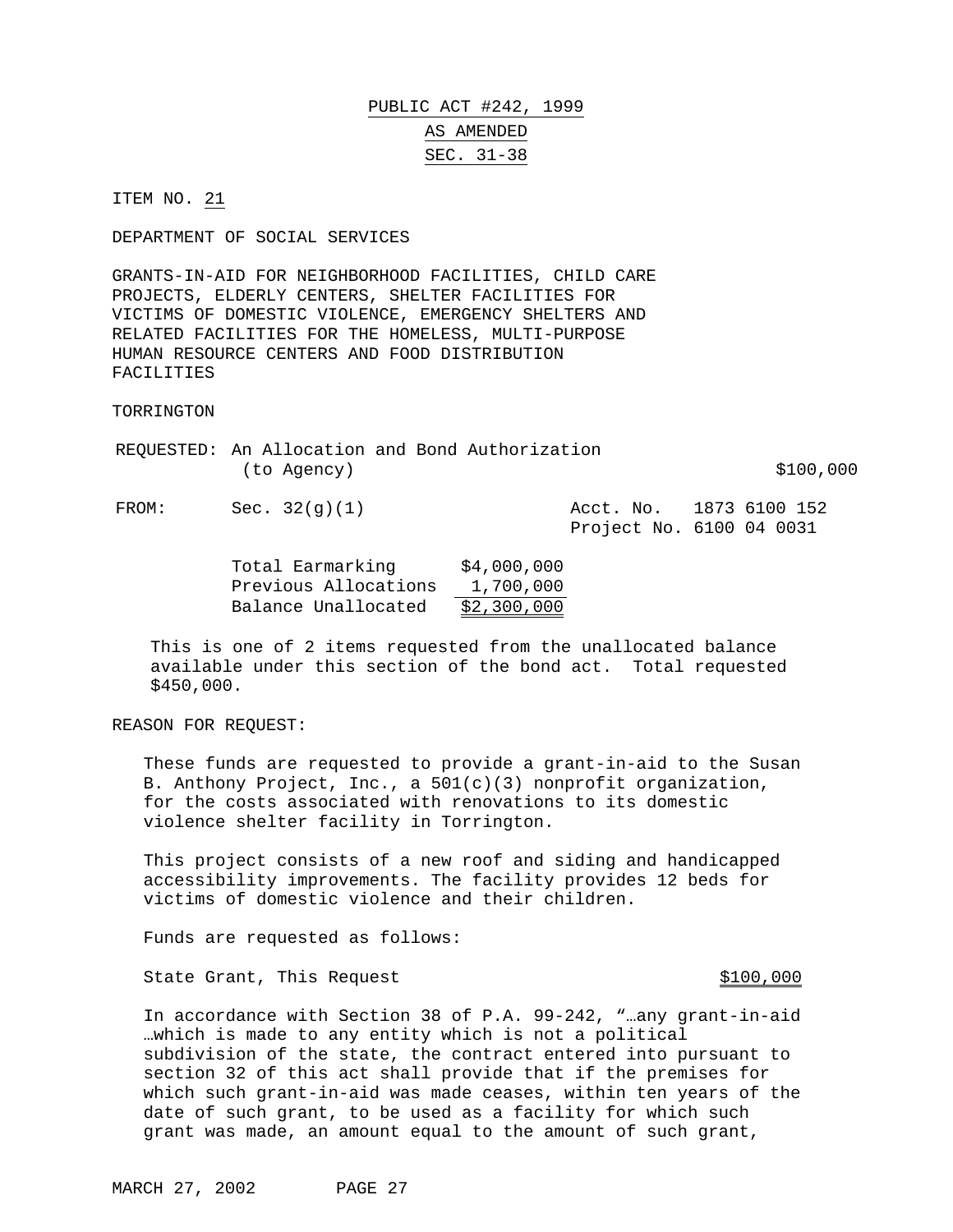ITEM NO. 21(Cont'd)

minus ten per cent for each full year which has elapsed since the date of such grant, shall be repaid to the state and that a lien shall be placed on such land in favor of the state to ensure that such amount will be repaid in the event of such change in use, except that if the premises for which such grant-in-aid was made are owned by the state, a municipality or a housing authority, no lien shall be placed."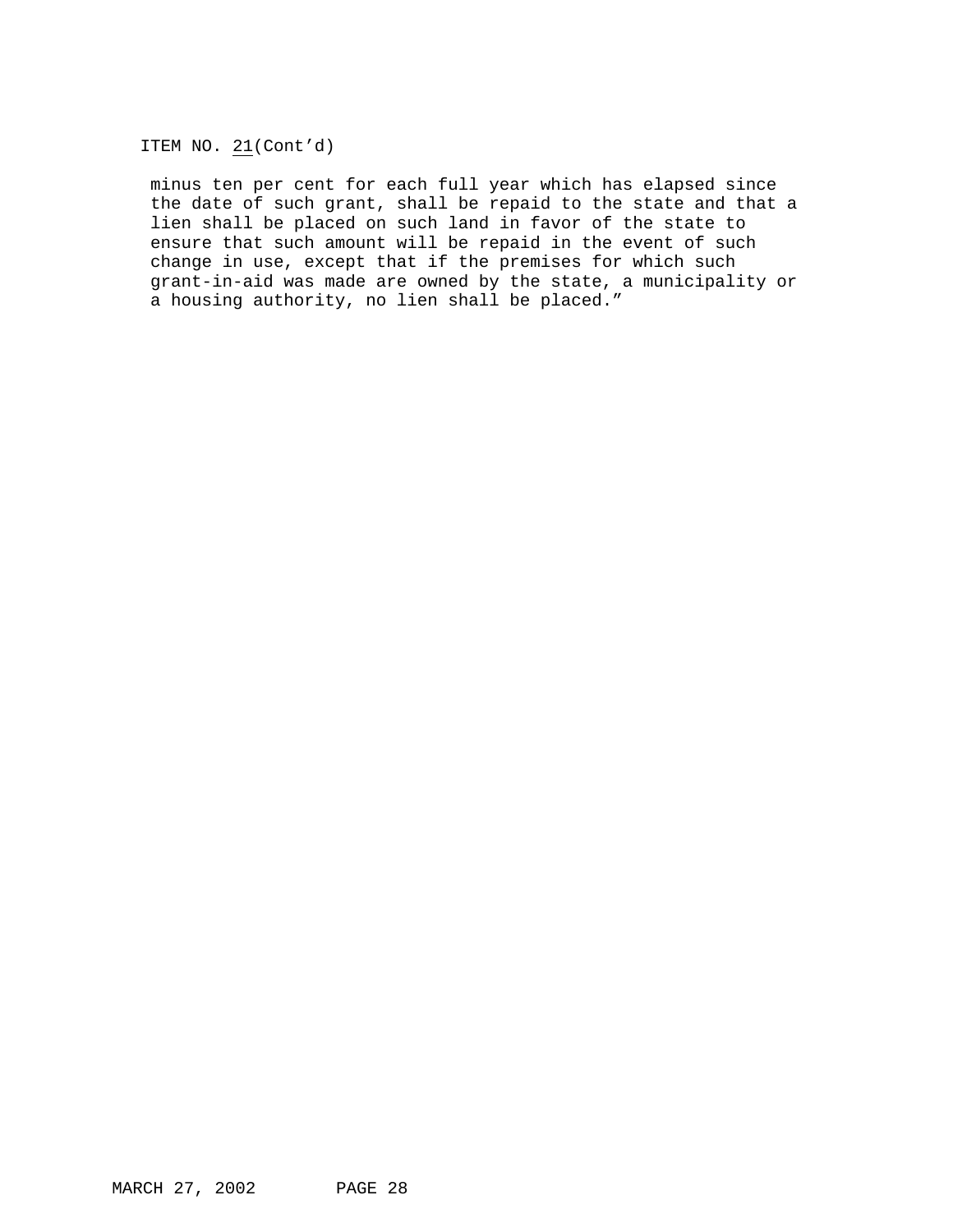# PUBLIC ACT #242, 1999 AS AMENDED SEC. 31-38

ITEM NO. 22

DEPARTMENT OF SOCIAL SERVICES

GRANTS-IN-AID FOR NEIGHBORHOOD FACILITIES, CHILD CARE PROJECTS, ELDERLY CENTERS, SHELTER FACILITIES FOR VICTIMS OF DOMESTIC VIOLENCE, EMERGENCY SHELTERS AND RELATED FACILITIES FOR THE HOMELESS, MULTI-PURPOSE HUMAN RESOURCE CENTERS AND FOOD DISTRIBUTION FACILITIES

#### WINDHAM

|       | REQUESTED: An Allocation and Bond Authorization<br>(to Agency) |             |                                                     | \$350,000 |
|-------|----------------------------------------------------------------|-------------|-----------------------------------------------------|-----------|
| FROM: | Sec. $32(g)(1)$                                                |             | Acct. No. 1873 6100 152<br>Project No. 6100 03 0251 |           |
|       | Total Earmarking                                               | \$4,000,000 |                                                     |           |
|       | Previous Allocations                                           | 1,700,000   |                                                     |           |
|       | Balance Unallocated                                            | \$2,300,000 |                                                     |           |

This is one of 2 items requested from the unallocated balance available under this section of the bond act. Total requested \$450,000.

REASON FOR REQUEST:

These funds are requested to provide a grant-in-aid to the Windham Area Interfaith Ministry, Inc. for the costs associated with the replacement of a freight elevator to serve 5 floors.

The Ministry provides 7,000 persons a year with free clothing, furniture, appliances and household goods in this facility which serves as a warehouse and food bank.

Funds are requested as follows: State Grant, This Request  $$350,000$ 

In accordance with Section 38 of P.A. 99-242, "…any grant-in-aid …which is made to any entity which is not a political subdivision of the state, the contract entered into pursuant to section 32 of this act shall provide that if the premises for which such grant-in-aid was made ceases, within ten years of the date of such grant, to be used as a facility for which such grant was made, an amount equal to the amount of such grant, minus ten per cent for each full year which has elapsed since the date of such grant, shall be repaid to the state and that a lien shall be placed on such land in favor of the state to ensure that such amount will be repaid in the event of such change in use, except that if the premises for which such grant-in-aid was made are owned by the state, a municipality or a housing authority, no lien shall be placed."

MARCH 27, 2002 PAGE 29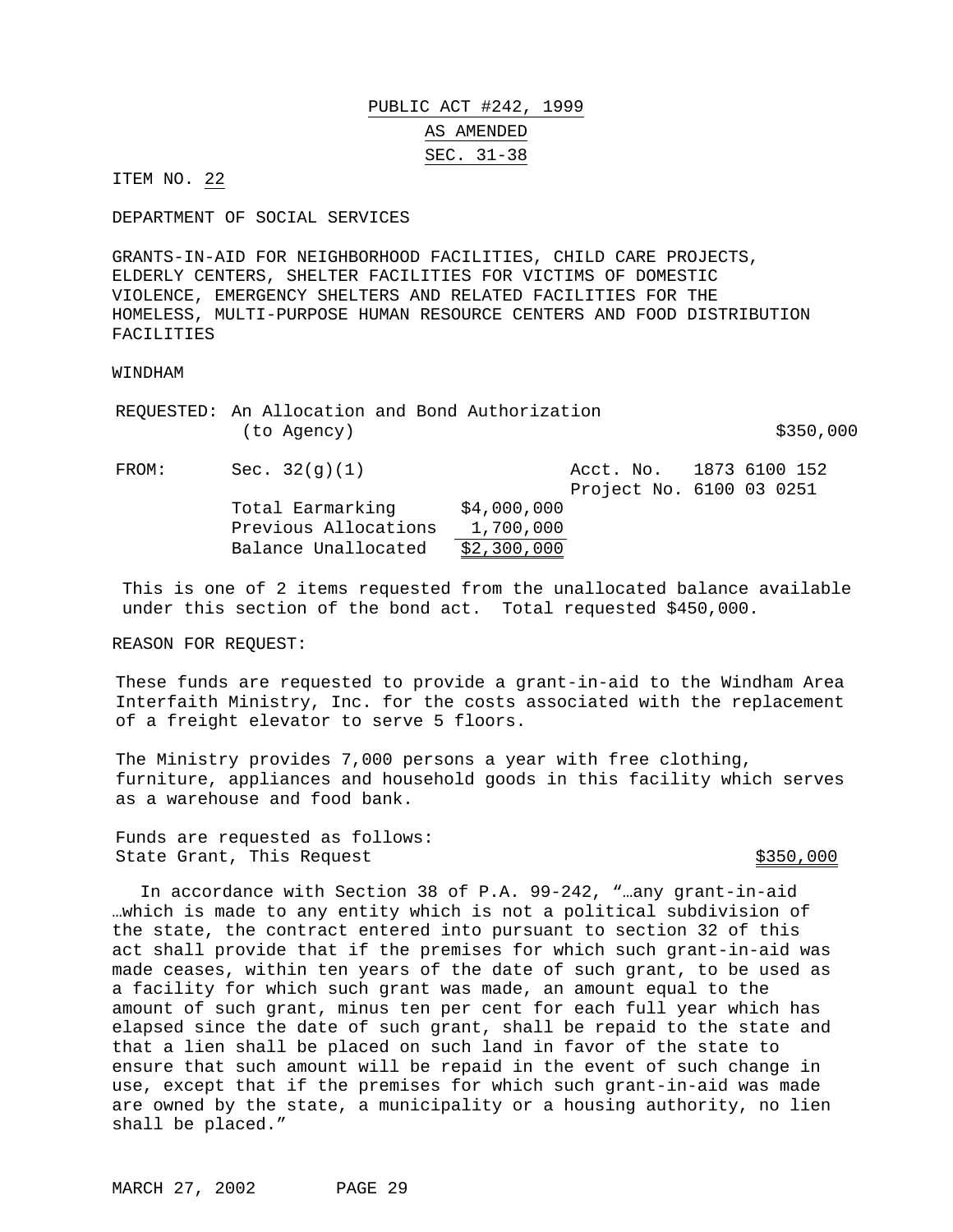ITEM NO. 23

DEPARTMENT OF MENTAL RETARDATION

ADDITIONS, ALTERATIONS, RENOVATIONS AND IMPROVEMENTS TO BUILDINGS AND GROUNDS, INCLUDING UTILITIES AND MECHANICAL SYSTEMS, CODE COMPLIANCE AND ENERGY CONSERVATION PROJECTS

REQUESTED: An Allocation and Bond Authorization.................\$442,050

FROM: Sec. 2(h)(1) Acct. No. 3971-4114-010 Project No. BI-NN-1000

| Total Earmarking     | \$4,000,000 |
|----------------------|-------------|
| Previous Allocations | 2, 213, 181 |
| Balance Unallocated  | \$1,786,819 |

REASON FOR REQUEST:

These funds are requested to finance renovations and improvements at various Department of Mental Retardation facilities as detailed below.

| Project/Location | Estimated Costs |  |
|------------------|-----------------|--|
|                  |                 |  |

| Estimated Costs |  |
|-----------------|--|
|                 |  |

| Interior/Fire Safety Imps.-Putnam Heights Group Home | \$139,884 |
|------------------------------------------------------|-----------|
| Renovations-Stafford Road-Mansfield Group Home       | 224,600   |
| Water Heater Replacement-4 Buildings-Southbury       | 32.522    |
| Exterior Renovations-Putnam Group Home               | 45,044    |
| Total, This Request                                  | \$442,050 |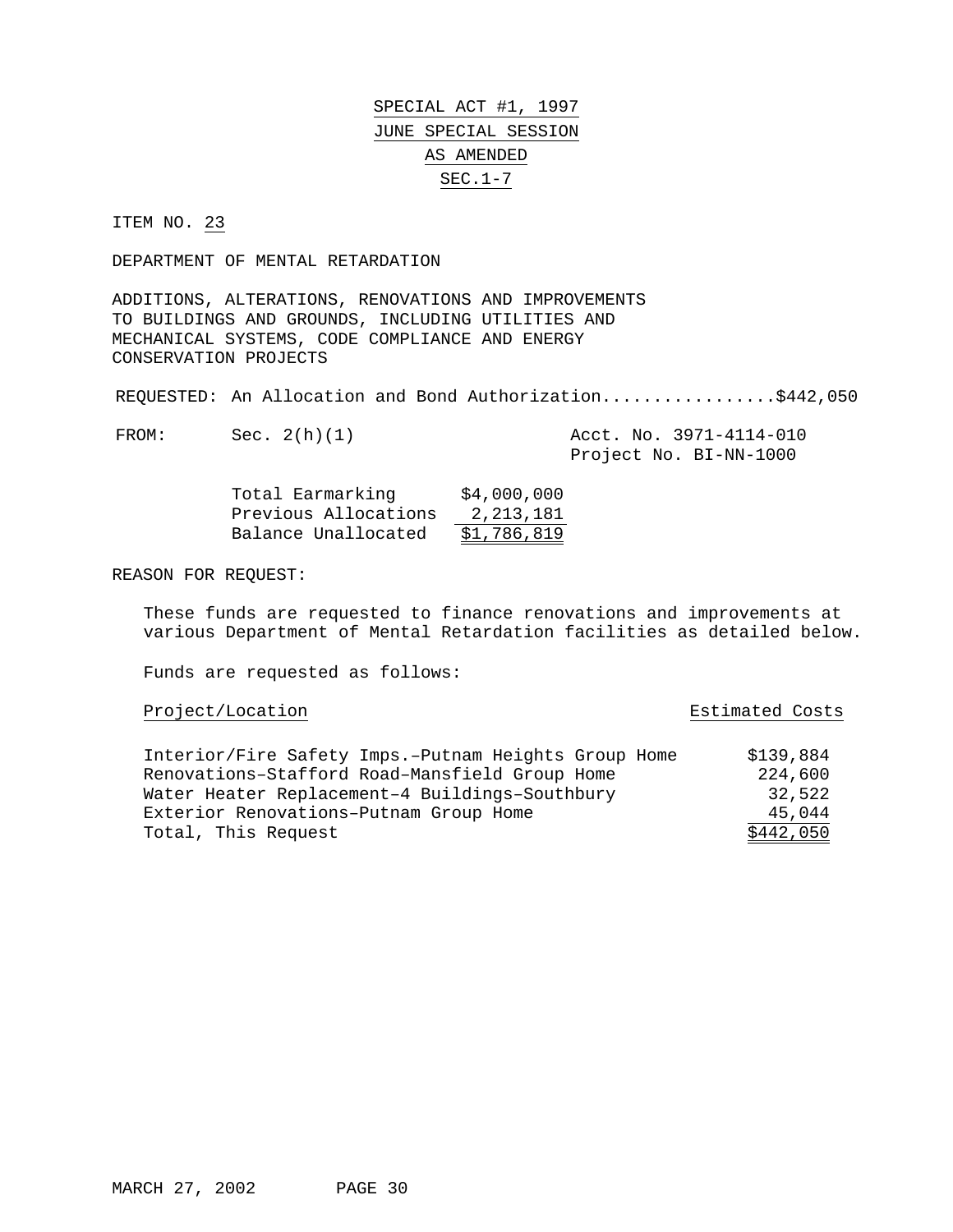ITEM NO. 24 (REVISED)

DEPARTMENT OF SOCIAL SERVICES

GRANTS-IN-AID FOR NEIGHBORHOOD FACILITIES, CHILD CARE PROJECTS, ELDERLY CENTERS, SHELTER FACILITIES FOR VICTIMS OF DOMESTIC VIOLENCE, EMERGENCY SHELTERS AND RELATED FACILITIES FOR THE HOMELESS, MULTI-PURPOSE HUMAN RESOURCE CENTERS AND FOOD DISTRIBUTION FACILITIES

#### EASTON

REQUESTED: Use of Previously Allocated Funds Available (to Agency) \$200,000  $\sim$ FROM: Sec. 13(g)  $\overline{AC}$  Acct. No. 1873 6100 110 Project No. 6100 03 0215

REASON FOR REQUEST:

These funds are requested to provide a grant-in-aid to the **Easton Community Center** to assist in the costs related to the construction of a community center.

This project consists of the construction of a 20,000 sq. ft. building that will contain a gymnasium, a teen center, a performing arts room and rooms for other community activities. The center currently serves approximately 400 youth.

| Funds are requested as follows: |             |
|---------------------------------|-------------|
| Total Project Cost              | \$2,036,000 |
| Less: Contributions             | 1,836,000   |
| State Grant, This Request       | \$200,000   |

In accordance with Section 19 of S.A. 97-1, ". . .any grant-in-aid . . .which is made to any entity which is not a political subdivision of the state, the contract entered into pursuant to section 13 of this act shall provide that if the premises for which such grant-in-aid was made ceases, within ten years of the date of such grant, to be used as a facility for which such grant was made, an amount equal to the amount of such grant, minus ten per cent for each full year which has elapsed since the date of such grant, shall be repaid to the state and that a lien shall be placed on such land in favor of the state to ensure that such amount will be repaid in the event of such change in use, except that if the premises for which such grant-in-aid was made are owned by the state, a municipality or a housing authority, no lien shall be placed." These previously allocated funds are available from a grant-in-aid which was approved by the State Bond Commission for a community center

in Trumbull that was never used.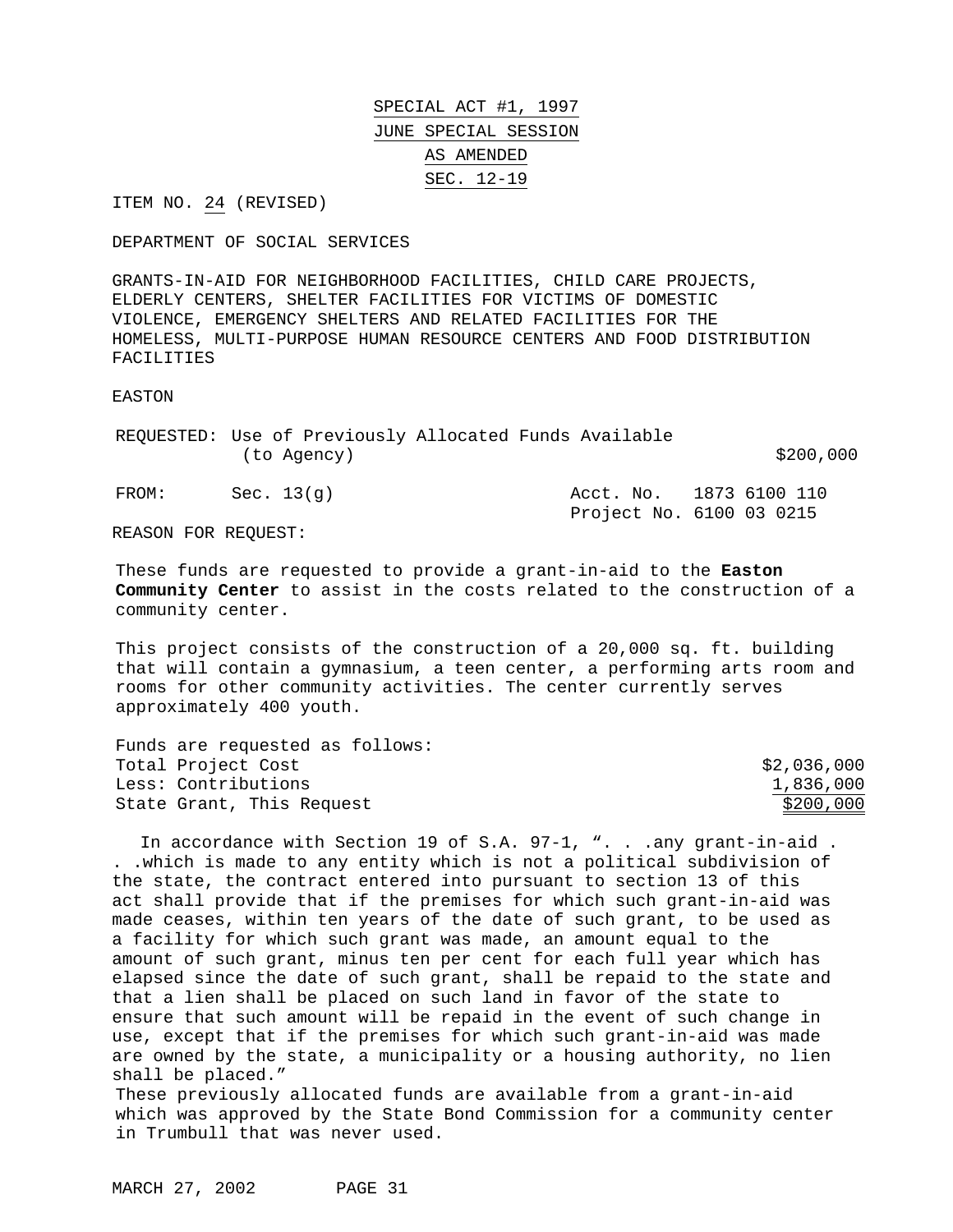SPECIAL ACT #2, 1993 AS AMENDED SEC. 49-54

ITEM NO. 25

STATE LIBRARY

GRANTS-IN-AID TO MUNICIPALITIES FOR PUBLIC LIBRARIES

REQUESTED: Use of Previously Allocated Funds Available  $(to Agency)$   $$375,000$ 

FROM: Sec. 50(i) Acct. No. 1873 7104 035 Project No. 02311

Previously Allocated Funds Available \$400,240

REASON FOR REQUEST:

These funds are requested to provide a grant-in-aid to the Bridgeport Public Library to assist in the costs associated with renovations to and expansion of the library in accordance with criteria established by the State Library Board.

This project consists of an increase in space for additional shelving, books and new rooms, special use areas for children, handicapped access improvements and code improvements to the mechanical and electrical systems, including HVAC.

Funds are requested as follows:

| Total Project Cost        | \$1,125,000 |
|---------------------------|-------------|
| Less: Local Funds         | 750,000     |
| State Grant, This Request | \$375,000   |

These previously allocated funds are available from grants-in-aid to Ashford and Hartford which were approved by the State Bond Commission and are no longer needed.

In accordance with Section 11-24c of the Connecticut General Statutes, the State Library Board "shall make construction grants to public libraries established pursuant to this chapter. The Board shall (1) establish criteria for the purpose of developing a priority listing of all construction projects and (2) grant an amount equal to one-third of the total construction cost not to exceed five hundred thousand dollars for each approved project within the limits of the available appropriation for such projects..."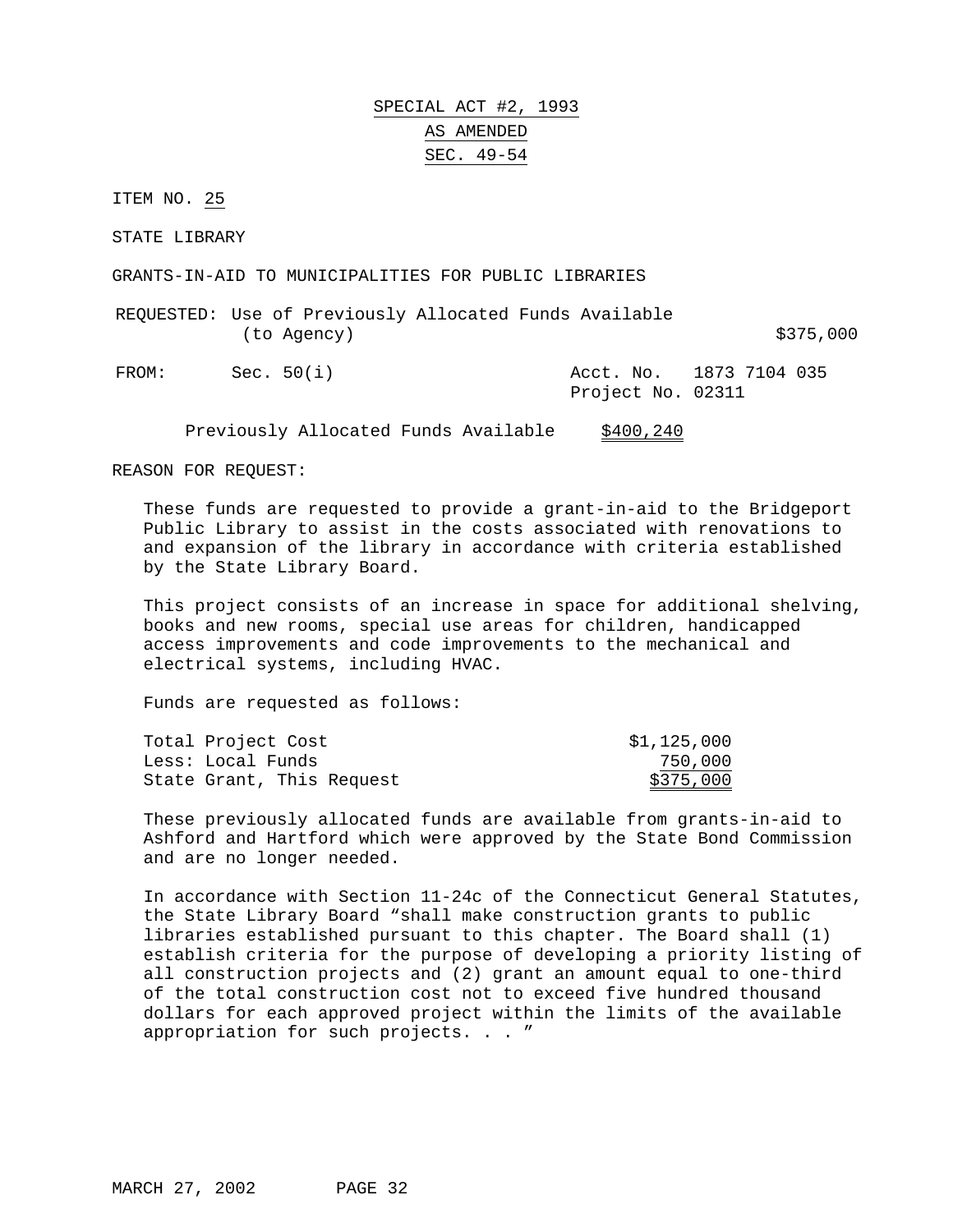# PUBLIC ACT #420, 1986 AS AMENDED SEC. 1-10

ITEM NO. 26

DEPARTMENT OF ENVIRONMENTAL PROTECTION

CLEAN WATER FUND

PORTLAND

REQUESTED: An Allocation and Bond Authorization of General Obligation Bonds (to Agency)..........\$210,950

FROM: Acct. No. 6864-3100-999 \$ 4,136 Acct. No. 6864-3105-999 \$206,814

|                      | G.O. Bonds    |
|----------------------|---------------|
| Total Authorized     | \$757,830,000 |
| Previous Allocations | 663,461,657   |
| Balance Unallocated  | \$94,368,343  |

REASON FOR REQUEST:

These funds are requested to provide a grant to the Town of Portland for nitrogen reduction modifications to the wastewater treatment facility. Also, included in the grant amount are administrative costs associated with this project.

In accordance with Public Act 86-420, as amended, a combined sewer project shall receive a grant of fifty percent of the cost and a loan of fifty percent of the cost. Any other eligible water quality project shall receive a grant of twenty percent of the cost and a loan of eighty percent of the cost. However, a construction project undertaken for nitrogen removal shall receive a project grant of up to thirty per cent of the cost of the project associated with nitrogen removal and a loan for the remainder of the costs of the project, not exceeding one hundred per cent. Also in accordance with Public Act 86-420, as amended, revenue bonds shall not constitute a charge, lien or encumbrance, legal or equitable, upon any property of the State or of any political subdivision thereof, except the property mortgaged or otherwise encumbered under the provisions and for the purposes of Sections 22a-475 to 22a-483 of the General Statutes, inclusive.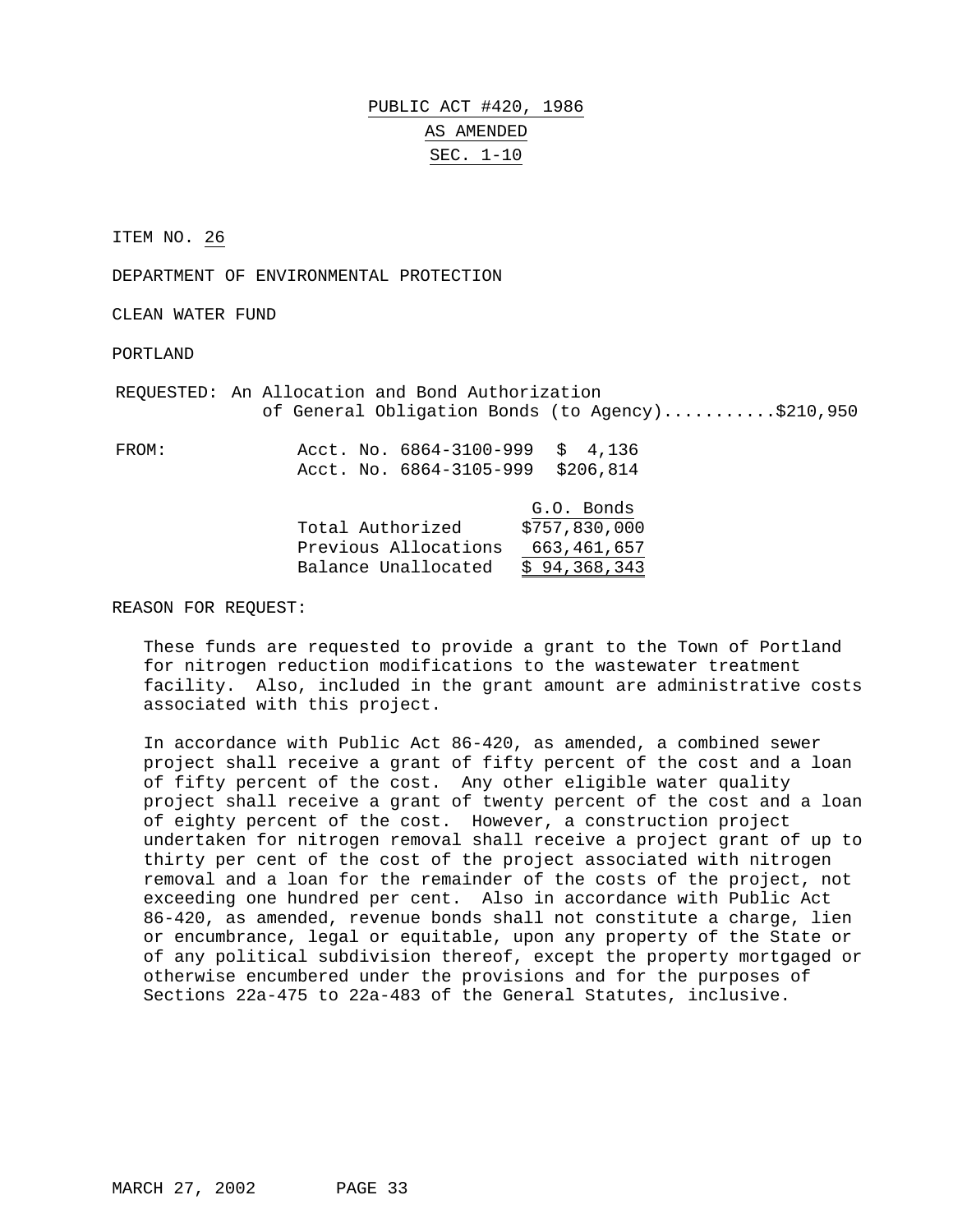This Request

Town of Portland Account No. 340-C

Supplemental grant funding for nitrogen removal modifications to the Wastewater Treatment Facility.

| Grand(G.0)            | \$206,814 |           |
|-----------------------|-----------|-----------|
| Administration (G.O.) | 4,136     |           |
| Total, This Request   |           | \$210,950 |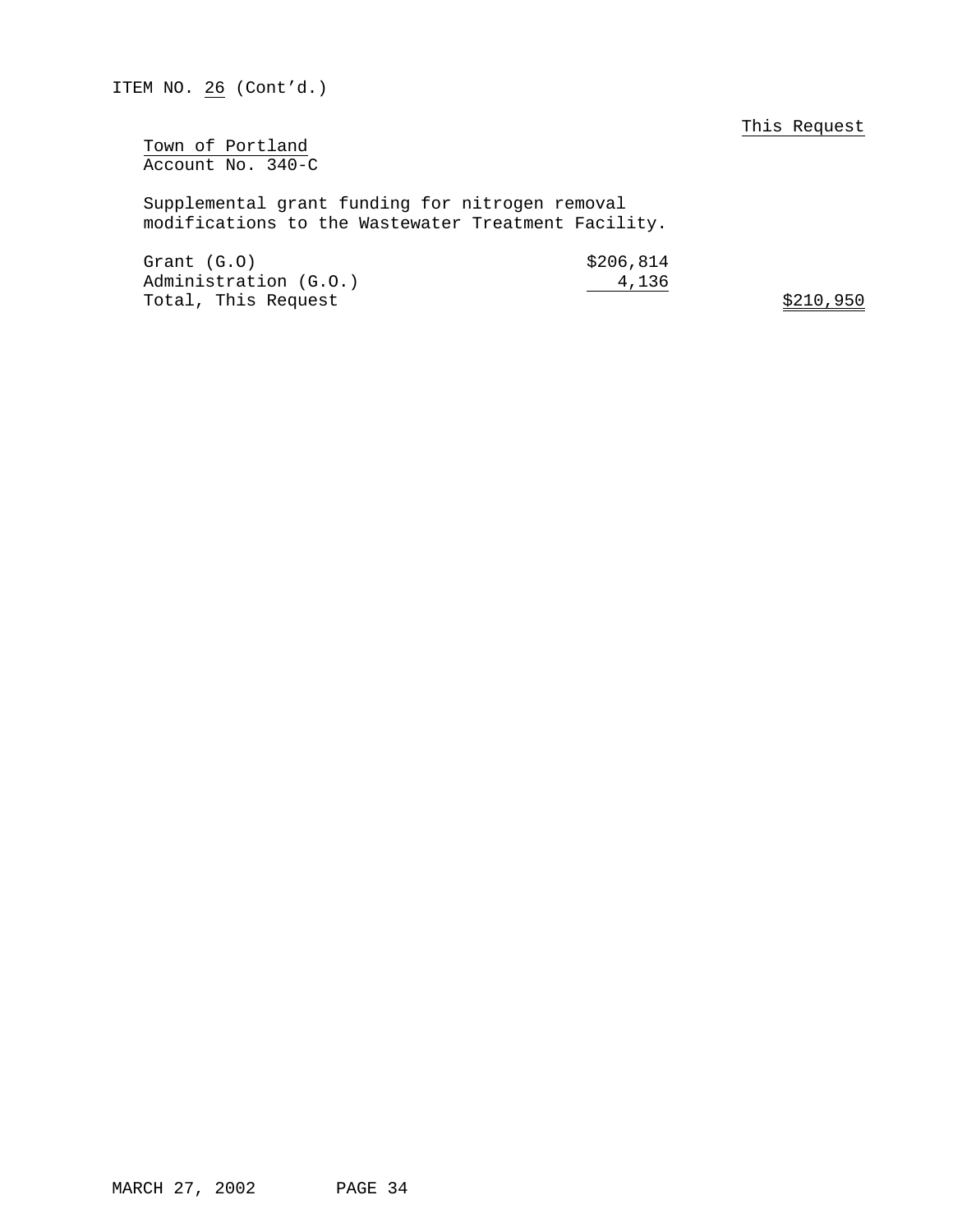### PUBLIC ACT #232, 1978 AS AMENDED SEC. 1-11

ITEM NO. 27

DEPARTMENT OF AGRICULTURE

PRESERVATION OF CONNECTICUT AGRICULTURAL LANDS

REQUESTED: An Allocation and Bond Authorization (to Agency) \$597,830

Acct. No. 3783-3002-200 Project No. FARM 102, 103

| Total Authorized     | \$85,750,000 |
|----------------------|--------------|
| Previous Allocations | 82,206,885   |
| Balance Unallocated  | \$3,543,115  |

### REASON FOR REQUEST:

These funds are requested to finance the acquisition of development rights for two farms as detailed below.

### This Request

| I. Owner: | Arthur Lorch                     |
|-----------|----------------------------------|
| Location: | Kent Rd., Kent and Cornwall, Ct. |
| Acreage:  | 76± acres                        |
|           | Type of Farm: Dairy Support      |

| Appraisals:        | First Pioneer | DOAG Staff |
|--------------------|---------------|------------|
|                    | Farm Credit   |            |
| Acreage            | 76            | 76         |
| Development Rights |               |            |
| Value              | \$410,000     | \$410,000  |
| Development Rights |               |            |
| Value Per Acre     | \$5,395       | \$5,395    |
|                    |               |            |

| Cost of Development Rights         |           |
|------------------------------------|-----------|
| $(76 \text{ acres} @ $4,852/acre)$ | \$368,750 |
| Survey                             | 10,000    |
| Title Insurance                    | 1,250     |
| Legal and Recording Fees           | 3,900     |
| Total, Lorch Farm                  | \$383,900 |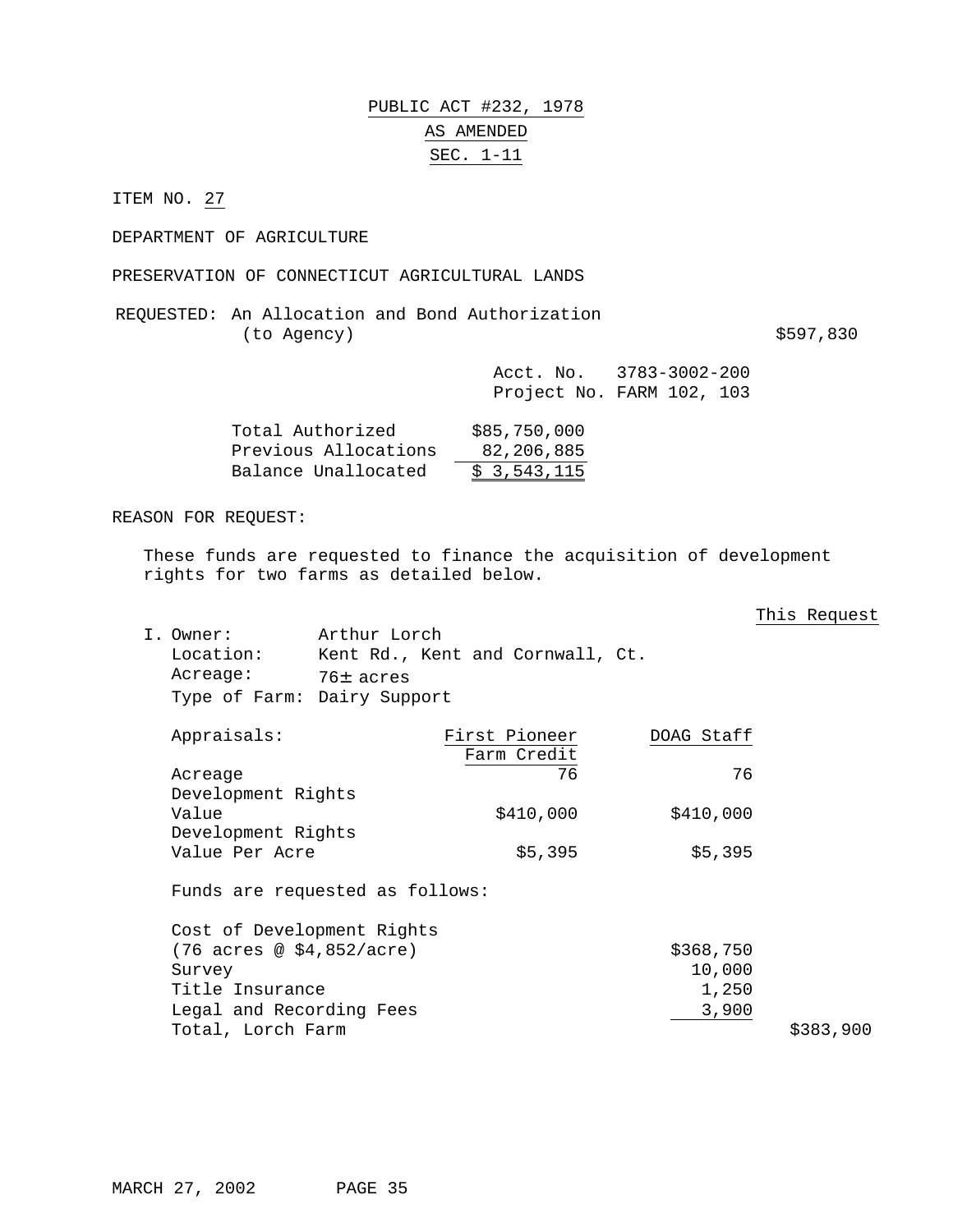This Request

| II. | Owner:                                              | Susan A. Majchier                         |                            |            |           |  |  |  |
|-----|-----------------------------------------------------|-------------------------------------------|----------------------------|------------|-----------|--|--|--|
|     | Location:                                           |                                           | 515 Lebanon Road, Franklin |            |           |  |  |  |
|     | Acreage:                                            | $144±$ acres                              |                            |            |           |  |  |  |
|     |                                                     | Type of Farm: Vegetable and Dairy Support |                            |            |           |  |  |  |
|     | Appraisals:                                         |                                           | First Pioneer              | DOAG Staff |           |  |  |  |
|     |                                                     |                                           | Farm Credit                |            |           |  |  |  |
|     | Acreage                                             |                                           | 144                        | 144        |           |  |  |  |
|     | Development Rights                                  |                                           |                            |            |           |  |  |  |
|     | Value                                               |                                           | \$195,000                  | \$195,000  |           |  |  |  |
|     | Development Rights                                  |                                           |                            |            |           |  |  |  |
|     | Value Per Acre                                      |                                           | \$1,354                    | \$1,354    |           |  |  |  |
|     | Funds are requested as follows:                     |                                           |                            |            |           |  |  |  |
|     | Cost of Development Rights                          |                                           |                            |            |           |  |  |  |
|     | $(144 \text{ acres} \text{ @ } $1,354/\text{acre})$ |                                           |                            | \$195,000  |           |  |  |  |
|     | Survey                                              |                                           |                            | 15,000     |           |  |  |  |
|     | Title Insurance                                     |                                           |                            | 730        |           |  |  |  |
|     | Legal and Recording Fees                            |                                           |                            | 3,200      |           |  |  |  |
|     | Total, Majchier Farm                                |                                           |                            |            | 213,930   |  |  |  |
|     | Total, This Request                                 |                                           |                            |            | \$597,830 |  |  |  |

The State Properties Review Board approved the purchase of development rights for the Lorch Farm on February 11, 2002 and the Majchier Farm on February 7, 2002.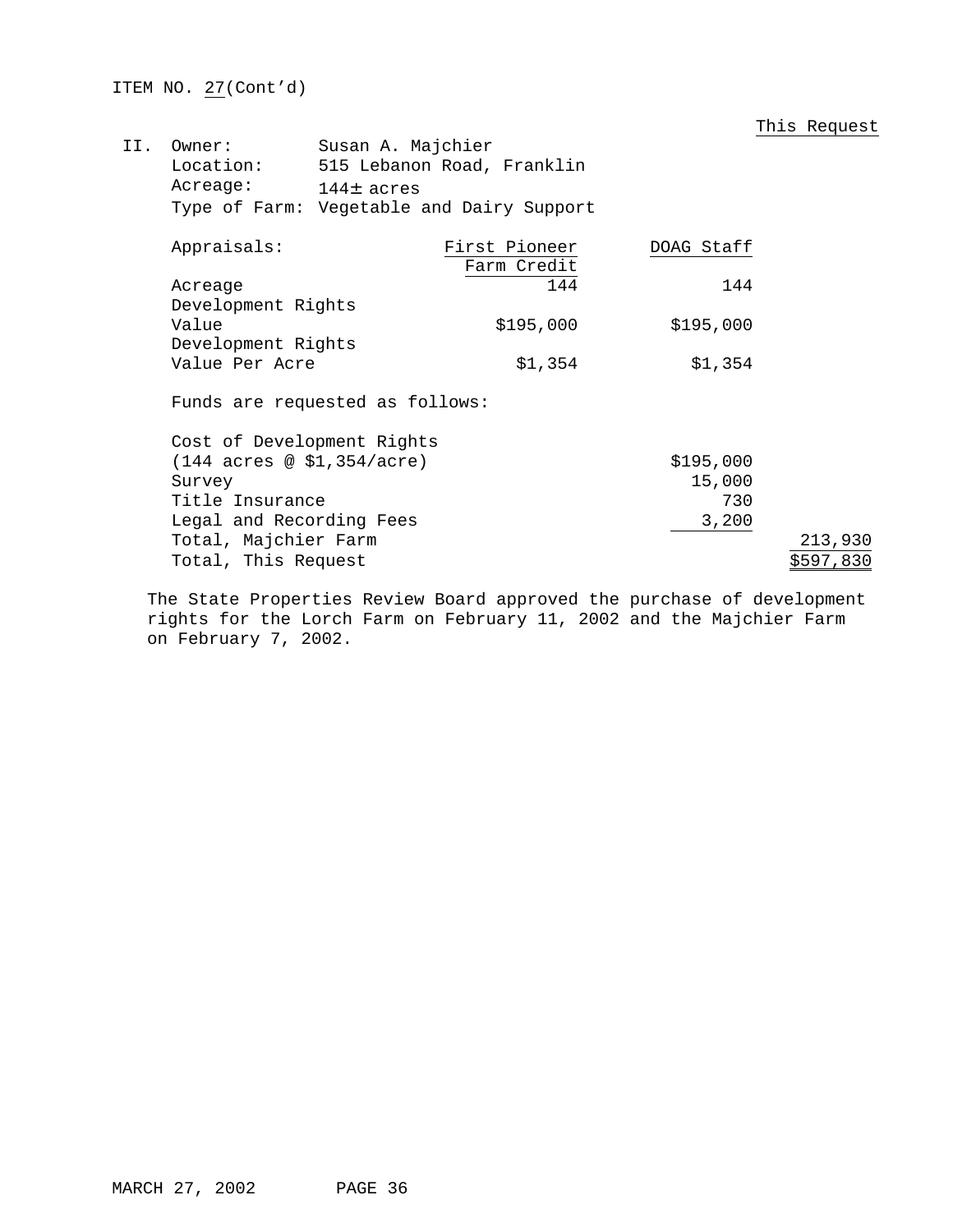# PUBLIC ACT #270, 1990 AS AMENDED SEC. 33

ITEM NO. 28

DEPARTMENT OF ECONOMIC AND COMMUNITY DEVELOPMENT

MANUFACTURING ASSISTANCE ACT

| REQUESTED: An Allocation and Bond Authorization |  |           |
|-------------------------------------------------|--|-----------|
| (to Agency)                                     |  | \$750,000 |

FROM: Sec. 33 Acct. No. 1502-3500-010

| Total Authorized     | \$495,300,000 |
|----------------------|---------------|
| Previous Allocations | 427,082,694   |
| Balance Unallocated  | \$68,217,306  |

REASON FOR REQUEST:

These funds are requested to provide a loan to Atlantic Data Solutions, LLC, in support of Daticon, Inc., to assist in the costs associated with the company's relocation from Ledyard to Norwich. The company provides litigation support and document imaging services for litigators.

This project consists of the construction of a new 50,000 sq. ft. facility in the Norwich Industrial Park. These funds will be applied to the costs of the purchase of computer equipment, fixtures and furnishings for the new facility.

In accordance with section 3-20(t) of the Connecticut General Statutes the State Bond Commission is also requested to approve an interest rate for the loan of 6.5%. The loan will be provided for a term of 10 years.

Project No. 2001 104 008

| Total Project Cost       |             | \$11,800,000 |
|--------------------------|-------------|--------------|
| Less: Bank Financing     | \$4,500,000 |              |
| Private Funds            | 1,800,000   |              |
| CDA Funds                | 3,750,000   |              |
| Local Funds              | 1,000,000   | 11,050,000   |
| State Loan, This Request |             | \$750,000    |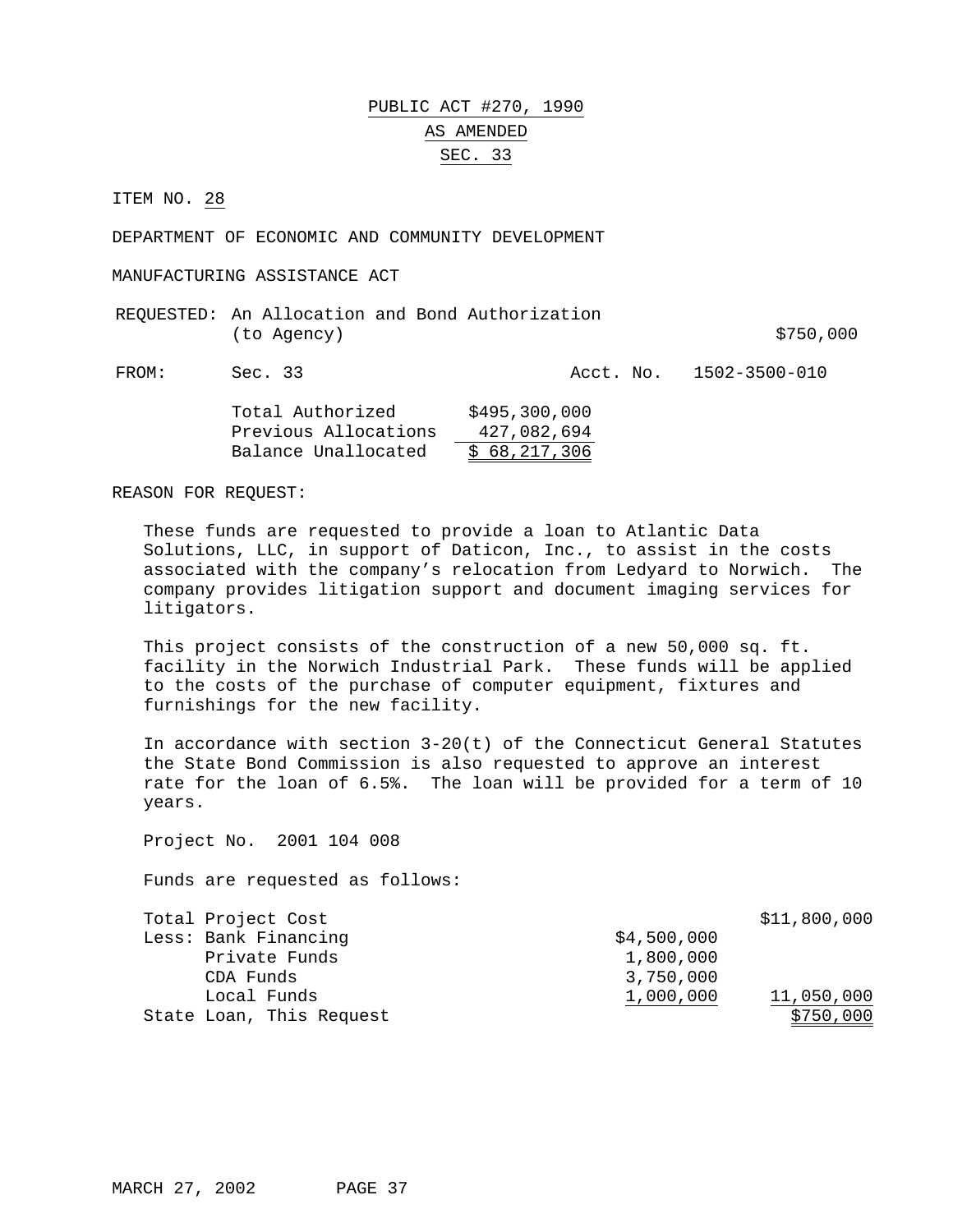### SECTION 10a-89c CONNECTICUT GENERAL STATUTES

ITEM NO. 29

CONNECTICUT STATE UNIVERSITY SYSTEM

ALL UNIVERSITIES

TO FINANCE THE DESIGN, CONSTRUCTION OR RENOVATION OF RESIDENTIAL AND OTHER AUXILIARY SERVICE FACILITIES AT STATE UNIVERSITIES WITHIN THE CONNECTICUT STATE UNIVERSITY SYSTEM

REQUESTED: An Allocation and Bond Authorization..................\$457,480

Acct. No. 3991-7801-070 Project No. CF-RC-295

| Total Earmarking     | \$5,000,000 |
|----------------------|-------------|
| Previous Allocations | 4,542,520   |
| Balance Unallocated  | \$457,480   |

REQUESTED: An Allocation and Bond Authorization...............\$2,875,817

Acct. No. 3001-7801-120 Project No. CF-RC-295

| Total Earmarking     | \$5,000,000 |
|----------------------|-------------|
| Previous Allocations | 2,124,183   |
| Balance Unallocated  | \$2,875,817 |

REASON FOR REQUEST:

These funds are requested, along with those under Item 4, to award a construction contract based on bids received on March  $20$ , 2002 for the comprehensive renovation of Robert E. Sheriden Hall at Central Connecticut State University in New Britain.

This project consists of renovations to all sleeping rooms to meet life safety code and ADA requirements. Also included is a fire alarm system, HVAC/mechanical improvements, upgrades to the electrical system, new entry doors, exterior repairs, a new roof and replacement of the existing elevators.

Financing:

| S.A. 01-2, Sec. $2(j)(1)(B)$ , Item No. 4 | \$4,770,000 |
|-------------------------------------------|-------------|
| C.G.S. 10a-89c, This Request              | 3,333,297   |
| CHEFA Funds                               | 906,884     |
| Total                                     | \$9,010,181 |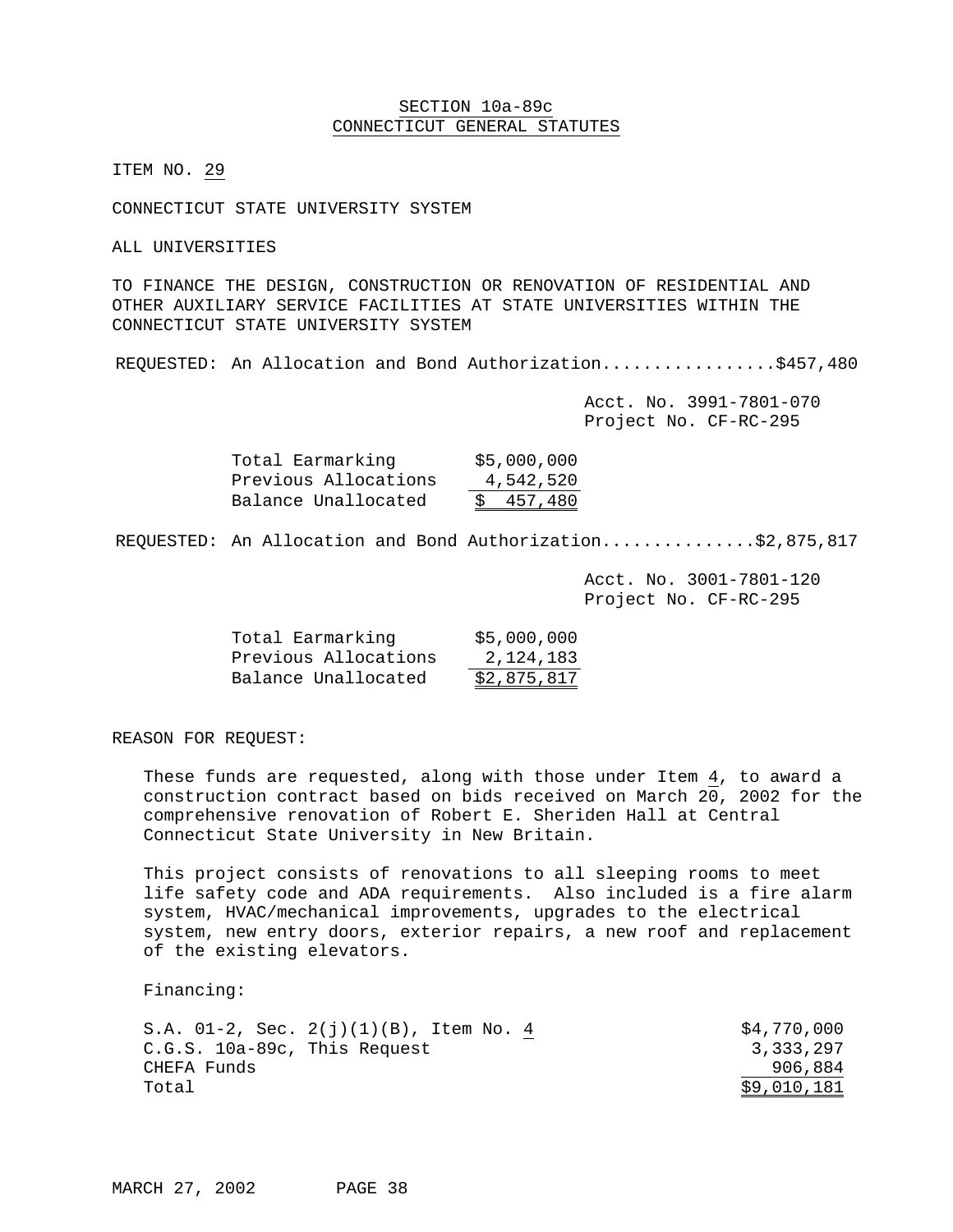# PUBLIC ACT #607, 1979 AS AMENDED SEC. 21

ITEM NO. 30

DEPARTMENT OF SOCIAL SERVICES

CHILD CARE PROJECTS, ELDERLY CENTERS, SHELTER FACILITIES FOR VICTIMS OF DOMESTIC VIOLENCE, EMERGENCY SHELTERS AND RELATED FACILITIES FOR THE HOMELESS, MULTIPURPOSE HUMAN RESOURCE CENTERS AND FOOD DISTRIBUTION FACILITIES

HARTFORD

|       | (to Agency)     | REQUESTED: Use of Previously Allocated Funds Available | \$200,000                                           |
|-------|-----------------|--------------------------------------------------------|-----------------------------------------------------|
| FROM: | Sec. $21(b)(4)$ |                                                        | Acct. No. 3795 6100 600<br>Project No. 6100 05 0060 |

Previously Allocated Funds Available \$200,000

REASON FOR REQUEST:

These funds are requested to provide a grant-in-aid to the Immaculate Conception Shelter and Housing Corporation, Inc., a  $501(c)(3)$ nonprofit organization, to pay down the balance of the Corporation's mortgage and for the costs associated with renovations to the shelter located in Hartford.

The mortgage payment will allow the Corporation to redirect \$42,500 a year to fund day programs and meals. Renovations will be made to bathroom and shower space. The shelter provides services to approximately 100 single clients per day.

These previously allocated funds are available from a grant-in-aid approved by the State Bond Commission to Save the Children which was funded through other sources.

Funds are requested as follows:

| Mortqaqe<br>Renovations<br>Total, This Request |                       | \$120,000<br>80,000<br>\$200,000 |
|------------------------------------------------|-----------------------|----------------------------------|
|                                                | PUBLIC ACT #607, 1979 |                                  |
|                                                | AS AMENDED            |                                  |
|                                                | SEC.21                |                                  |

ITEM NO. 31 **(REVISED)**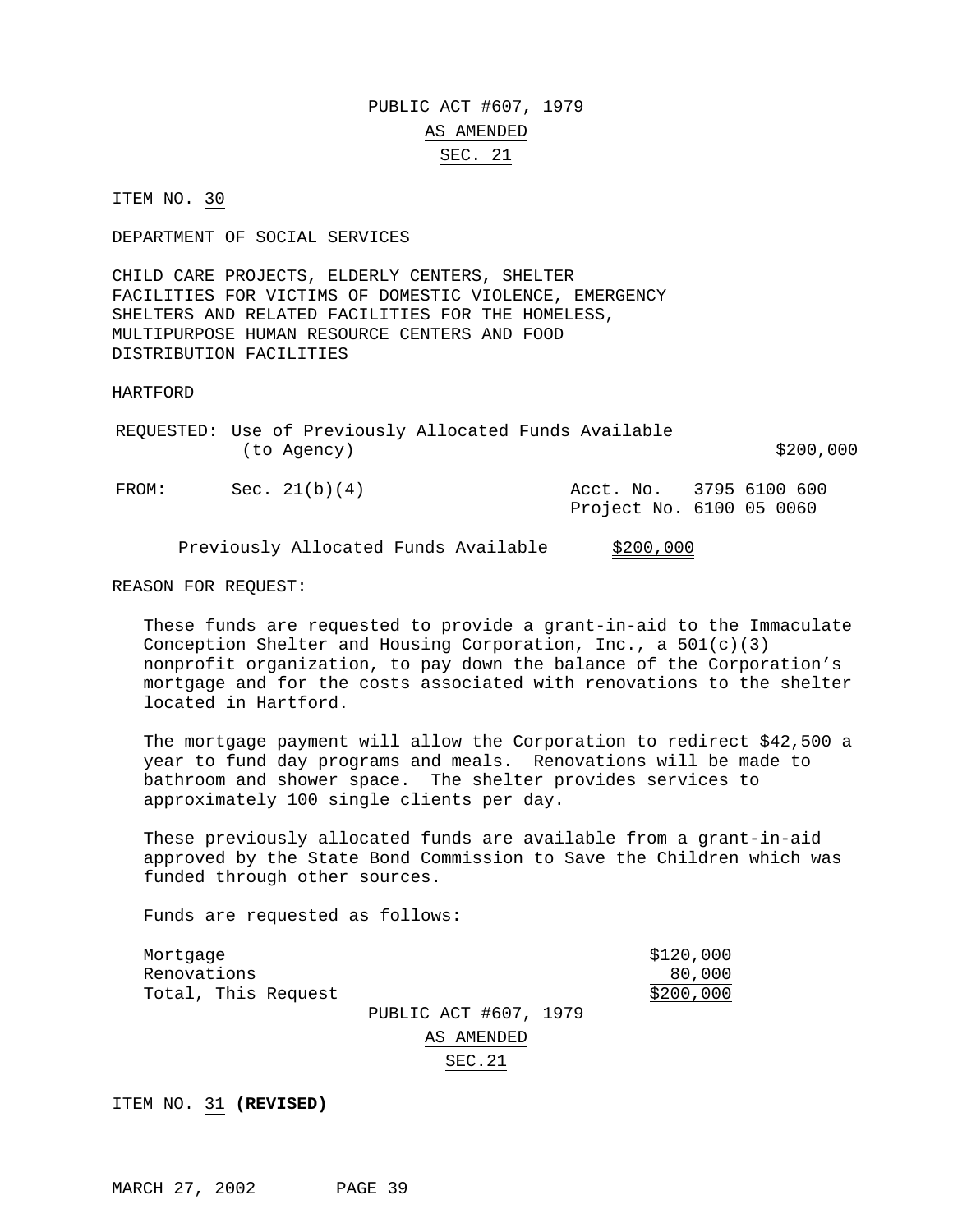### OFFICE OF POLICY AND MANAGEMENT

GRANTS-IN-AID FOR URBAN DEVELOPMENT PROJECTS INCLUDING ECONOMIC AND COMMUNITY DEVELOPMENT, TRANSPORTATION, ENVIRONMENTAL PROTECTION, PUBLIC SAFETY, CHILDREN AND FAMILIES AND SOCIAL SERVICES PROJECTS AND PROGRAMS, INCLUDING, IN THE CASE OF ECONOMIC AND COMMUNITY DEVELOPMENT PROJECTS ADMINISTERED ON BEHALF OF THE OFFICE OF POLICY AND MANAGEMENT BY THE DEPARTMENT OF ECONOMIC AND COMMUNITY DEVELOPMENT, ADMINISTRATIVE COSTS INCURRED BY THE DEPARTMENT OF ECONOMIC AND COMMUNITY DEVELOPMENT

| REOUESTED: | An Allocation and Bond<br>Authorization (to Agency)             |  |                                                                 | \$3,649,224 |
|------------|-----------------------------------------------------------------|--|-----------------------------------------------------------------|-------------|
|            | FROM: Sec. $21(b)(6)(B)$                                        |  | Acct. No. 3795-3100-800<br>$3795 - 3500 - 800$<br>3795-6100-800 |             |
|            | Total Authorized<br>Previous Allocations<br>Balance Unallocated |  | \$685,300,000<br>529,361,513<br>\$155,938,487                   |             |

REASON FOR REQUEST: This Request

- I. Department of Environmental Protection
	- A. These funds are requested to provide a grant-in-aid to the Connecticut Chapter of the East Coast Greenway Alliance, Inc., a  $501(c)(3)$  organization, for the completion of a section of the Charter Oak Trail.

The new section will extend from Forbes Street in **East Hartford**, through **the site of** the University of Connecticut Stadium **at Rentschler Field**, to Riverfront Recapture in East Hartford on the Connecticut River.

Funds are requested as follows:

State Grant, This Request  $$100,000$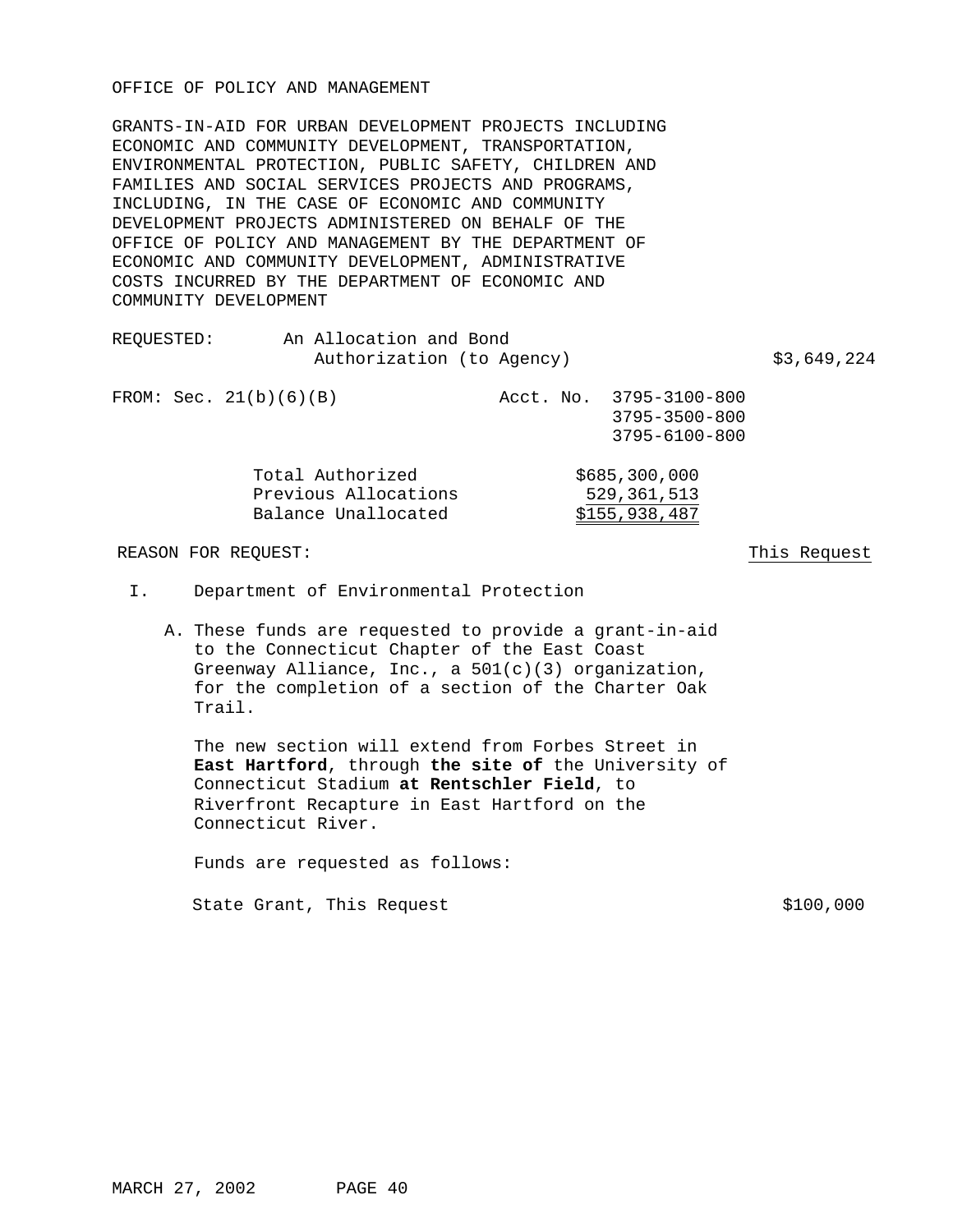#### ITEM NO. 31 **(REVISED)**(Cont'd)

### II. Department of Economic and Community Development

A. These funds are requested to provide a grant-in-aid to the Town of Milford for the costs associated with **the purchase and renovation of the historic Downs House. The State may participate in the acquisition costs if the price is at or below the highest appraised value as detailed below.** This house will be used as a meeting place for local organizations. Also included in this request are administrative costs of the Department of Economic and Community Development related to this project.

Owner: BP Milford LLC Location: 139 North St., Milford Description: 2,160 sq. ft. 2 Story Building Appraisals: Stephanie A. Gaffney-\$205,000 (1/22/01) John A. Harkins-\$565,000 (1/8/02)

Project No. 2002 084 002

Funds are requested as follows:

| Total Project Cost        | \$925,000 |         |
|---------------------------|-----------|---------|
| Less: Local Funds         | 625,000   |         |
| State Grant, This Request |           | 300,000 |
| Administrative Costs      |           | 30,000  |

B. These funds are requested to provide a grant-inaid to the City of Stamford for the costs associated with reconstruction of the intersection at Forest and Prospect Streets to improve pedestrian safety.

This project consists of signal modification and extension of the curbs on Prospect St. and at a parking lot. Also included in this request are administrative costs of the Department of Economic and Community Development related to this project.

Project No. 2002 135 005

| State Grant, This Request          |  | 150,000 |
|------------------------------------|--|---------|
| Administrative Costs, This Request |  | 15,000  |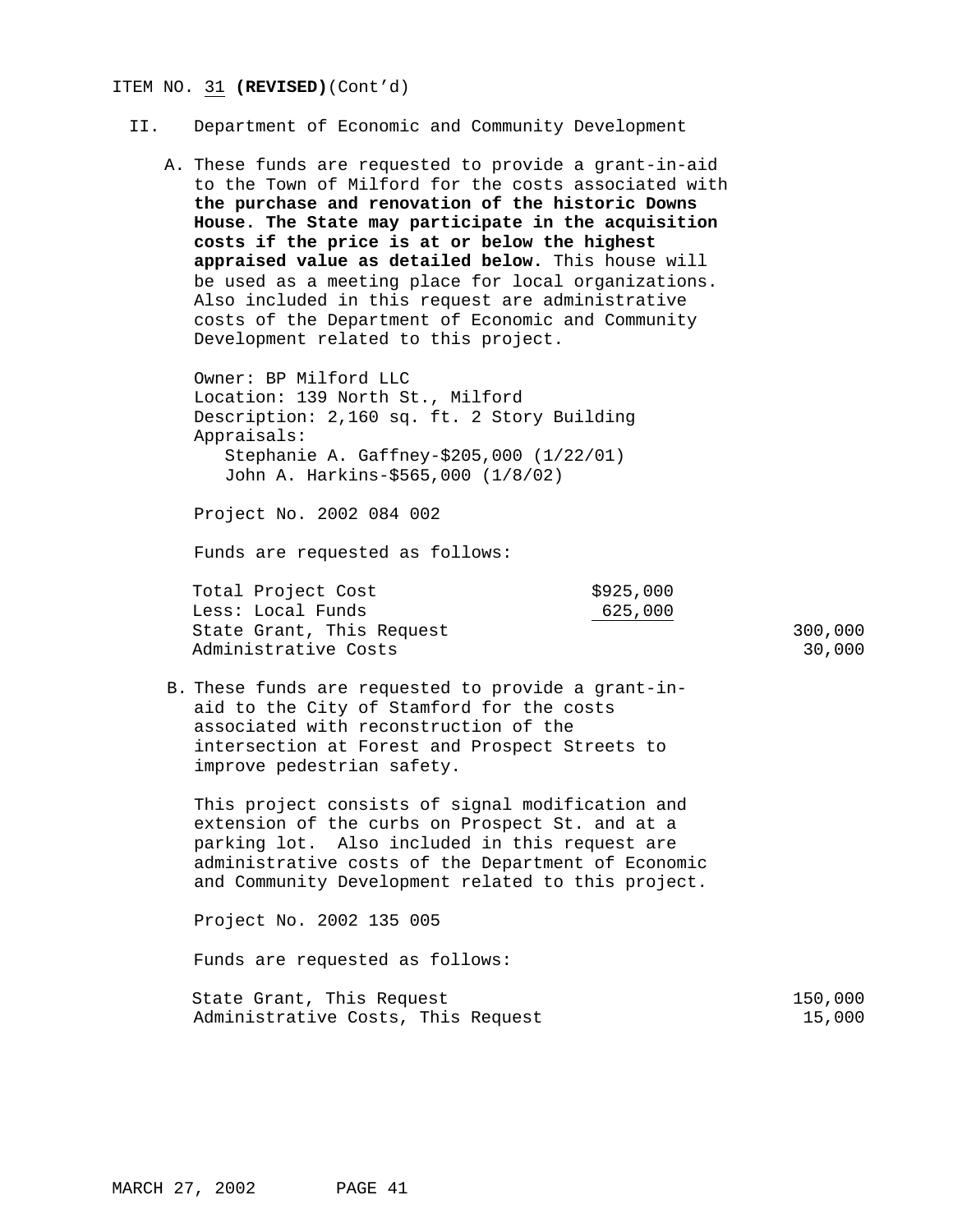#### ITEM NO. 31 **(REVISED)**(Cont'd)

**C. These funds are requested to provide a grant-inaid to the Hartford Stage Company for the costs associated with leasehold improvements to a building located at 117 Murphy Road in Hartford. This facility will house the paint, storage and scene shops of the Company.**

**This project consists of various construction and mechanical improvements to this 24,000 sq. ft. building, including the purchase of equipment. Currently these functions of the Company are located at three separate locations in Hartford and East Hartford. Also included in this request are administrative costs of the Department of Economic and Community Development related to this project. Funds are requested as follows:**

**State Grant, This Request 609,000 Administrative Costs, This Request 60,000**

**D. These funds are requested to provide a grant-inaid to the Bristol Historical Society, Inc. for the costs associated with improvements to the Messier building in Bristol to house the Society's historical collection.**

**This project consists of ADA and fire code improvements, upgrade of the boiler, installation of fire suppression systems, improved doors and doorways, signage and renovations to the first floor. Also included in this request are administrative costs of the Department of Economic and Community Development related to this project.**

**Project No. 2002 170 007**

| State Grant, This Request          | 200,000 |
|------------------------------------|---------|
| Administrative Costs, This Request | 20,000  |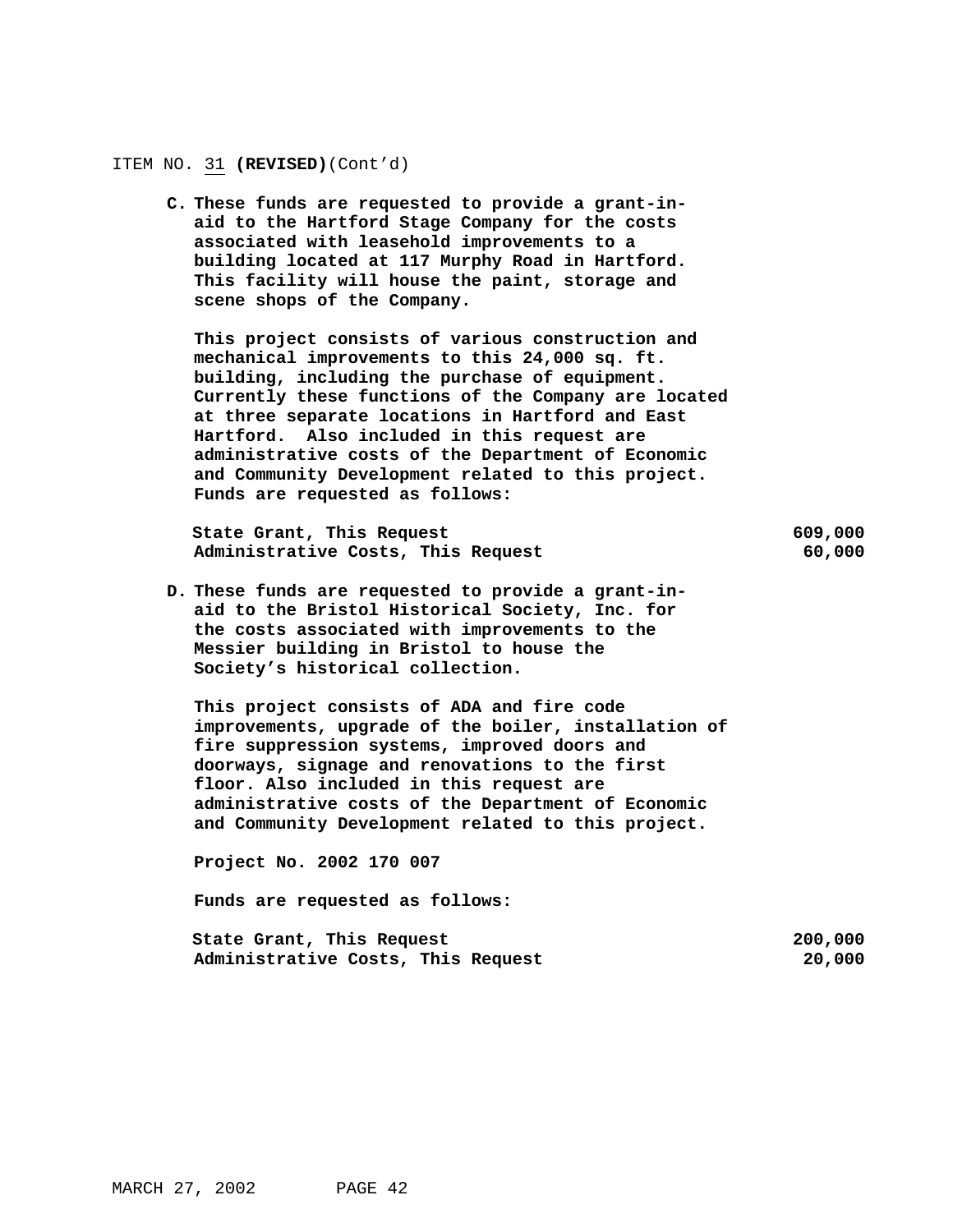### ITEM NO. 31 **(REVISED)**(Cont'd)

#### III. Department of Social Services

A. These funds are requested to provide a grant-in-aid to Mi Casa Family Center Limited Partnership to assist in the costs of renovating a building located at 590-596 Park St. in Hartford for use as a multipurpose human resource center.

This project consists of interior renovations of a 24,000 sq. ft. building which will include a gymnasium, locker rooms, conference and administrative space and classrooms. The center provides services to approximately 300-400 youth and 75-100 adults.

Project No. 6100 03 0249

Funds are requested as follows:

| Total Project Cost        | \$2,899,611 |
|---------------------------|-------------|
| Less: Gifts/Contributions | 700,000     |
| Housing Tax Credits       | 434,387     |
| State Grant, This Request |             |

1,765,224

**B. These funds are requested to provide a grant-in-aid to the Ferguson Library of Stamford to assist in the costs associated with expansion and ADA compliance improvements to the Weed Memorial Community Education Center.**

**This project consists of the construction of 2,200 sq. ft. of additional space to house books, computer workstations, a homework center, space for pre-school children, meeting rooms and ADA improvements.**

**Project No. 6100 03 0253**

**Funds are requested as follows:**

| Total Project Cost        | \$1,275,000 |         |
|---------------------------|-------------|---------|
| Less: Federal Funds       | 425,000     |         |
| Contributions             | 450,000     |         |
| State Grant, This Request |             | 400,000 |

Total State Grants, This Request  $$3,649,224$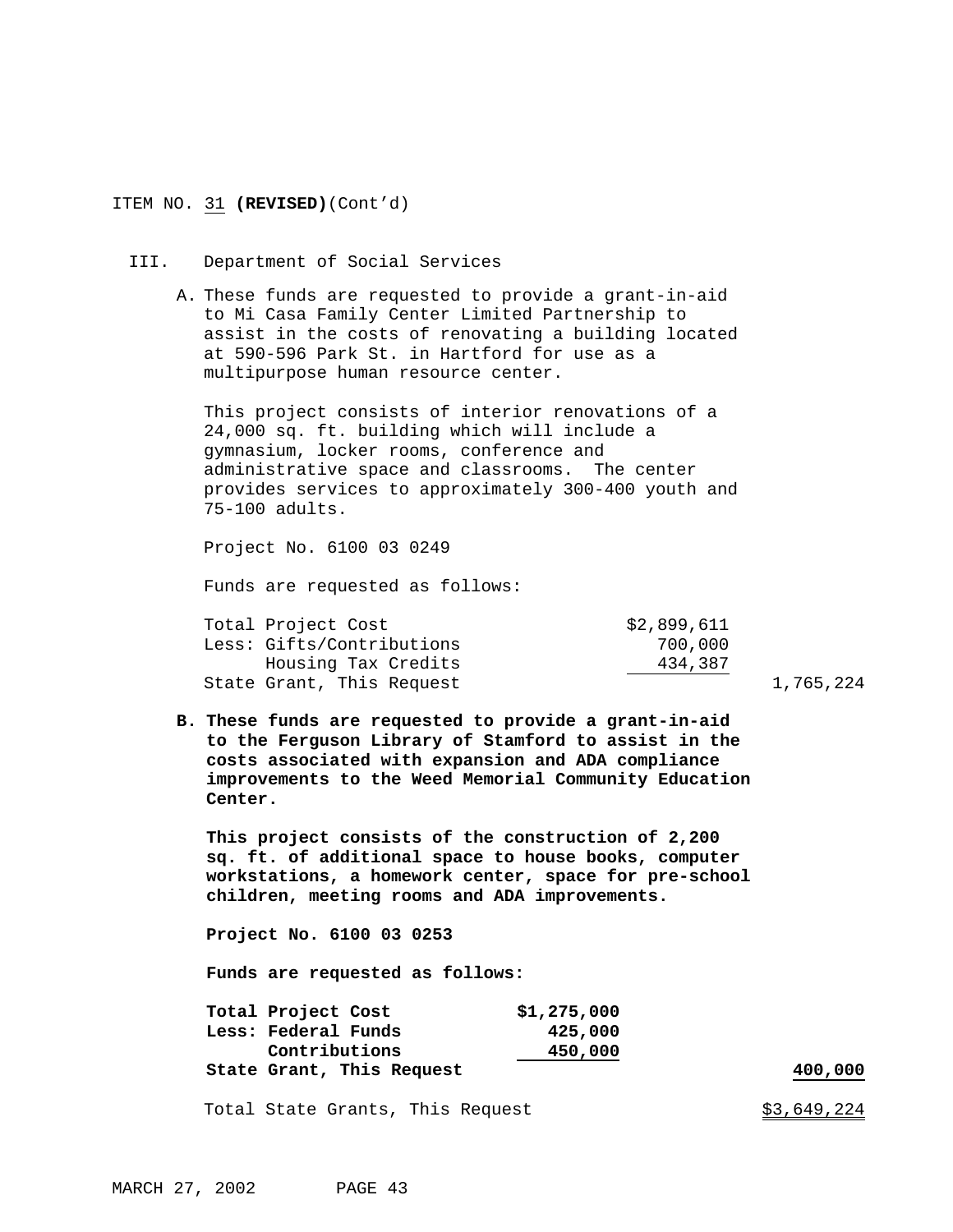#### ITEM NO. 32

### STATE TREASURER

SPECIAL TAX OBLIGATION BOND AND REFUNDING BOND SALES

REQUESTED: Authorization to issue and sell (i) Special Tax Obligation Bonds, Transportation Infrastructure Purposes in an amount not to exceed \$112,000,000; (ii) Special Tax Obligation Refunding Bonds, Transportation Infrastructure Purposes in an amount not to exceed \$450,000,000.

#### REASON FOR REQUEST:

To obtain authorization to issue and sell (i) Special Tax Obligation Bonds, Transportation Infrastructure Purposes in an amount not to exceed \$112,000,000 to fund infrastructure projects and related purposes; and (ii) Special Tax Obligation Refunding Bonds, Transportation Infrastructure Purposes in an amount not to exceed \$450,000,000 to capitalize on favorable developments in the tax-exempt bond market, if market conditions prove advantageous.

### SUGGESTED MOTION:

That the State Bond Commission approve a resolution titled "Resolution of the State Bond Commission Authorizing the Issuance and Sale of Not Exceeding \$112,000,000 Special Tax Obligation Bonds of the State and the Issuance and Sale of Not Exceeding \$450,000,000 Special Tax Obligation Refunding Bonds of the State Pursuant to Chapter 243 of the Connecticut General Statutes": (i) authorizing the issuance and sale of Special Tax Obligation Bonds, Transportation Infrastructure Purposes in an amount not to exceed \$112,000,000 (the "New Money Bonds") and Special Tax Obligation Refunding Bonds, Transportation Infrastructure Purposes in an amount not to exceed \$450,000,000 (the "Refunding Bonds"); (ii) with respect to the Refunding Bonds, authorizing the advance refunding at the earliest call date of certain maturities of certain outstanding issues of Special Tax Obligation Bonds and Special Tax Obligation Refunding Bonds to be determined by the Treasurer; (iii) authorizing the Governor, Treasurer, Comptroller, Secretary of the State, Attorney General, Secretary of the Office of Policy and Management and the Commissioner of the Connecticut Department of Transportation, or their duly authorized representatives, on behalf of the State, to take any and all action necessary and proper in connection with the sale, issuance and delivery of the New Money Bonds and the Refunding Bonds (collectively the "Bonds"), including, but not limited to, the execution and delivery of amendments and supplements to the Indentures, contracts of purchase, tax regulatory agreements, continuing disclosure agreements, escrow agreements, financial advisory agreements, reimbursement agreements, remarketing agreements, standby bond purchase agreements, and any other necessary or appropriate agreements in connection with obtaining any liquidity facility or credit facility with respect to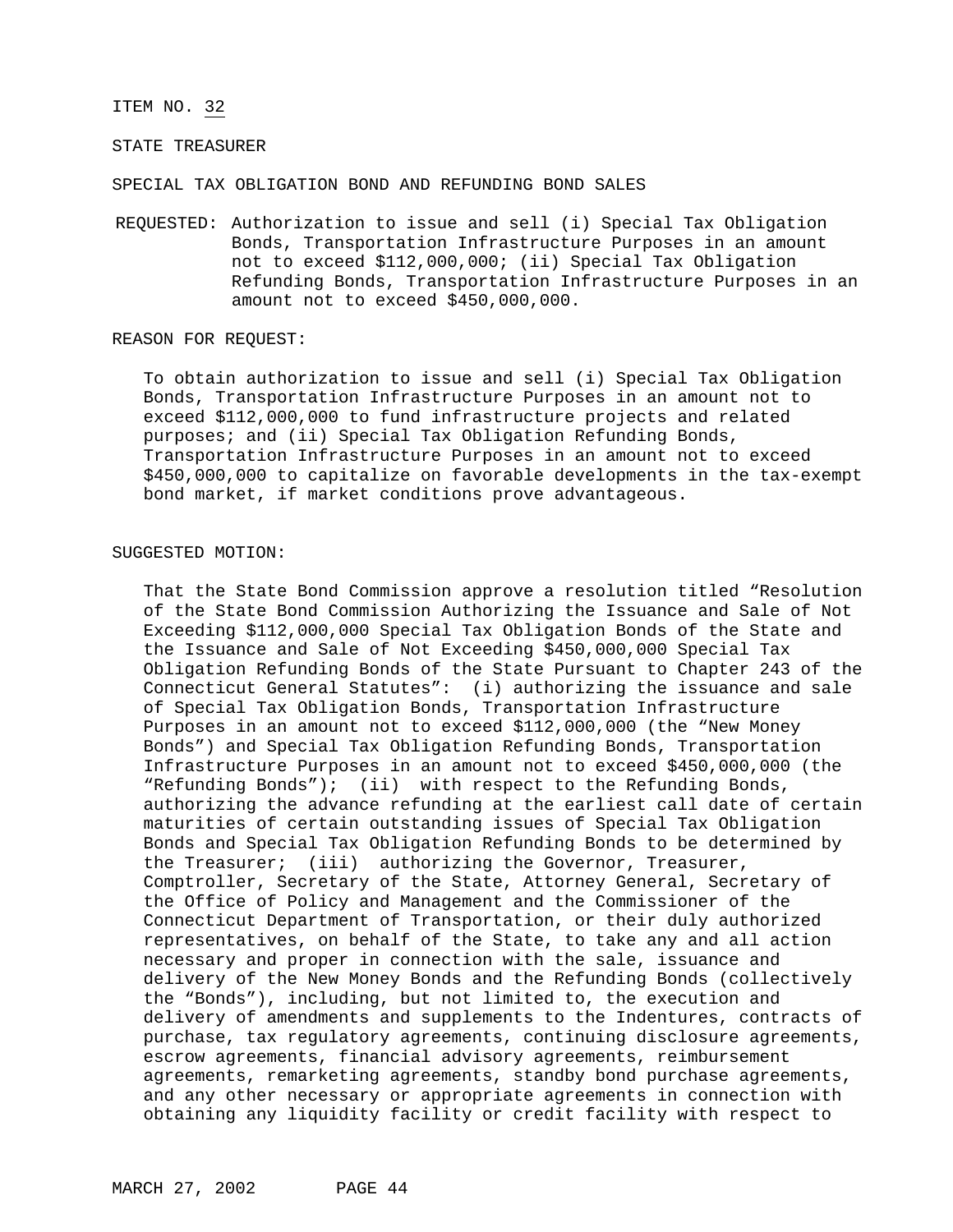such Bonds, any contracts deemed necessary or appropriate by the Treasurer to place the obligation of the State, as represented by the Bonds, on such interest rate or cash flow basis as the Treasurer shall determine, as provided in Section 3-20a (c) of the Connecticut General Statutes, and Preliminary Official Statements and Official Statements; (iv) authorizing that a portion of the proceeds of the Bonds be deposited in the Reserve Account in an amount and manner required by the Indentures and, to the extent deemed necessary by the Treasurer, that accrued interest on the Bonds be used to pay costs of issuance; and (v) delegating to the Treasurer the authority to determine the form, date or dates, maturities (including the amortization requirements of any and all term bonds), date and manner of sale (including public sale on sealed proposals or by negotiated underwriting), the uses of the proceeds of the Bonds in accordance with Chapter 243 of the Connecticut General Statutes and the Indentures, interest rate or rates of the Bonds and all other terms and particulars of the Bonds, including issuance of the Bonds as senior bonds or second lien bonds bearing fixed rate or variable rates of interest and issued with or without a concomitant interest rate swap or other contract authorized under Section 3-20a (c) of the Connecticut General Statutes, in such denominations and bearing such designation, registration, conversion, redemption and transfer privileges as the Treasurer shall determine to be in the best interests of the State, provided the Treasurer shall file a certificate of determination with the Secretary of the State Bond Commission on or before the date of delivery of the Bonds setting forth the details and particulars of the Bonds determined by the Treasurer in accordance with this delegation.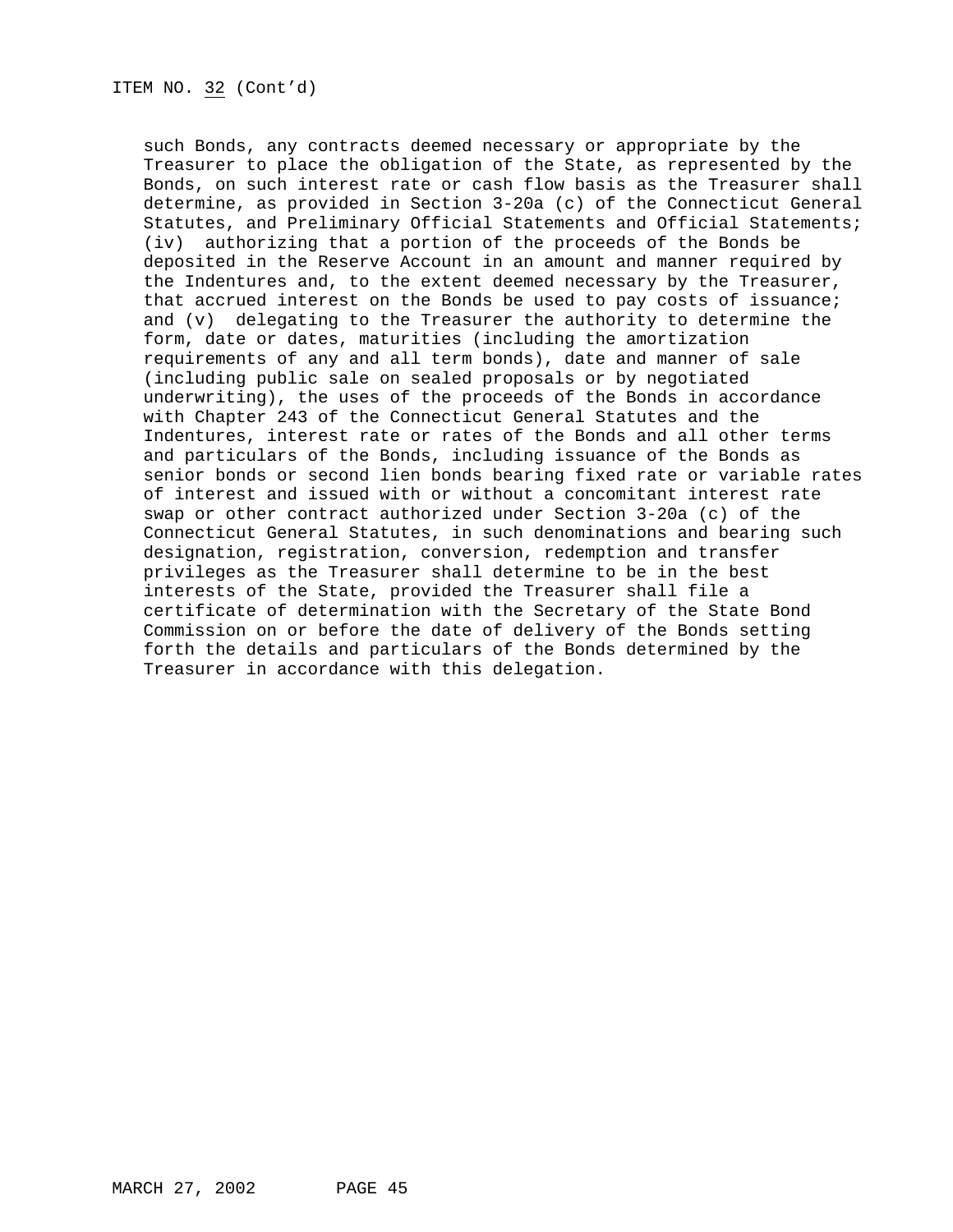ITEM NO. 33

STATE TREASURER

BOND SALE

GENERAL OBLIGATION BONDS

REQUESTED: Authorization to issue and sell general obligation bonds of the State in an amount not to exceed \$335,000,000

SUGGESTED RESOLUTION:

The State Treasurer is authorized to issue and sell general obligation bonds of the State, which were previously authorized to be issued by this Commission, or which may be authorized to be issued by this Commission prior to their sale, in an aggregate principal amount not to exceed \$335,000,000.

The Treasurer is authorized to consolidate for sale bonds authorized to be issued under two or more bond acts and issue the same as a single bond issue provided that a separate maturity schedule for the bonds authorized under each bond act shall be established and filed with the Secretary of the State Bond Commission prior to the delivery of the bonds.

The Treasurer is authorized to sell such bonds at public sale on sealed proposals or by negotiation, in such manner, at such price or prices, at such time or times, and on such terms and conditions as the Treasurer shall determine to be in the best interests of the State. The Treasurer is authorized to enter into agreements on behalf of the State with respect to the issuance and sale of said bonds, including financial advisory agreements, bond purchase agreements, secondary market disclosure agreements, tax regulatory agreements containing the provisions set forth in Section  $3-20(r)$  of the Connecticut General Statutes and agreements with respect to the issuance, sale and securing of such bonds.

The Treasurer is authorized to determine the form, date or dates, maturities of serial or term bonds, date and manner of sale, interest rate or rates and due dates thereof (including the issuance of such bonds at fixed rates or variable rates, and as capital appreciation or current interest bonds), the denominations and designation of such bonds, registration, conversion and transfer privileges, the terms of redemption with or without premium, and all other terms and conditions of such bonds and of the issuance and sale thereof, as she shall determine to be in the best interests of the State, provided that she shall file a certificate of determination with the Secretary of the State Bond Commission on or before the date of delivery of such bonds setting forth the details and particulars of such bonds determined by her in accordance with this delegation.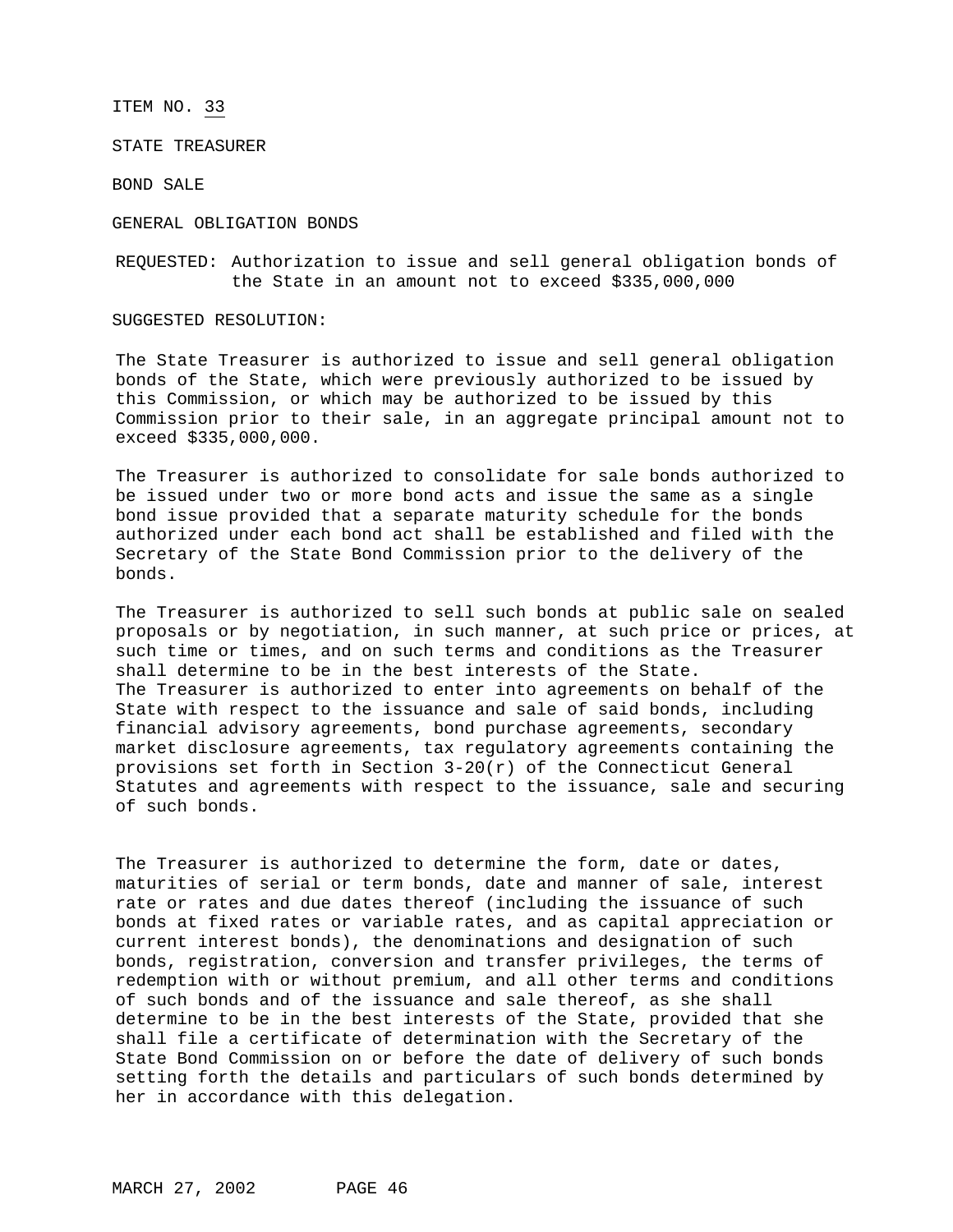ITEM NO. 33 (Cont'd.)

The Treasurer is authorized to enter into on behalf of the State such reimbursement agreements, remarketing agreements, standby bond purchase agreements and any other necessary or appropriate agreements in connection with obtaining any liquidity facility or credit facility with respect to such bonds, and to determine the terms and conditions of any such agreement. The Treasurer may pledge the full faith and credit of the State to the State's payment obligations under any such agreement.

The Treasurer is authorized to enter into on behalf of the State such swap or other contracts with respect to such bonds and any other necessary or appropriate agreements in connection with obtaining any such contract, with such terms and conditions and parties as the Treasurer may determine, as provided in and subject to the requirements of Section 3-20a(c) of the Connecticut General Statutes. The Treasurer is authorized to pledge the full faith and credit of the State to the State's payment obligations under any such contract.